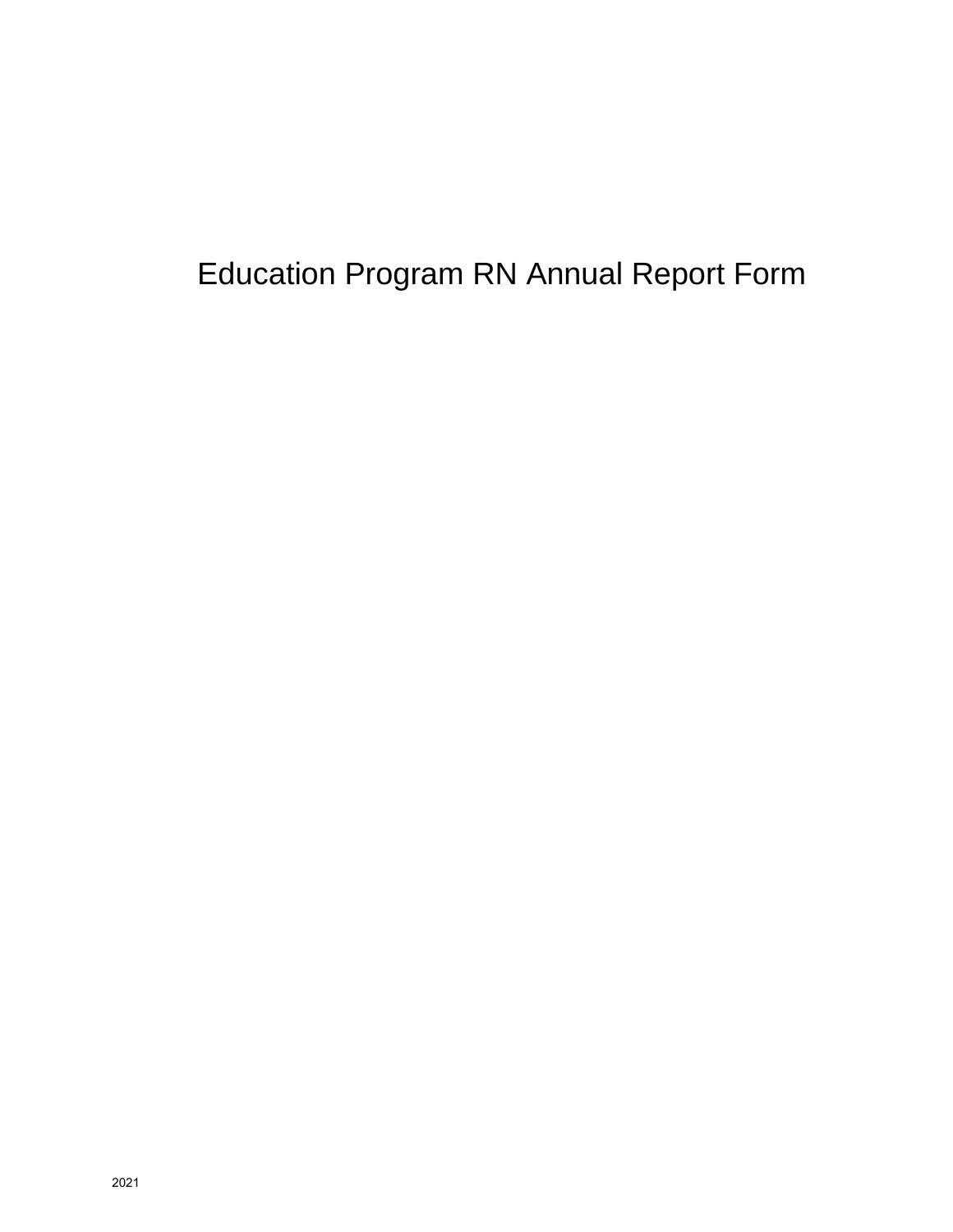| RN Education Program Annual Report 7/1/20-6/30/21                                                                                                          |
|------------------------------------------------------------------------------------------------------------------------------------------------------------|
| <b>GENERAL PROGRAM INFORMATION</b>                                                                                                                         |
|                                                                                                                                                            |
| Welcome to the Ohio Board of Nursing Registered Nursing Education Program Annual Report for the Period Beginning July 1, 2020 and<br>Ending June 30, 2021. |
| * 1. Enter the assigned program code below, using the format (US12345678).                                                                                 |
| * 2. Select the type of Pre-Licensure RN Program being reported.                                                                                           |
| <b>ADN</b>                                                                                                                                                 |
| BSN                                                                                                                                                        |
| Diploma<br>Direct Entry or Graduate                                                                                                                        |
|                                                                                                                                                            |
|                                                                                                                                                            |
|                                                                                                                                                            |
|                                                                                                                                                            |
|                                                                                                                                                            |
|                                                                                                                                                            |
|                                                                                                                                                            |
|                                                                                                                                                            |
|                                                                                                                                                            |
|                                                                                                                                                            |
|                                                                                                                                                            |
|                                                                                                                                                            |
|                                                                                                                                                            |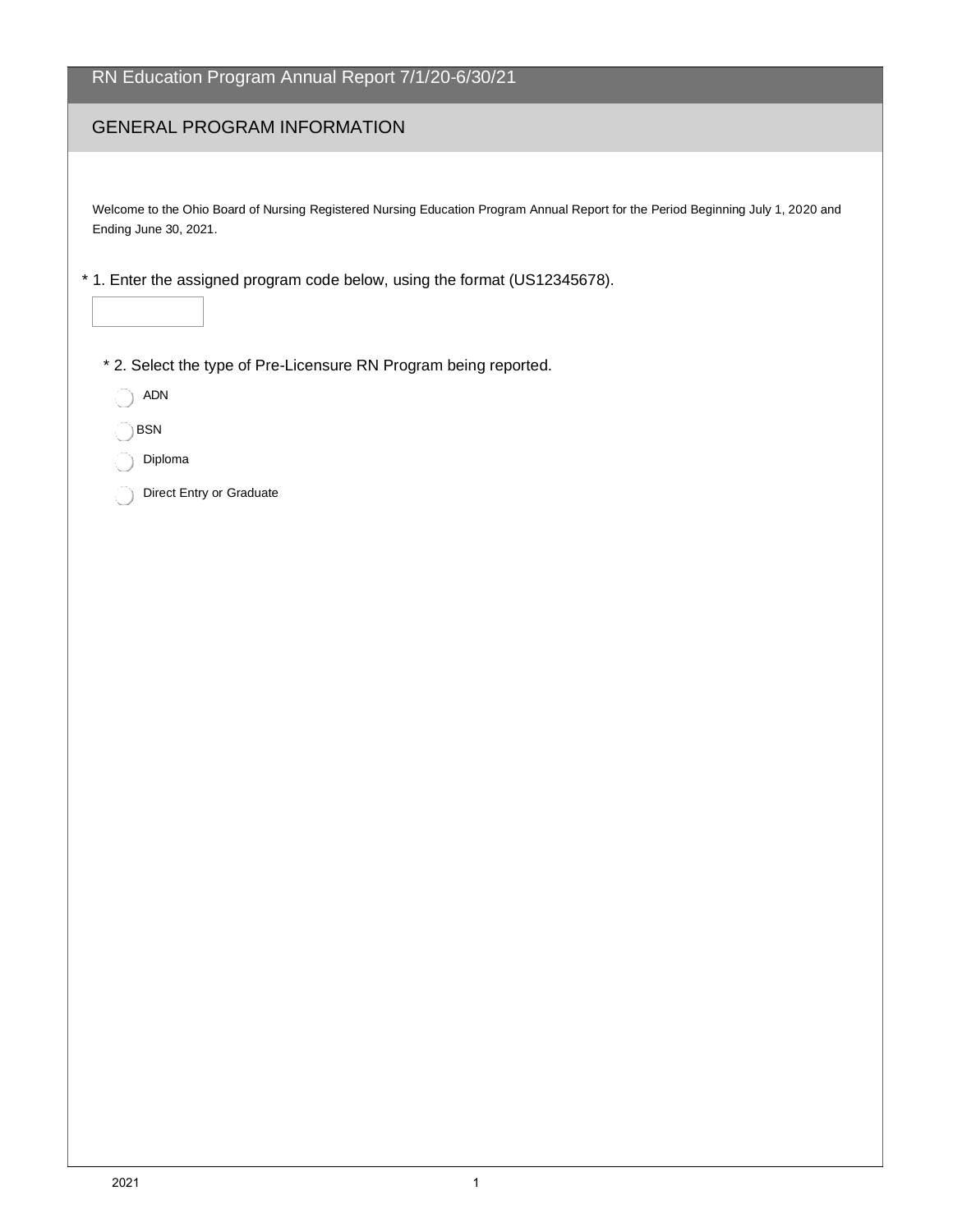| RN Education Program Annual Report 7/1/20-6/30/21 |  |  |  |
|---------------------------------------------------|--|--|--|
|                                                   |  |  |  |

- \* 1. Is the program accredited by any of the following? (select all that apply)
	- ACEN
	- $\bigcirc$  CCNE
	- NLN CNEA
	- None
- \* 2. Is the program considering accreditation by any of the following in the future? (select all that apply)
	- ACEN
	- $\bigcirc$  CCNE
	- NLN CNEA
	- None of the above
	- N/A Program is already accredited
- \* 3. Has the program implemented the Ohio Nurse Competency Model in its curriculum?
	- Yes
	- No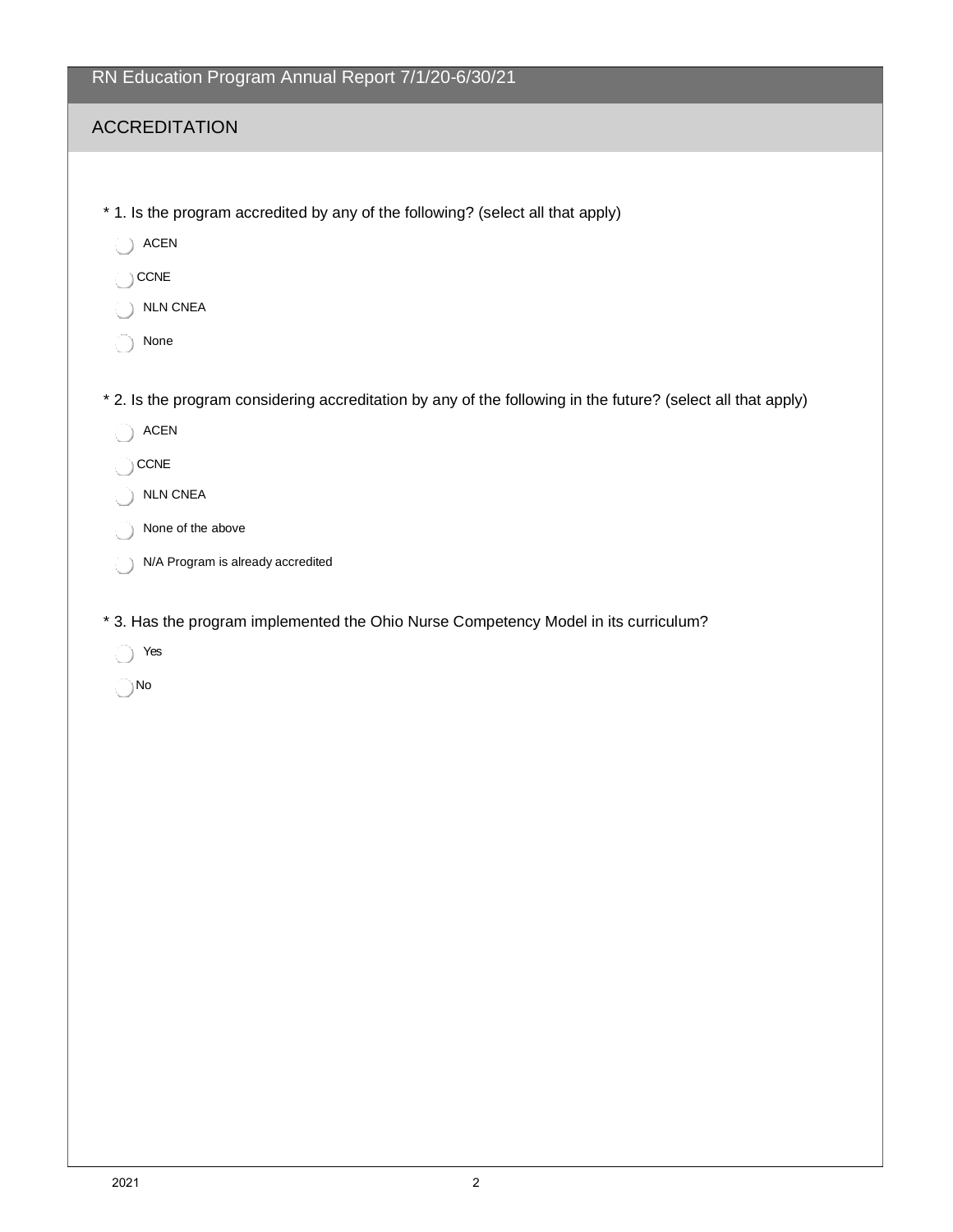#### PROGRAM CONTACT INFORMATION

#### \* 1. PROGRAM CONTACT INFORMATION & MAILING ADDRESS

| <b>Current Legal/Official</b><br>name of the Nursing<br>Education Program (Use<br>only the program's Name |  |
|-----------------------------------------------------------------------------------------------------------|--|
| of Record with the Board)                                                                                 |  |
| Nursing Program Address:                                                                                  |  |
| City:                                                                                                     |  |
| State:                                                                                                    |  |
| Zip:                                                                                                      |  |
| <b>Current Program Phone</b>                                                                              |  |
| Number (for Public):                                                                                      |  |
| <b>Current Program</b><br><b>Administrator Phone</b>                                                      |  |
| Number:                                                                                                   |  |
| Program Fax Number:                                                                                       |  |
| Program Website:                                                                                          |  |

- \* 2. Mailing Address County
- \* 3. Has any of the above program contact information changed within the last twelve months?

Yes

No

4. Has there been any change in Program Administrator or Program Administrator's contact information, within the past year?

Yes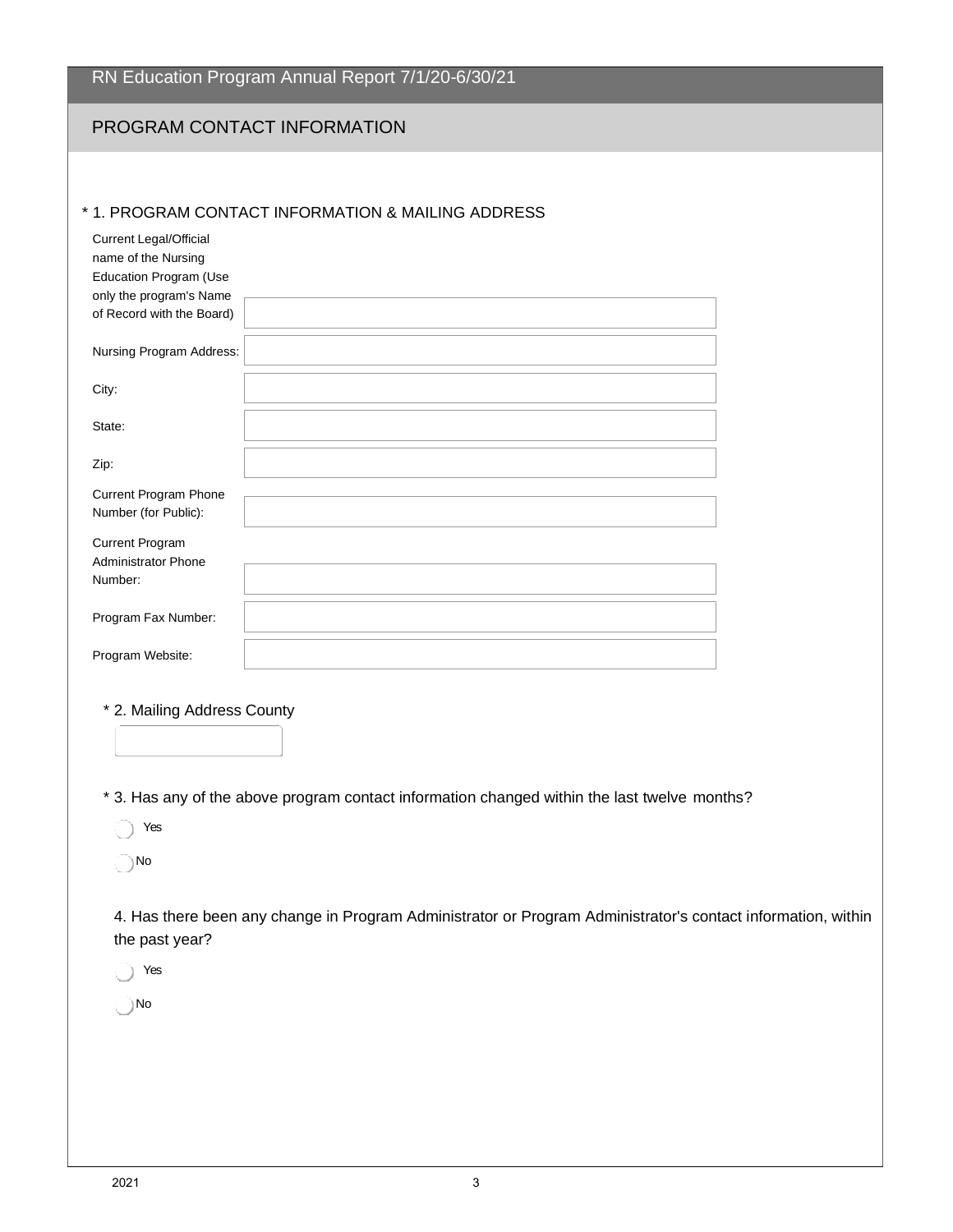| Name of Controlling<br>Agency:                     |                                                                                                 |  |
|----------------------------------------------------|-------------------------------------------------------------------------------------------------|--|
| <b>Controlling Agency</b><br>Representative Name:  |                                                                                                 |  |
| <b>Controlling Agency</b><br>Representative Title: |                                                                                                 |  |
| <b>Controlling Agency</b><br>Representative Email: |                                                                                                 |  |
| <b>Controlling Agency</b><br>Representative Phone: |                                                                                                 |  |
| Address:                                           |                                                                                                 |  |
| City:                                              |                                                                                                 |  |
| State:                                             |                                                                                                 |  |
| Zip:                                               |                                                                                                 |  |
| <b>Controlling Agency</b><br>Telephone Number:     |                                                                                                 |  |
| Fax Number:                                        |                                                                                                 |  |
| 30, 2021 reporting period?<br>Yes                  | * 6. Has the Controlling Agency representative's contact information changed during the July 1, |  |
| No                                                 |                                                                                                 |  |

\* 7. Has there been any change in control (a change in the legal entity under which a program is organized and administered as well as the entity that grants credentials upon completion of the program) during this reporting period?

2020 to June

- Yes
- No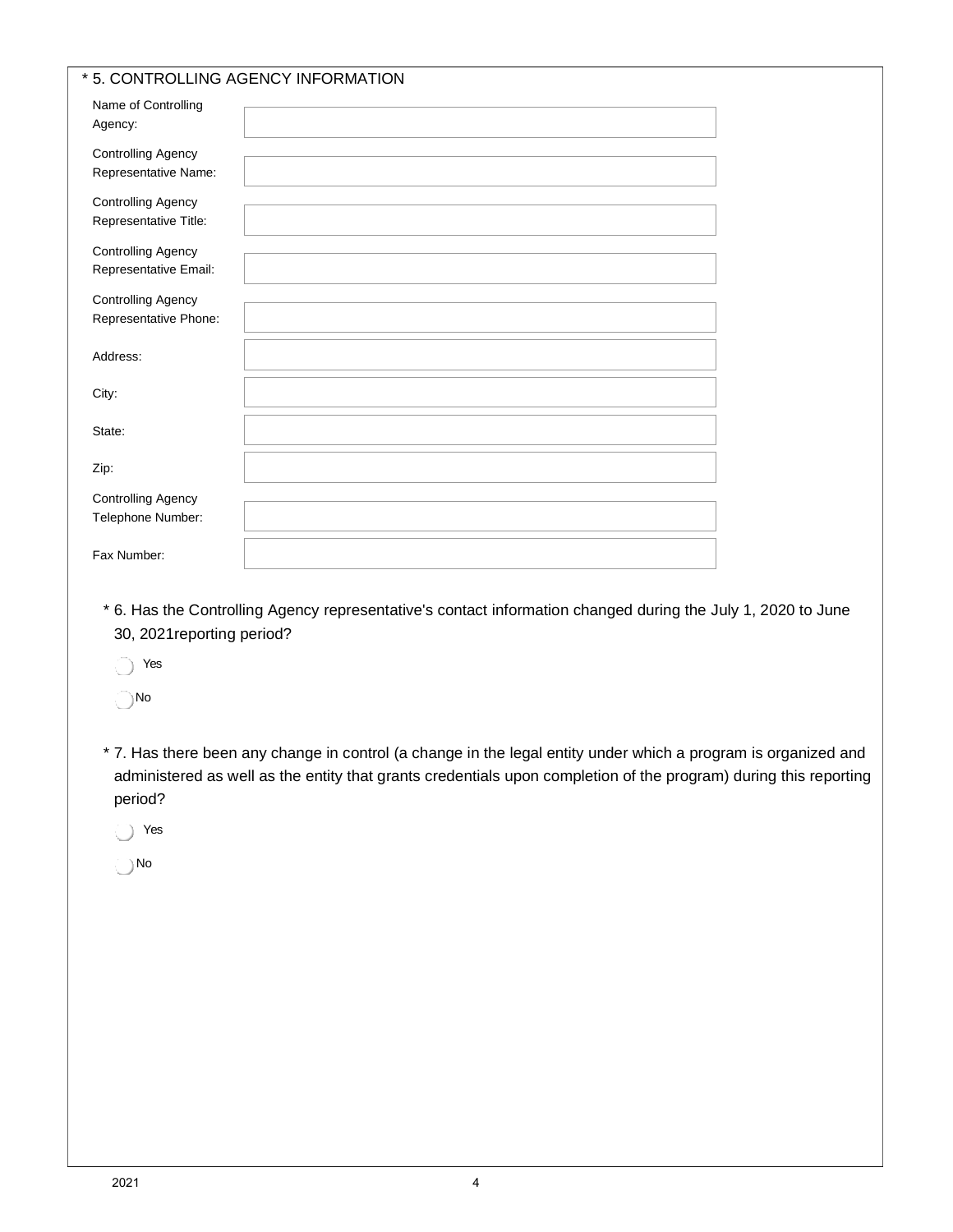CHANGE OF CONTROL INDICATED

\* 1. Please describe the change of control indicated in the previous question.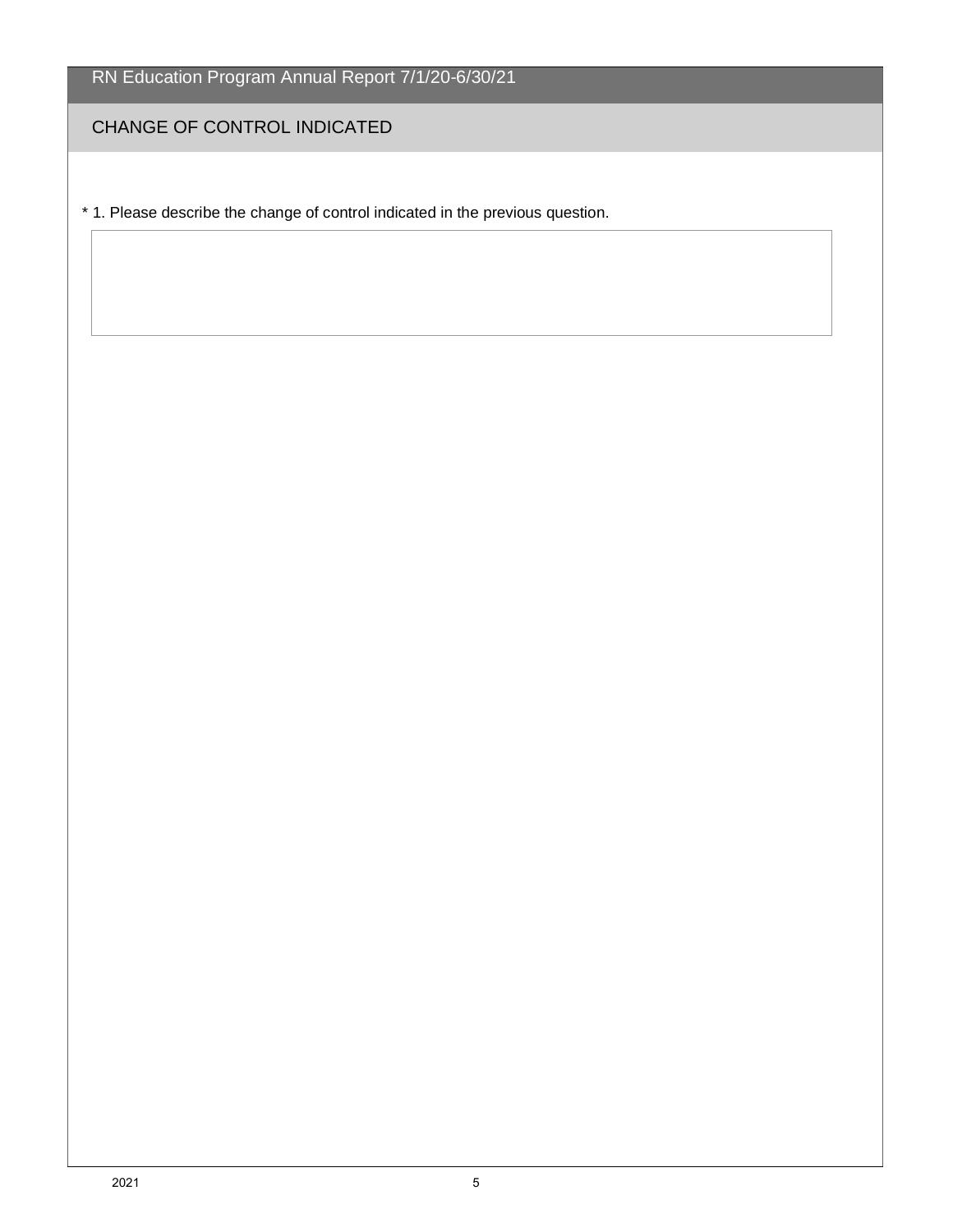### ADDITIONAL LOCATIONS

\* 1. Excluding the program address listed at the beginning of this survey, are there any other locations where the program is offered (another program location)?

Yes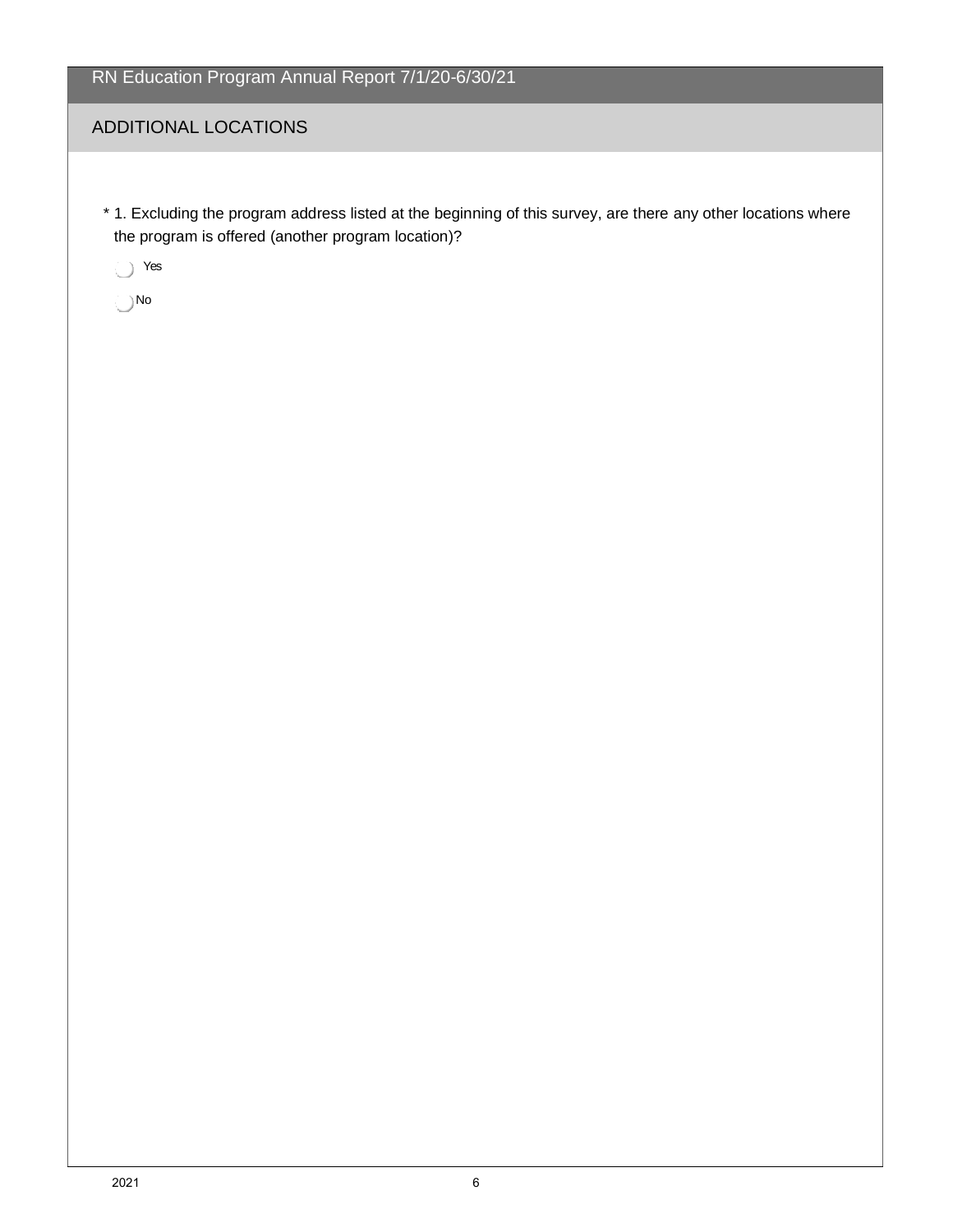### ADDITIONAL PROGRAM LOCATION #1

#### **Include information about each Program location:**

\* 1. Complete all information as requested.

| Program Name:                                        |  |
|------------------------------------------------------|--|
| Associate Administrator<br>Name (including title and |  |
| credentials, if applicable):                         |  |
| <b>Location Address:</b>                             |  |
| City:                                                |  |
| State:                                               |  |
| Zip:                                                 |  |
| Phone Number of<br>Associate Administrator:          |  |
| Phone Number of Location<br>for the Public:          |  |
| Fax Number:                                          |  |
| E-mail address:                                      |  |

\* 2. Is the entire nursing program curriculum offered at this location?

Yes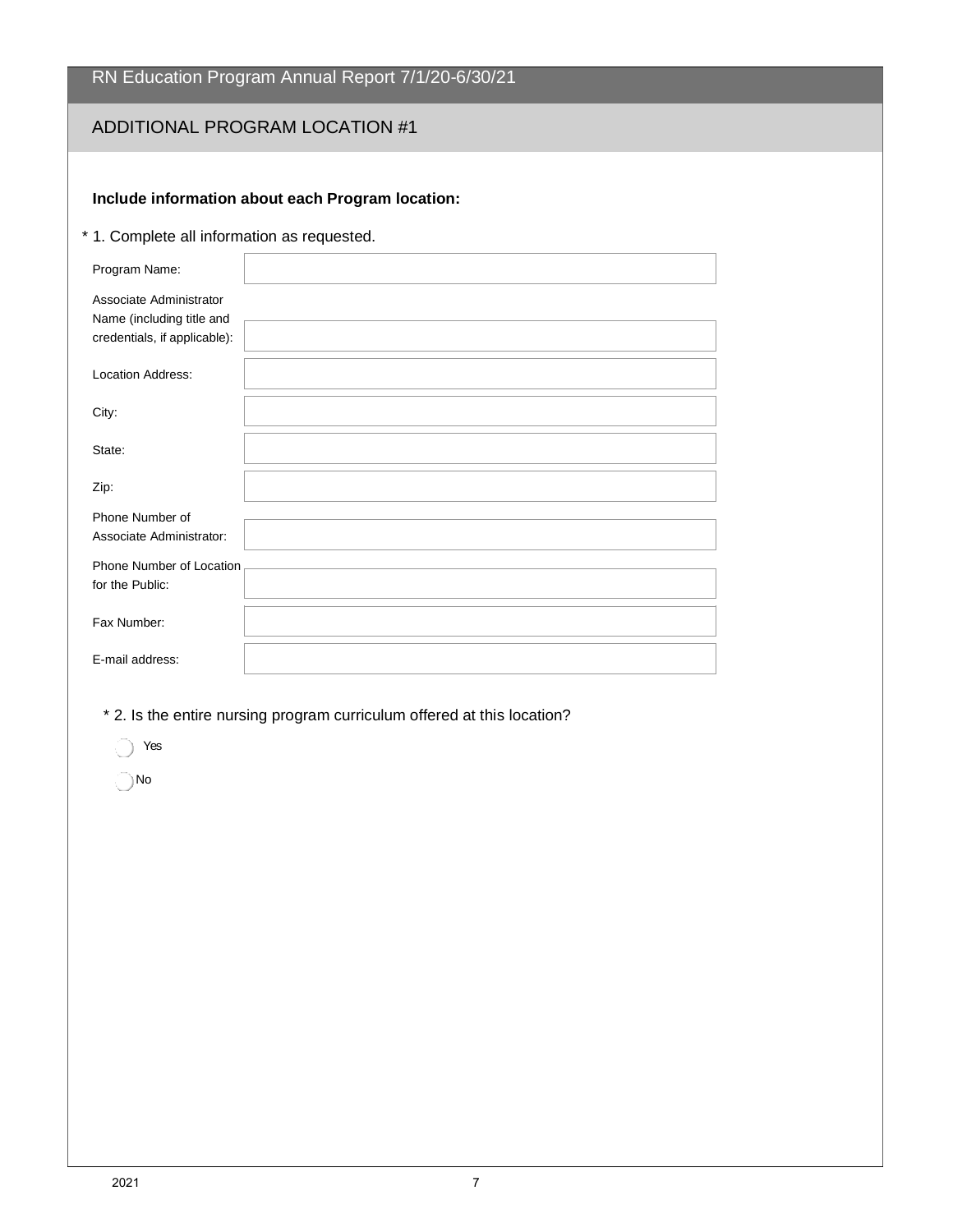#### ADD LOCATION #2

\* 1. Add another program location?

Yes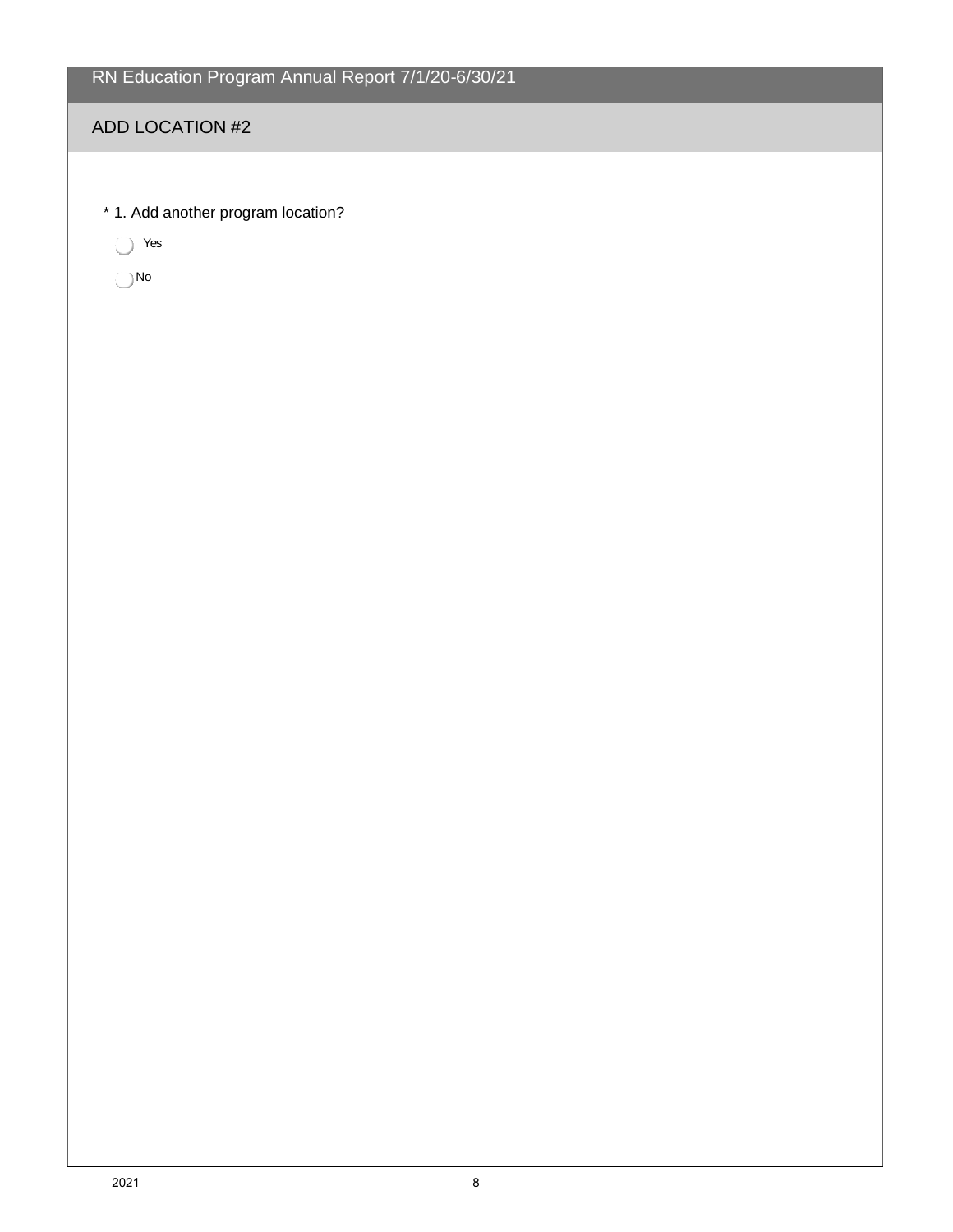|  |  | RN Education Program Annual Report 7/1/20-6/30/21 |
|--|--|---------------------------------------------------|
|  |  |                                                   |

# ADDITIONAL PROGRAM LOCATION #2

#### \* 1. Complete all information as requested.

| Program Name:                                                                        |  |
|--------------------------------------------------------------------------------------|--|
| Associate Administrator<br>Name (including title and<br>credentials, if applicable): |  |
| <b>Location Address:</b>                                                             |  |
| City:                                                                                |  |
| State:                                                                               |  |
| Zip:                                                                                 |  |
| Phone Number of<br>Associate Administrator:                                          |  |
| Phone Number of Location<br>for the Public:                                          |  |
| Fax Number:                                                                          |  |
| E-mail address:                                                                      |  |

- \* 2. Is the entire nursing program curriculum offered at this location?
	- res
	- No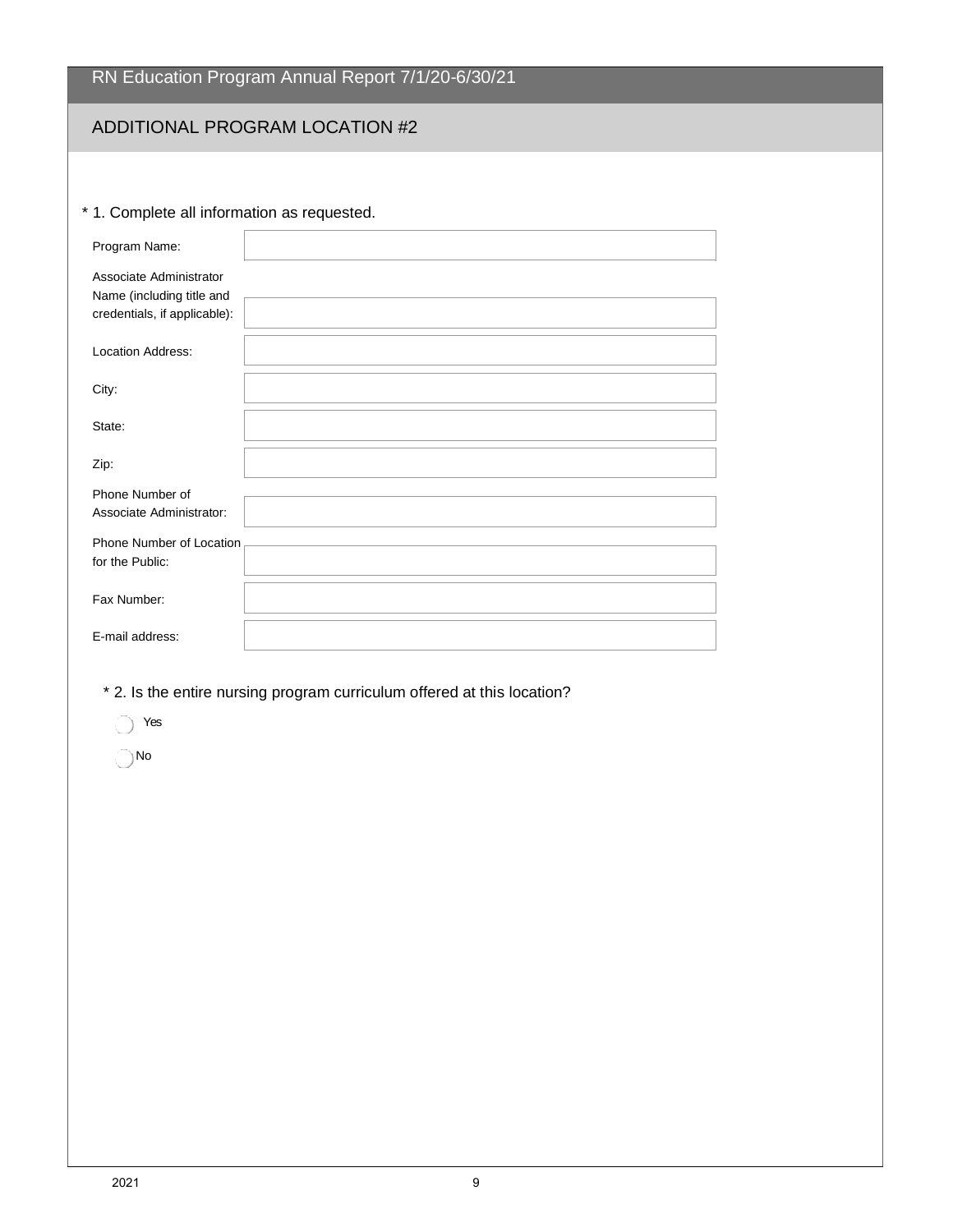#### ADD LOCATION #3

\* 1. Add another program location?

Yes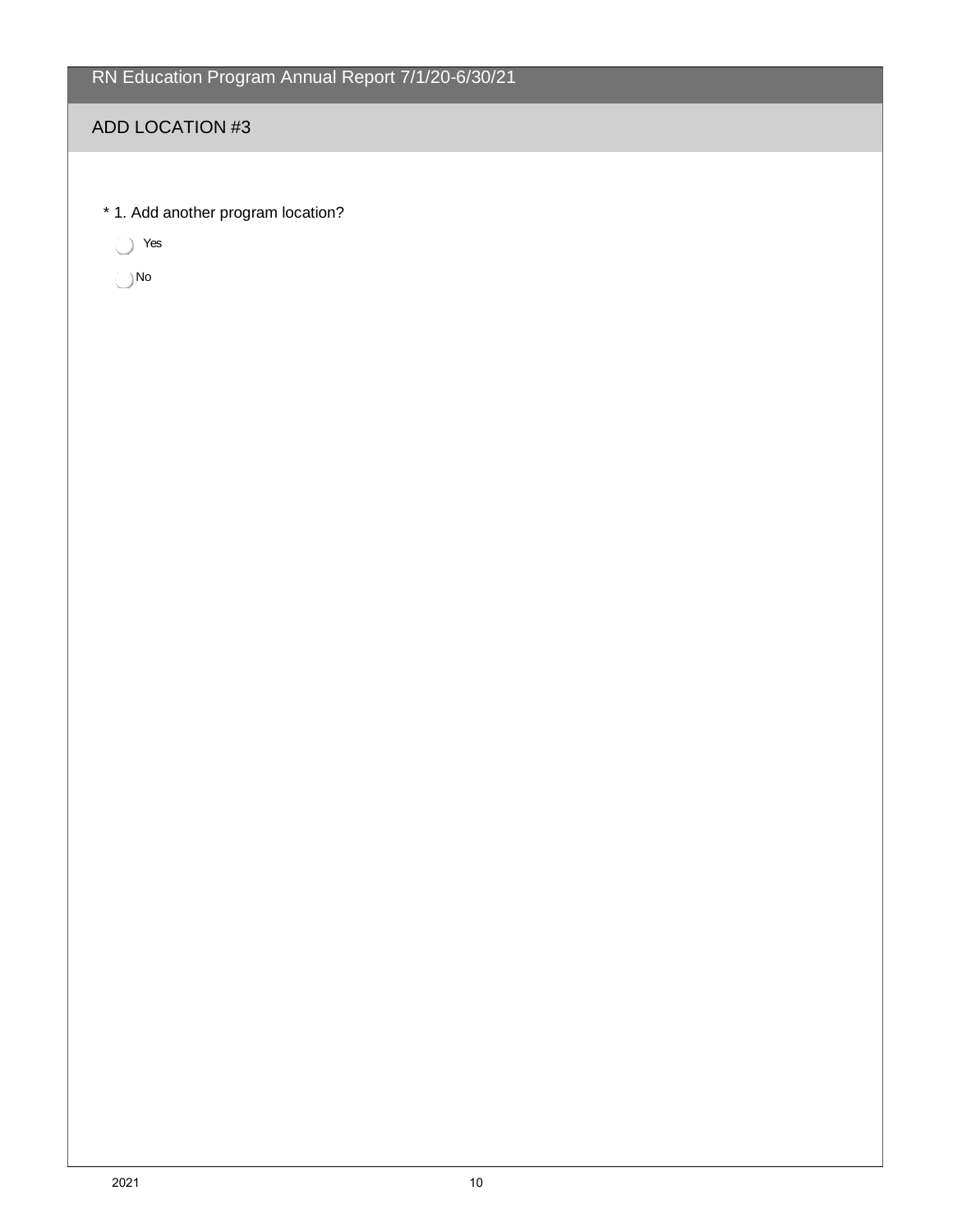# ADDITIONAL PROGRAM LOCATION #3

#### \* 1. Complete all information as requested.

| Program Name:                                                                        |  |
|--------------------------------------------------------------------------------------|--|
| Associate Administrator<br>Name (including title and<br>credentials, if applicable): |  |
| <b>Location Address:</b>                                                             |  |
| City:                                                                                |  |
| State:                                                                               |  |
| Zip:                                                                                 |  |
| Phone Number of<br>Associate Administrator:                                          |  |
| Phone Number of Location<br>for the Public:                                          |  |
| Fax Number:                                                                          |  |
| E-mail address:                                                                      |  |

- \* 2. Is the entire nursing program curriculum offered at this location?
	- Yes
	- No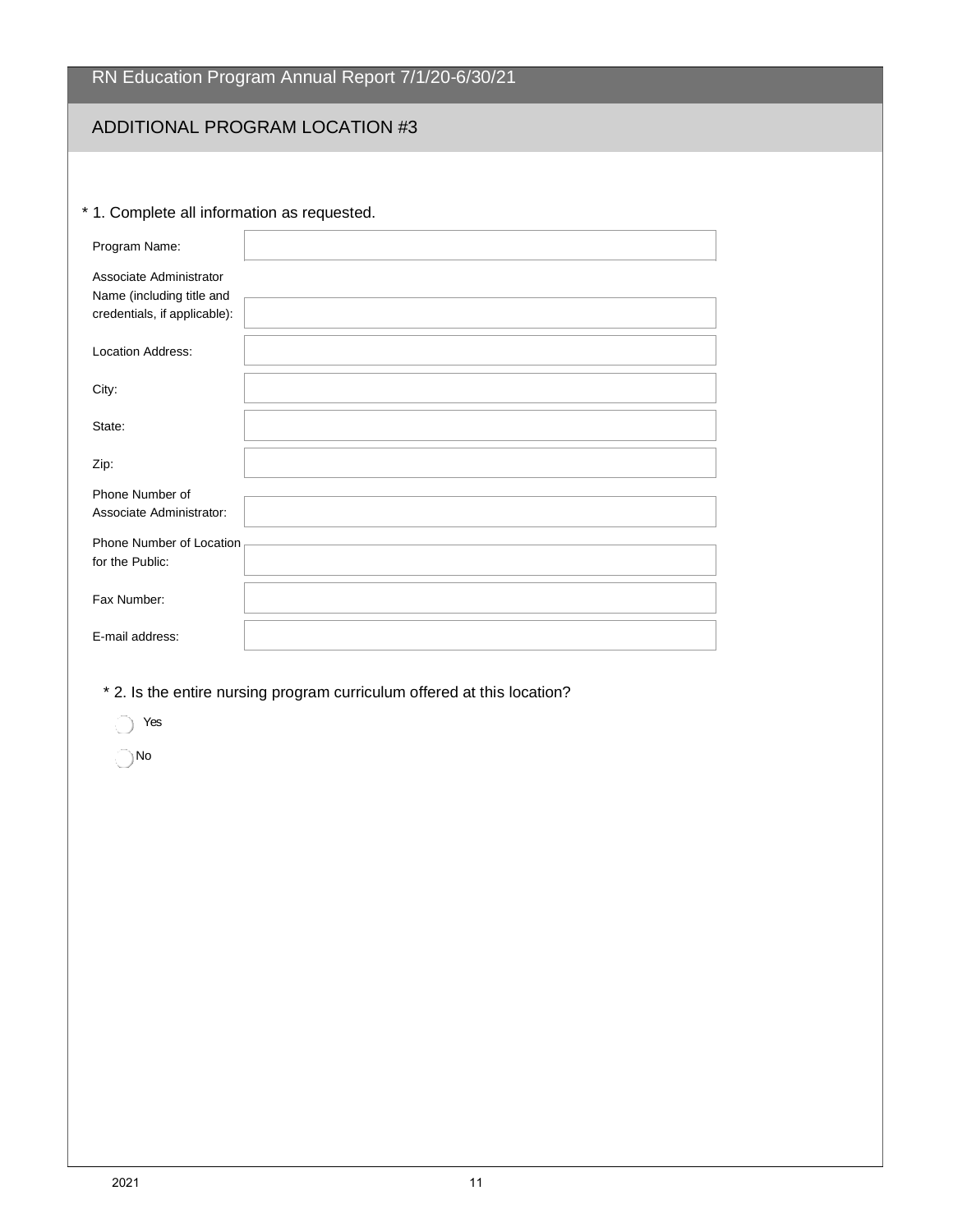#### ADD LOCATION #4

\* 1. Add another program location?

Yes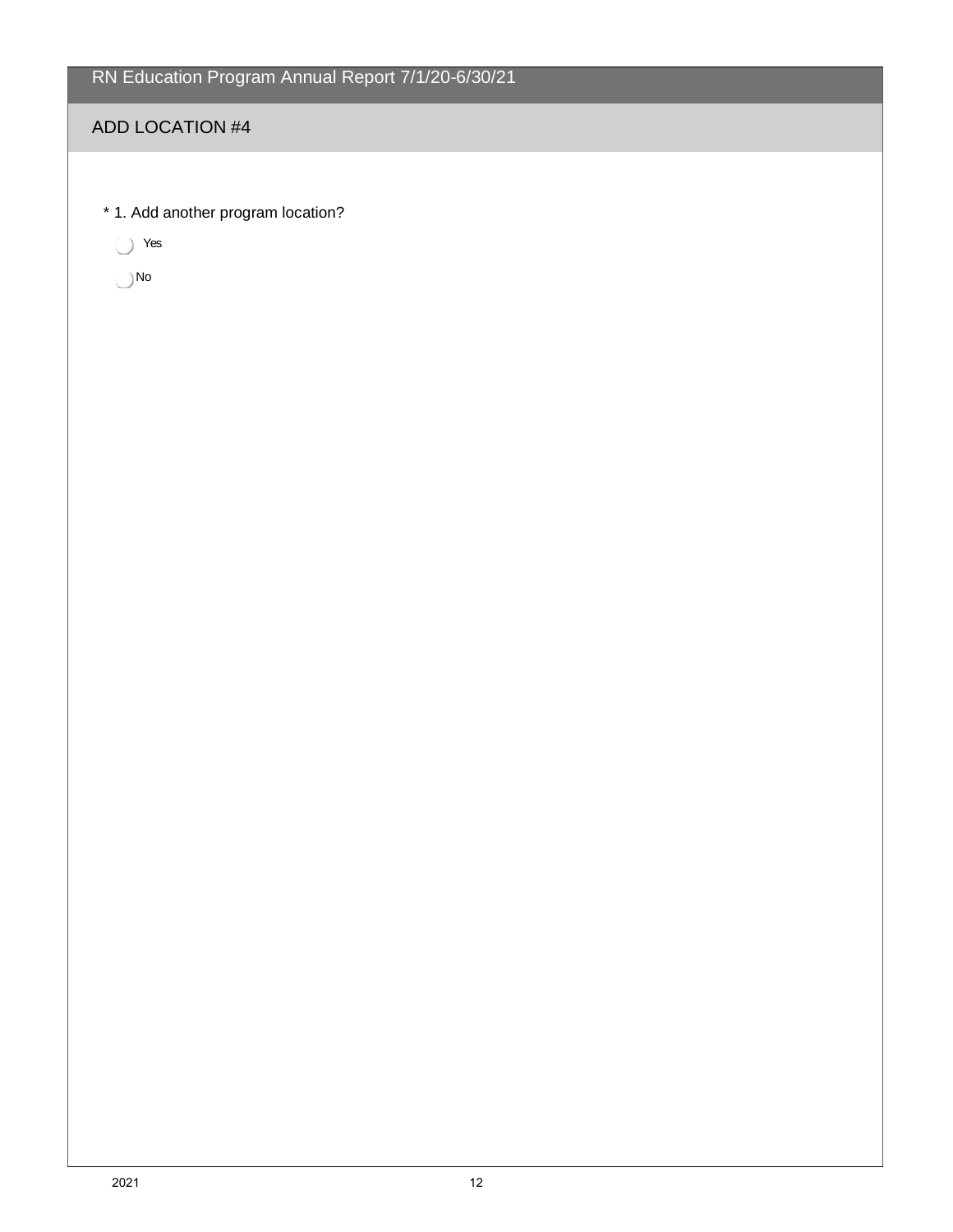# ADDITIONAL PROGRAM LOCATION #4

#### \* 1. Complete all information as requested.

| Program Name:                                                                        |  |
|--------------------------------------------------------------------------------------|--|
| Associate Administrator<br>Name (including title and<br>credentials, if applicable): |  |
| <b>Location Address:</b>                                                             |  |
| City:                                                                                |  |
| State:                                                                               |  |
| Zip:                                                                                 |  |
| Phone Number of<br>Associate Administrator:                                          |  |
| Phone Number of Location<br>for the Public:                                          |  |
| Fax Number:                                                                          |  |
| E-mail address:                                                                      |  |

- \* 2. Is the entire nursing program curriculum offered at this location?
	- res Yes
	- No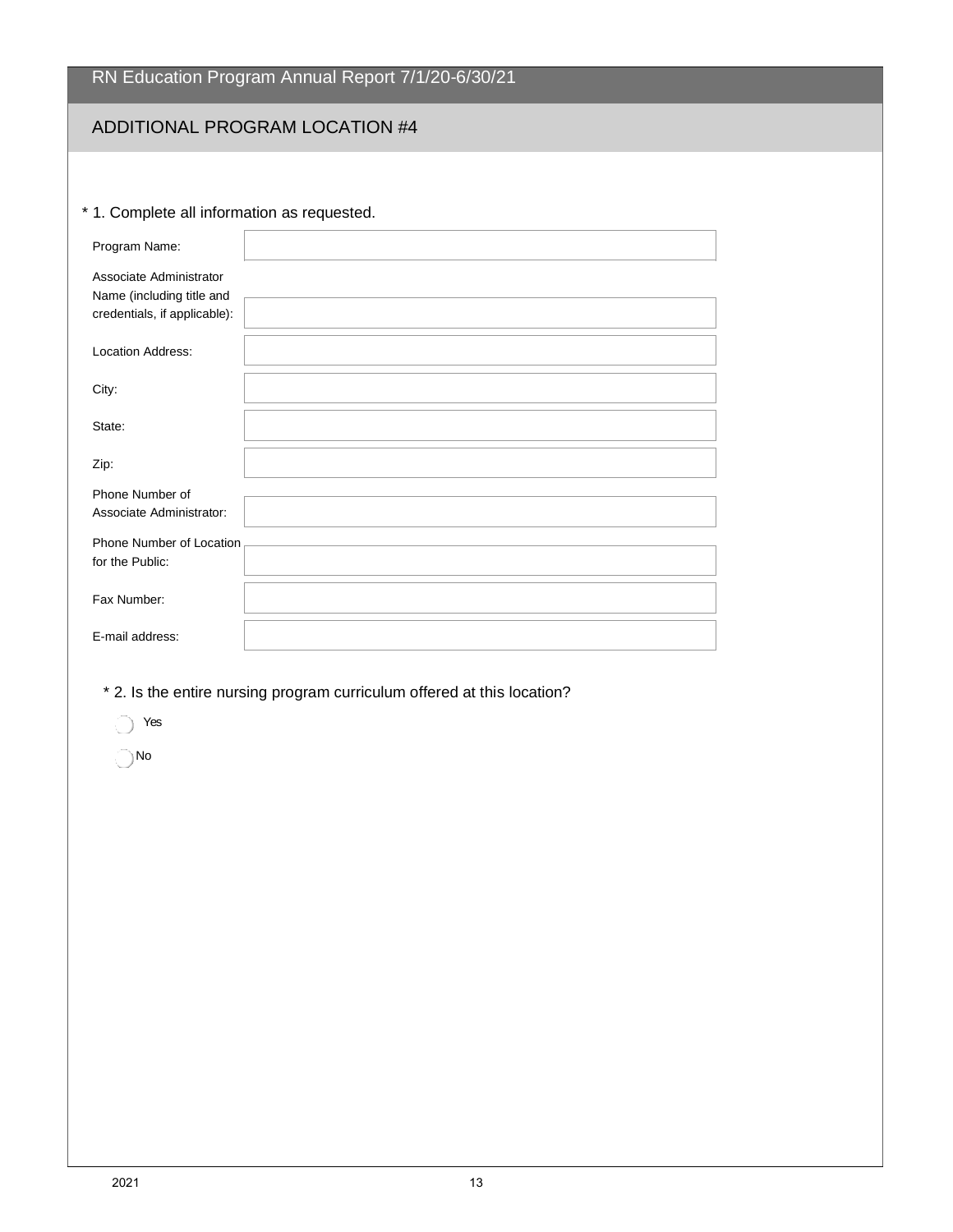#### ADD LOCATION #5

\* 1. Add another program location?

Yes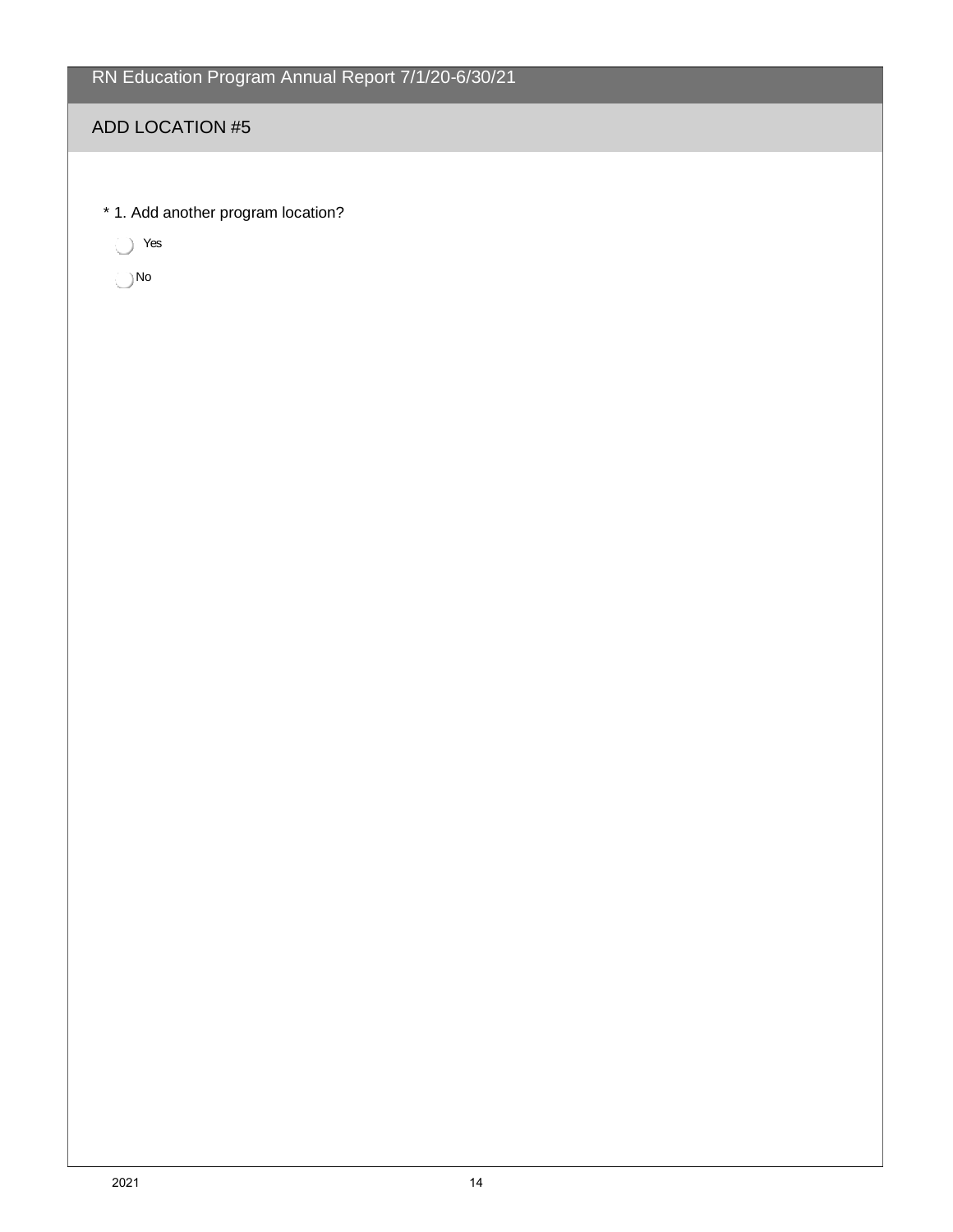# ADDITIONAL PROGRAM LOCATION #5

#### \* 1. Complete all information as requested.

| Program Name:                                                                        |  |
|--------------------------------------------------------------------------------------|--|
| Associate Administrator<br>Name (including title and<br>credentials, if applicable): |  |
| <b>Location Address:</b>                                                             |  |
| City:                                                                                |  |
| State:                                                                               |  |
| Zip:                                                                                 |  |
| Phone Number of<br>Associate Administrator:                                          |  |
| Phone Number of Location<br>for the Public:                                          |  |
| Fax Number:                                                                          |  |
| E-mail address:                                                                      |  |

- \* 2. Is the entire nursing program curriculum offered at this location?
	- res
	- No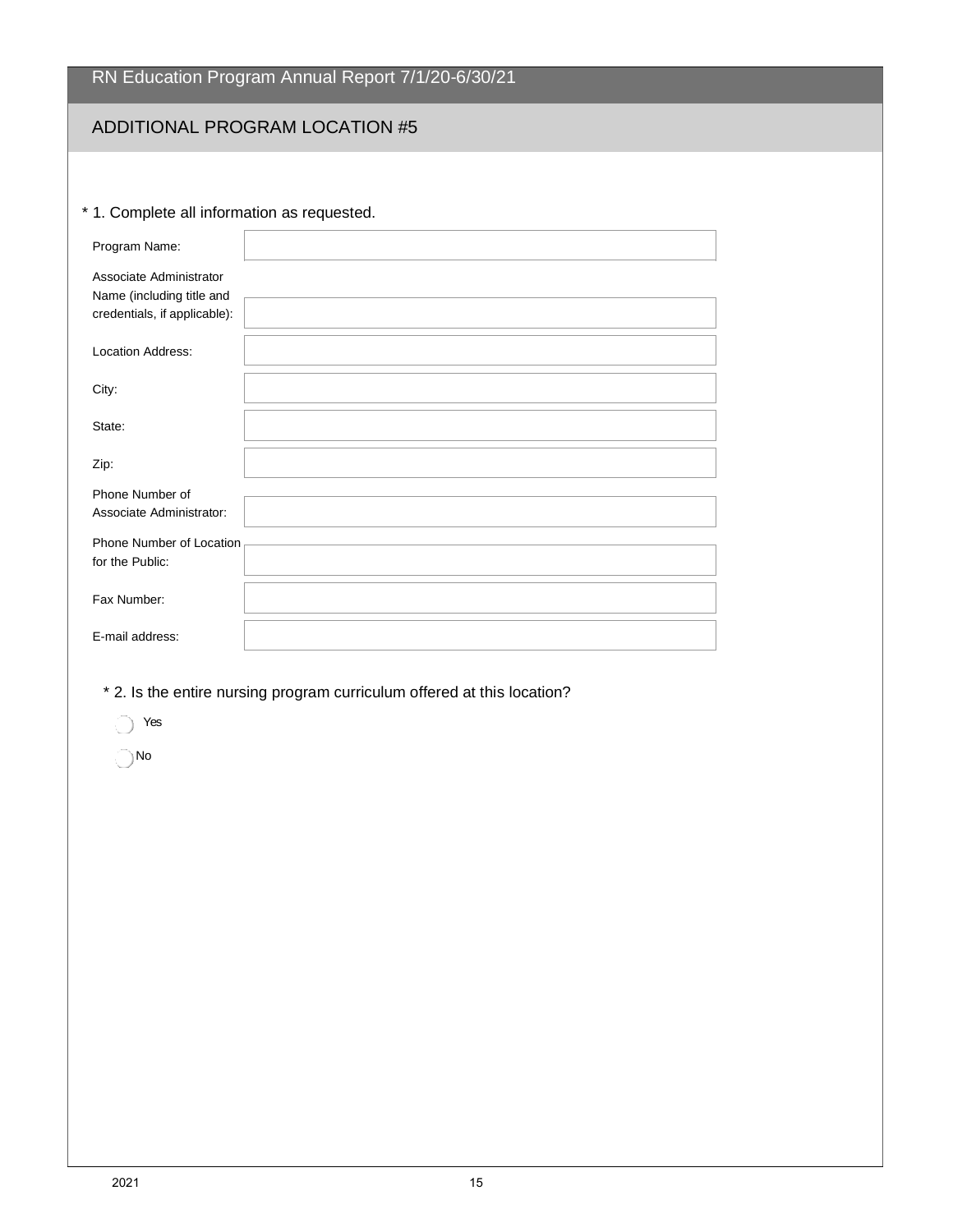#### PROGRAM DATA

\* 1. As of the fall term census date within the reporting period, enter the count of all students enrolled in the nursing education program. (Programs that do not use "fall term census date" should identify the count of all students enrolled on the date within the second week of enrollment of a new cohort admission occurring on or immediately subsequent to September 1, 2020.)

\* 2. Of the number of students enrolled, as identified in #1 above, how many are:

| Male:                                                                   |  |
|-------------------------------------------------------------------------|--|
| Female:                                                                 |  |
| Data is<br>missing:                                                     |  |
| <b>Total (Must</b><br>equal total<br>listed in<br>question 1<br>above): |  |

\* 3. Of the number of students enrolled, as identified in #1 above, how many students reported their ethnicity as:

| Hispanic or Latino:                                     |  |
|---------------------------------------------------------|--|
| Not Hispanic or Latino:                                 |  |
| <b>Ethnicity Unknown:</b>                               |  |
| Total (Must equal total<br>listed in question 1 above): |  |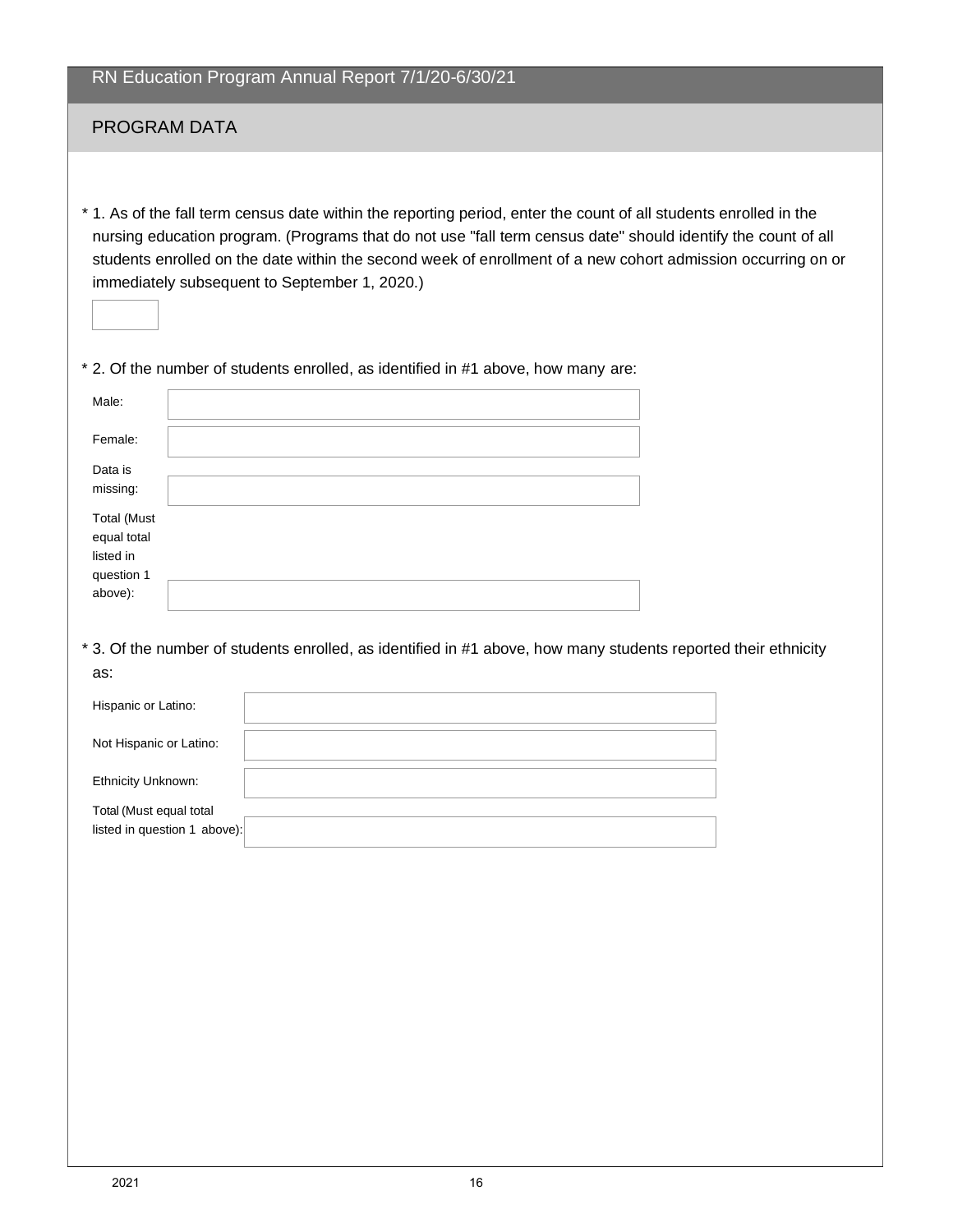|                                                                                            | * 4. Of the enrolled students who identified their ethnicity as "Not Hispanic or Latino," what number of the                                                                                                                  |  |
|--------------------------------------------------------------------------------------------|-------------------------------------------------------------------------------------------------------------------------------------------------------------------------------------------------------------------------------|--|
|                                                                                            | students also reported identification with the following races:                                                                                                                                                               |  |
| American Indian or Alaska<br>Native:                                                       |                                                                                                                                                                                                                               |  |
| Asian:                                                                                     |                                                                                                                                                                                                                               |  |
| <b>Black or African American:</b>                                                          |                                                                                                                                                                                                                               |  |
| Native Hawaiian or Other<br>Pacific Islander:                                              |                                                                                                                                                                                                                               |  |
| White:                                                                                     |                                                                                                                                                                                                                               |  |
| Two or more races:                                                                         |                                                                                                                                                                                                                               |  |
| Race Unknown:                                                                              |                                                                                                                                                                                                                               |  |
| Total (Must equal total<br>listed in question 3 above<br>under Not Hispanic or<br>Latino): |                                                                                                                                                                                                                               |  |
| 30, 2021?                                                                                  | * 5. What was the maximum number of new students the program planned to admit from July 1, 2020 to June                                                                                                                       |  |
|                                                                                            | * 6. How many individuals applied for admission to the program from July 1, 2020 to June 30, 2021?                                                                                                                            |  |
|                                                                                            | * 7. Of the number of applying individuals identified in #6 above, how many met the program minimum<br>admission requirements, but were not offered admission?                                                                |  |
| program?                                                                                   | * 8. Of the number of applying individuals identified in #6 above, how many were offered admission to the                                                                                                                     |  |
|                                                                                            | * 9. Of the number of applicants identified in #8 above, that were offered admission, how many accepted, were<br>enrolled in the program and remained in the program through at least the first two weeks of nursing courses? |  |
| from July 1, 2020 to June 30, 2021?                                                        | * 10. How many former students who previously left the program, were readmitted to the program at anytime                                                                                                                     |  |
|                                                                                            |                                                                                                                                                                                                                               |  |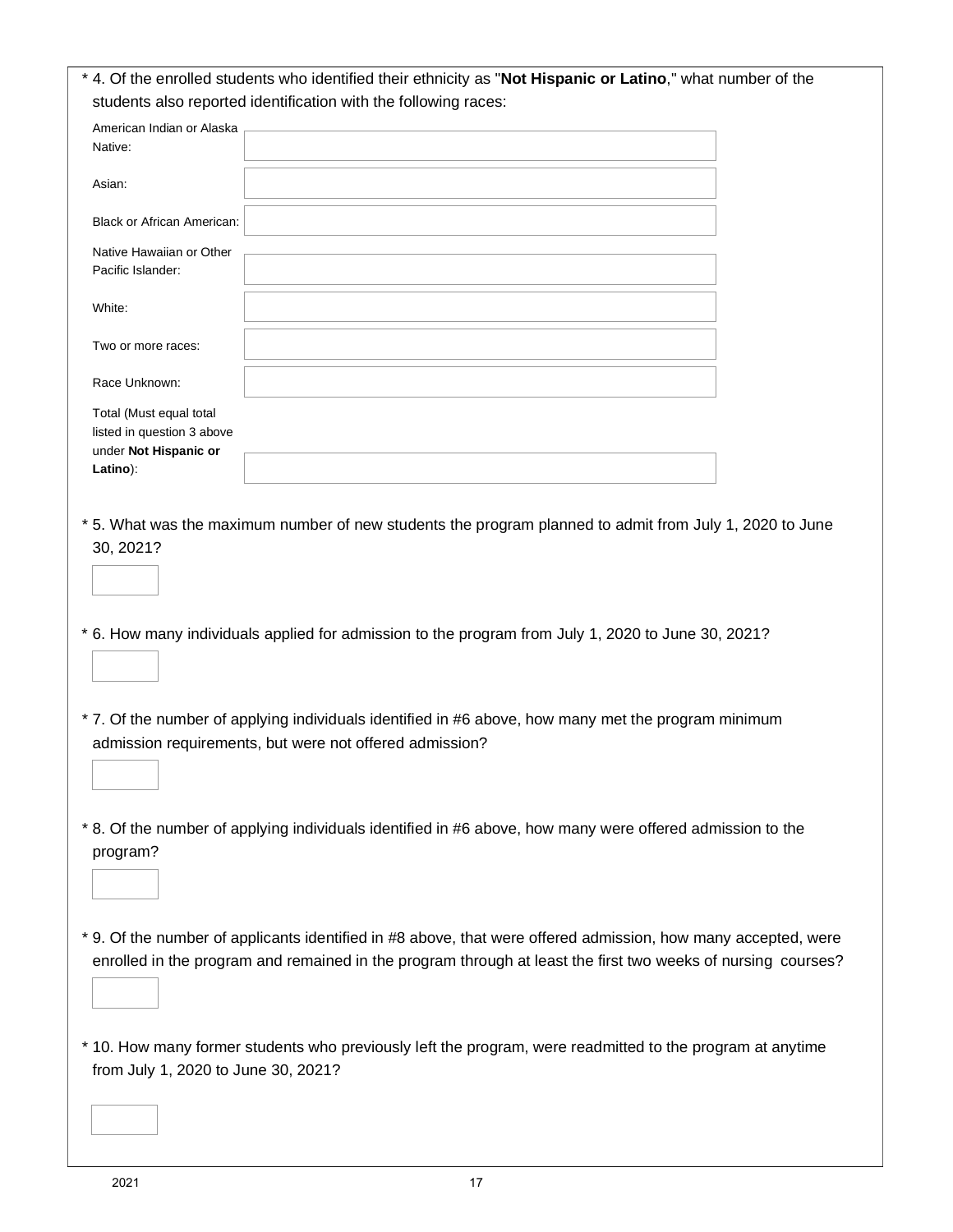| * 11. How many individuals successfully completed the program during the period of July 1, 2020 to June 30, |  |
|-------------------------------------------------------------------------------------------------------------|--|
| 2021?                                                                                                       |  |

\* 12. Of the number of individuals identified in #11 above that successfully completed the program, how many are:

Male:

Female:

Data Missing:

Total (Must equal total listed in question 11 above):

\* 13. Of the number of individuals identified in #11 above that successfully completed the program, how many students reported their ethnicity as:

Hispanic or Latino:

Not Hispanic or Latino:

Ethnicity Unknown:

Total (Must equal total listed in question 11 above):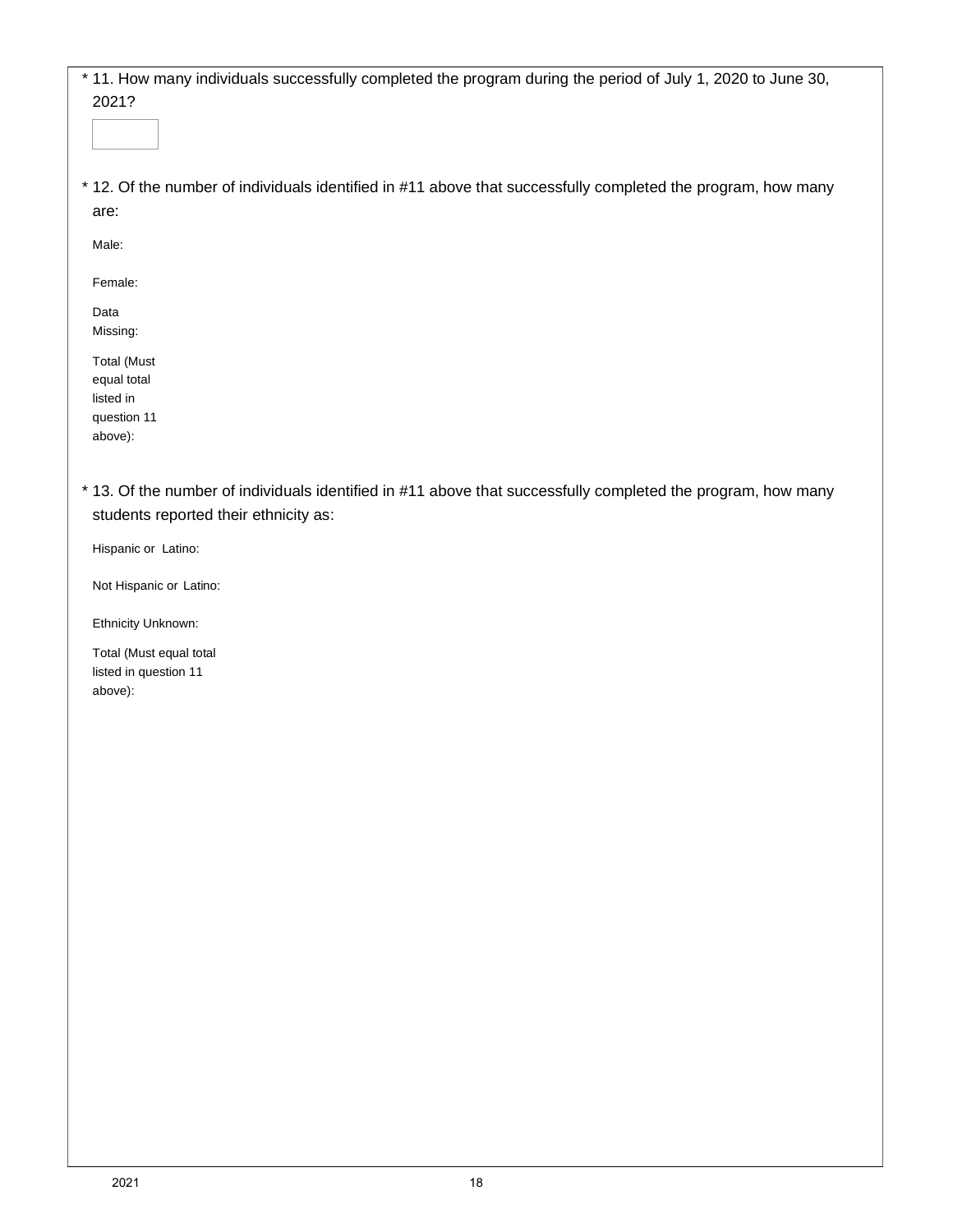| American Indian or Alaska Native:                                                                        |  |
|----------------------------------------------------------------------------------------------------------|--|
| Asian:                                                                                                   |  |
|                                                                                                          |  |
| <b>Black or African American:</b>                                                                        |  |
| Native Hawaiian or Other Pacific Islander:                                                               |  |
|                                                                                                          |  |
| White:                                                                                                   |  |
|                                                                                                          |  |
| Two or More Races:                                                                                       |  |
| Race Unknown:                                                                                            |  |
|                                                                                                          |  |
|                                                                                                          |  |
| Total (Must equal total listed in question 13 above<br>under Not Hispanic or Latino):                    |  |
|                                                                                                          |  |
|                                                                                                          |  |
| * 15. Of the number of males identified in #12 above who successfully completed the program during the   |  |
| reporting period of July 1, 2020 to June 30, 2021, identify the numbers for each age range:<br>Under 18: |  |
| 18 to 24:                                                                                                |  |
| 25 to 39:                                                                                                |  |
| 40 and over:                                                                                             |  |
| Age                                                                                                      |  |
| unknown:<br><b>Total (Must</b>                                                                           |  |
| equal total                                                                                              |  |
| number of                                                                                                |  |
| males listed<br>in question                                                                              |  |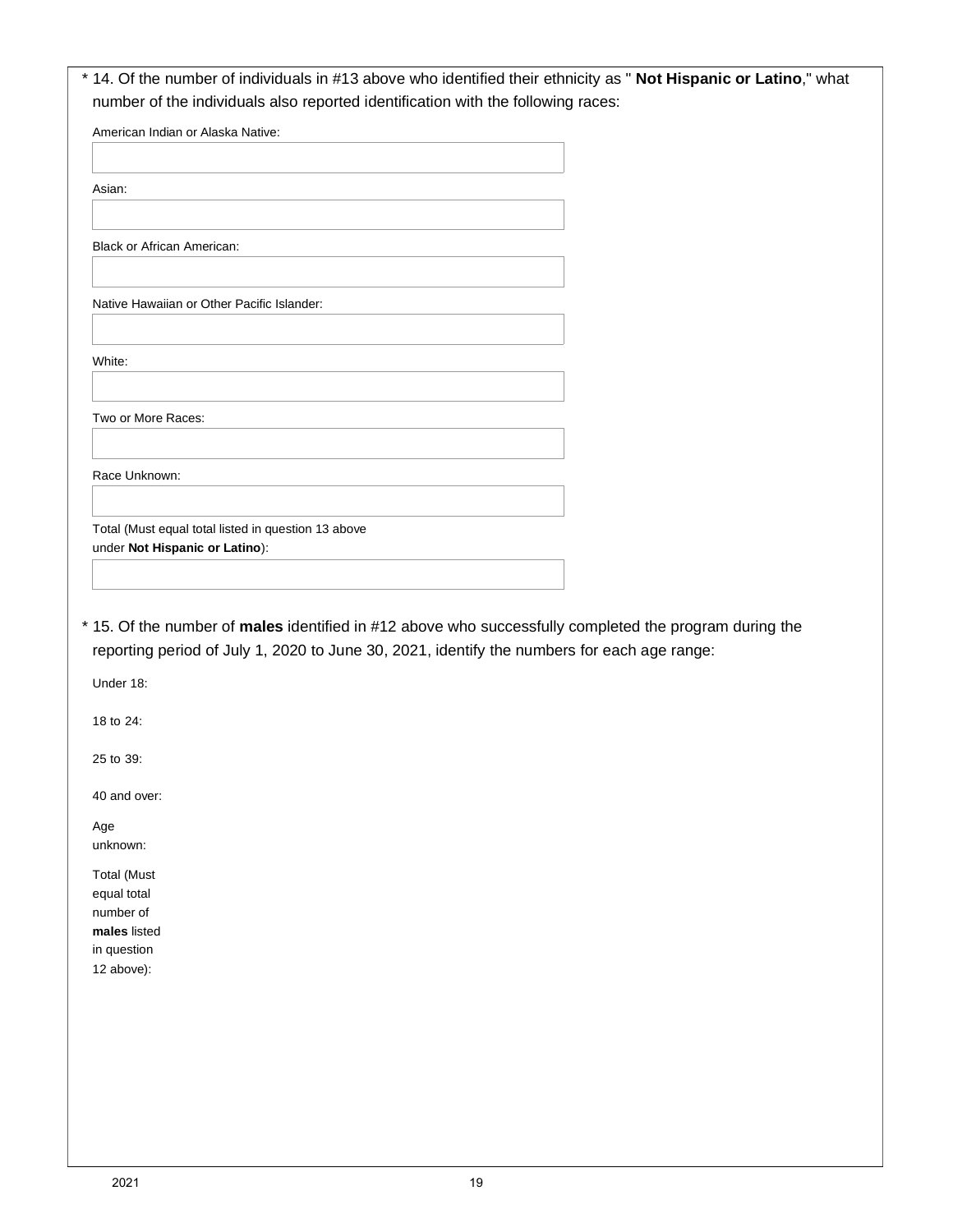| * 16. Of the number of females identified in #12 above who successfully completed the program during the<br>reporting period of July 1, 2020 to June 30, 2021, identify the numbers for each age range:                                          |     |    |
|--------------------------------------------------------------------------------------------------------------------------------------------------------------------------------------------------------------------------------------------------|-----|----|
| Under 18:                                                                                                                                                                                                                                        |     |    |
| 18 to 24:                                                                                                                                                                                                                                        |     |    |
| 25 to 39:                                                                                                                                                                                                                                        |     |    |
| 40 and over:                                                                                                                                                                                                                                     |     |    |
| Age<br>unknown:                                                                                                                                                                                                                                  |     |    |
| <b>Total (Must</b><br>equal total of<br>females<br>listed in<br>question 12<br>above):                                                                                                                                                           |     |    |
| * 17. Does the program give credit or offer an advanced standing track to applicants who have an LPN license,<br>EMT/Paramedic Certificate, or Military Training?                                                                                |     |    |
|                                                                                                                                                                                                                                                  | Yes | No |
| LPN:                                                                                                                                                                                                                                             |     |    |
| EMT/Paramedic:                                                                                                                                                                                                                                   |     |    |
| Military Training:                                                                                                                                                                                                                               |     |    |
| * 18. If any part of #17 above was answered "Yes," how many of the applicant types identified applied for<br>enrollment in the program and requested transfer or advanced standing credit during the period of July 1,<br>2020 to June 30, 2021? |     |    |
| LPNs:                                                                                                                                                                                                                                            |     |    |
| EMT/Paramedics:                                                                                                                                                                                                                                  |     |    |
| <b>Military Training</b>                                                                                                                                                                                                                         |     |    |
| * 19. If any part of #17 above was answered as "Yes," how many of the applicant types identified were admitted<br>to the program during the period of July 1, 2020 to June 30, 2021?<br>LPNs:                                                    |     |    |
|                                                                                                                                                                                                                                                  |     |    |
| EMT/Paramedics:                                                                                                                                                                                                                                  |     |    |
| Military Training:                                                                                                                                                                                                                               |     |    |
|                                                                                                                                                                                                                                                  |     |    |
|                                                                                                                                                                                                                                                  |     |    |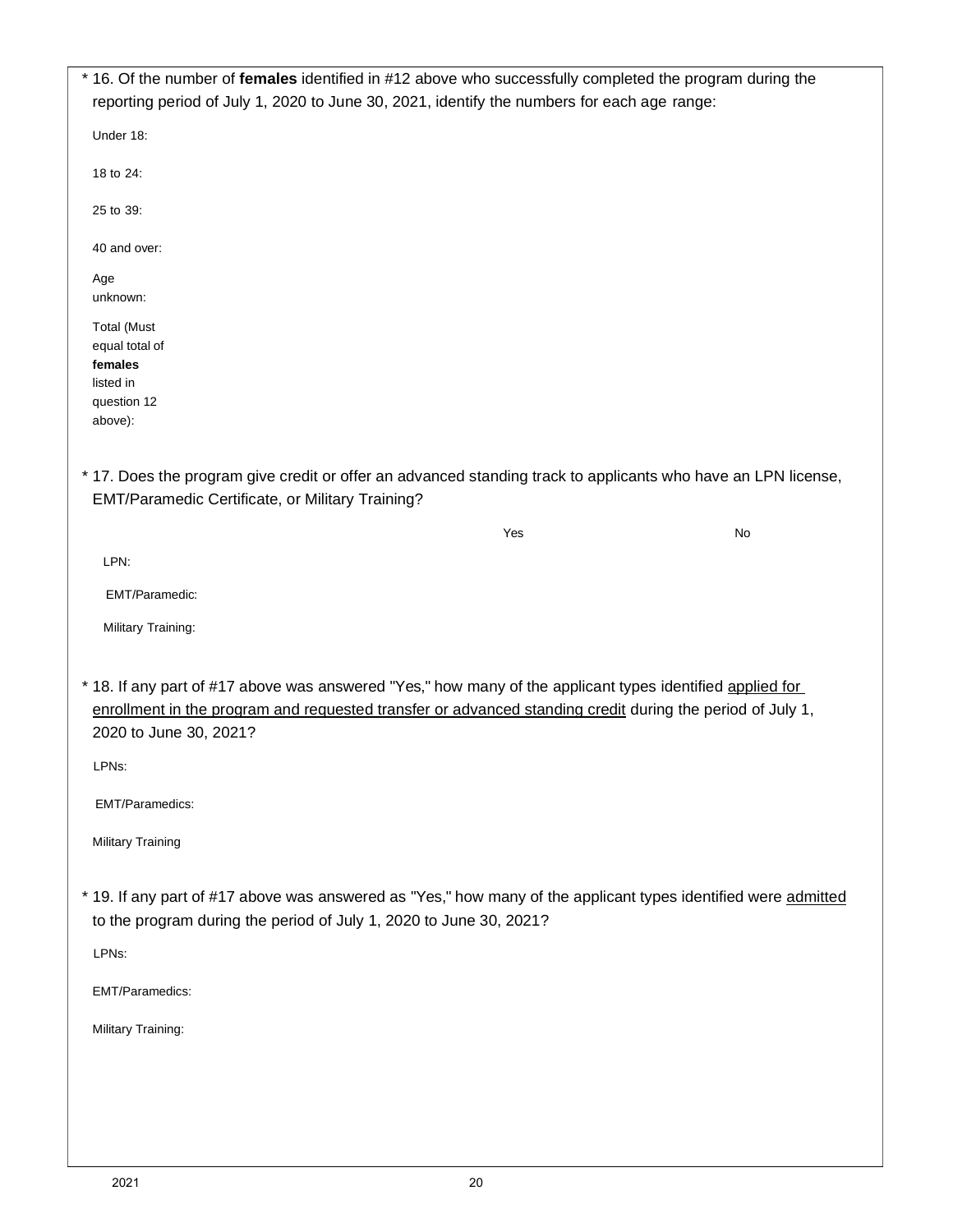| * 20. If any part of #17 above was answered as "Yes," how many of the applicant types previously granted<br>credit and admitted to the program, successfully completed the program during the reporting period of July 1,<br>2020 to June 30, 2021? |
|-----------------------------------------------------------------------------------------------------------------------------------------------------------------------------------------------------------------------------------------------------|
| LPNs:                                                                                                                                                                                                                                               |
| EMT/Paramedics:                                                                                                                                                                                                                                     |
| <b>Military Trained Applicants:</b>                                                                                                                                                                                                                 |
| 21. Does the program accept only applicants with a non-nursing baccalaureate degree or higher?                                                                                                                                                      |
| Yes                                                                                                                                                                                                                                                 |
| ) No                                                                                                                                                                                                                                                |
| 22. If yes, how many weeks of clinical coursework, including examination time, is the program?                                                                                                                                                      |
| * 23. Does the program offer a separate track to individuals who have a baccalaureate or graduate degree in a<br>non-nursing field or major?                                                                                                        |
| Yes                                                                                                                                                                                                                                                 |
| ⊝ No                                                                                                                                                                                                                                                |
| 24. If yes, how many weeks of clinical coursework, including examination time, is the separate track?                                                                                                                                               |
| * 25. (To be answered by diploma or associate degree programs.)                                                                                                                                                                                     |
| Does the program have an articulation agreement, or offer students a dual enrollment option with another<br>degree-granting institution enabling program graduates to progress to a baccalaureate in nursing or higher<br>academic degree?          |
| The program has an articulation agreement, but not dual enrollment option                                                                                                                                                                           |
| The program has an articulation agreement and dual enrollment option                                                                                                                                                                                |
| The program has a dual enrollment option                                                                                                                                                                                                            |
| The program does not have an articulation agreement nor dual enrollment option                                                                                                                                                                      |
| N/A                                                                                                                                                                                                                                                 |
|                                                                                                                                                                                                                                                     |
|                                                                                                                                                                                                                                                     |
|                                                                                                                                                                                                                                                     |
|                                                                                                                                                                                                                                                     |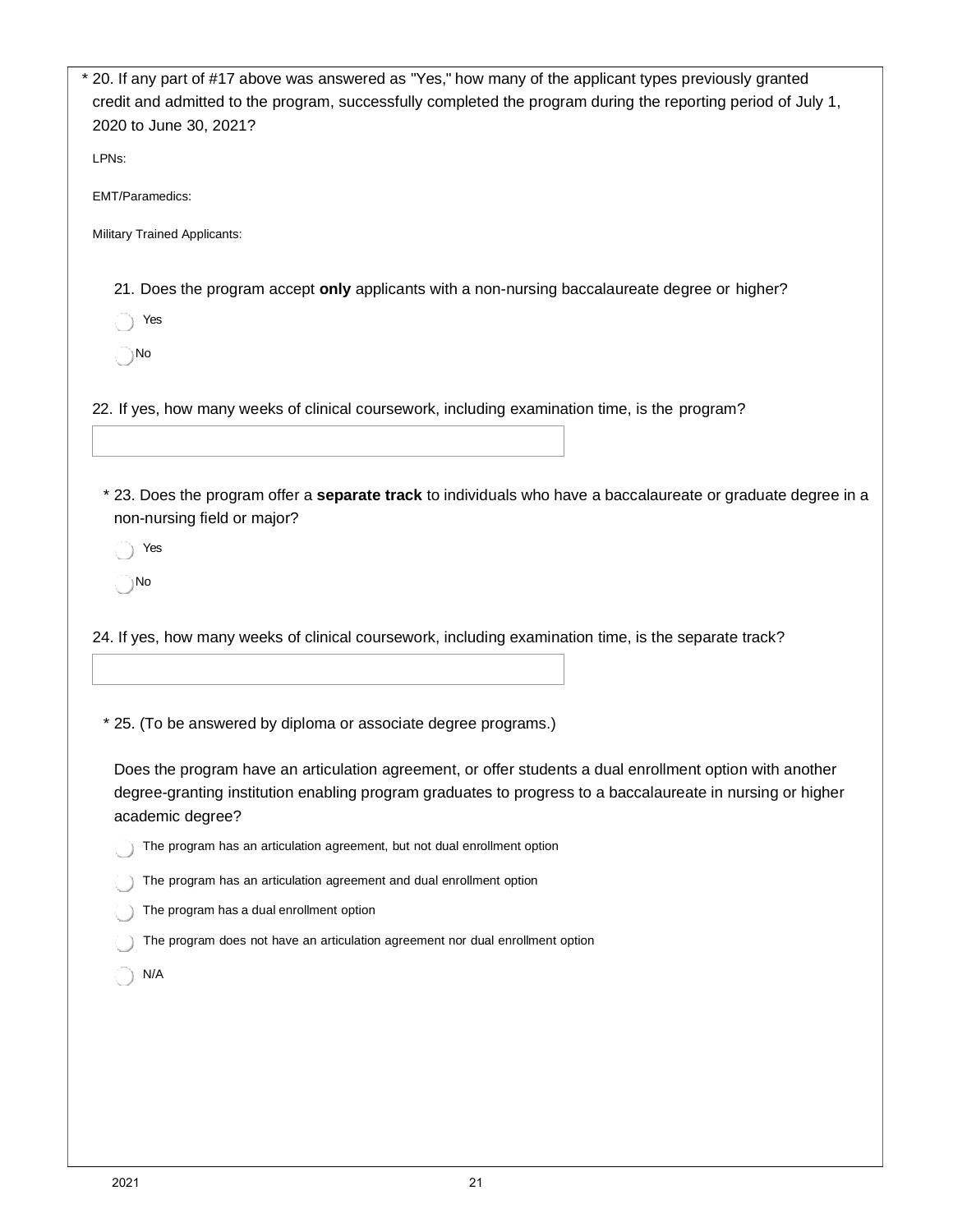| RN Education Program Annual Report 7/1/20-6/30/21                                                                                                                           |
|-----------------------------------------------------------------------------------------------------------------------------------------------------------------------------|
| PROGRAM ENROLLMENT CAPACITY                                                                                                                                                 |
|                                                                                                                                                                             |
| * 1. What is the program's maximum student capacity? (This is the maximum number of students at all levels of<br>the program that the program is capable of accommodating.) |
| * 2. Did the maximum student capacity increase during the period of July 1, 2020 to June 30, 2021from the<br>previous 2019 to 2020reporting period?                         |
| Yes                                                                                                                                                                         |
| $\bigcap$ No                                                                                                                                                                |
| * 3. If the answer to #2 above is "Yes," by how much did the capacity increase?                                                                                             |
| (Use whole numbers and not percentages. If there was no increase, answer with "0" and continue.)                                                                            |
| * 4. If the answer to #2 above is "No," did the number decrease?                                                                                                            |
| Yes                                                                                                                                                                         |
| ) No                                                                                                                                                                        |
| * 5. If the answer to #4 above is "Yes," by how much did the number decrease?                                                                                               |
| (Use whole numbers and not percentages. If there was no decrease, answer with "0" and continue.)                                                                            |
|                                                                                                                                                                             |
| * 6. Are there plans to offer the program at another location?                                                                                                              |
| Yes                                                                                                                                                                         |
| ) No                                                                                                                                                                        |
| * 7. If the answer to #6 is "Yes," how many students do you anticipate enrolling at the new location?<br>(If the answer to #6 is "No," enter a "0" and continue.)           |
|                                                                                                                                                                             |
|                                                                                                                                                                             |
|                                                                                                                                                                             |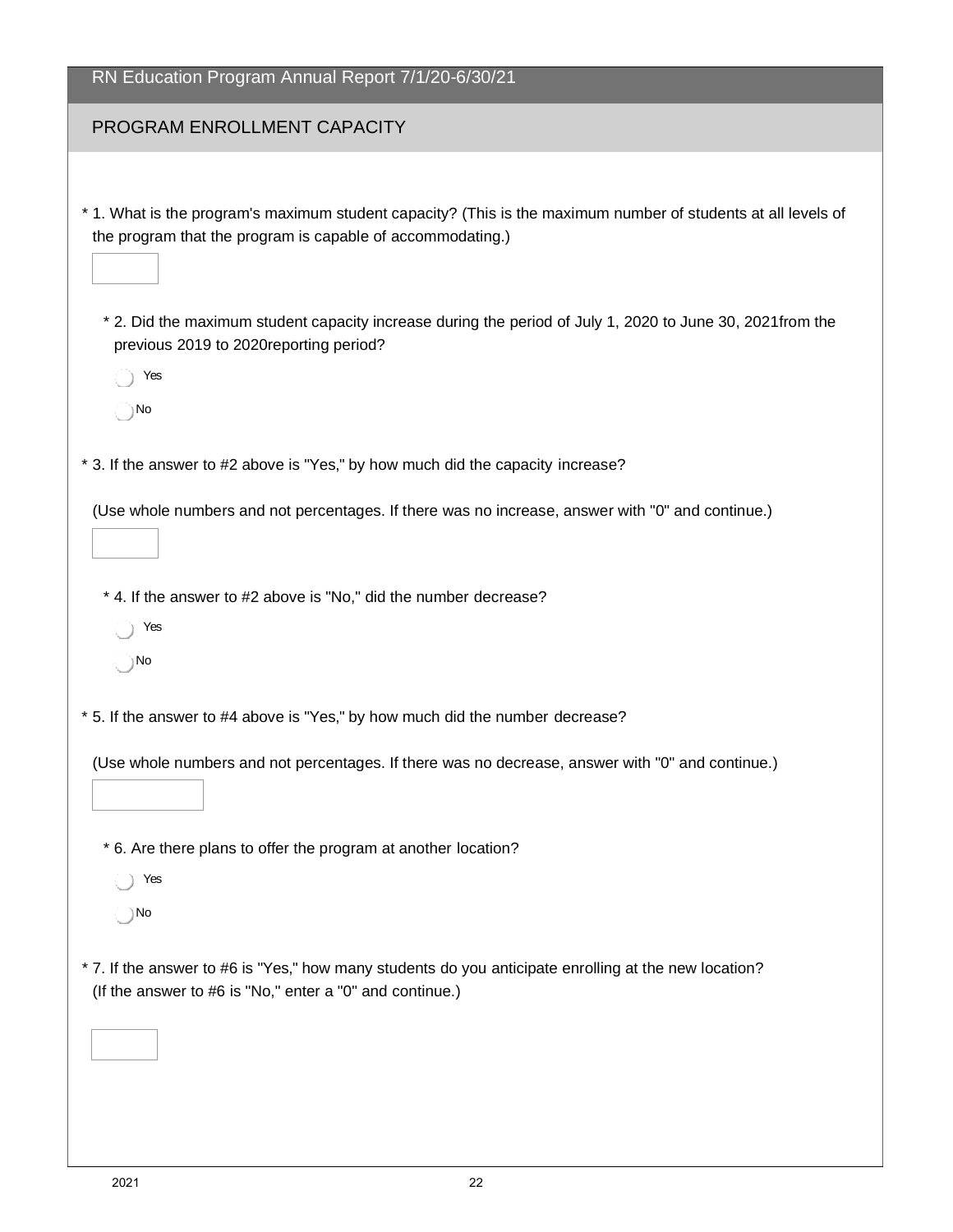| program?      |                                            |  | * 8. If the answer to #6 is "Yes," is the planned new location more than 60 miles from the primary (original) |
|---------------|--------------------------------------------|--|---------------------------------------------------------------------------------------------------------------|
| Yes           |                                            |  |                                                                                                               |
| $\bigcirc$ No |                                            |  |                                                                                                               |
|               | N/A, there are no plans for a new location |  |                                                                                                               |
|               |                                            |  |                                                                                                               |
|               |                                            |  |                                                                                                               |
|               |                                            |  |                                                                                                               |
|               |                                            |  |                                                                                                               |
|               |                                            |  |                                                                                                               |
|               |                                            |  |                                                                                                               |
|               |                                            |  |                                                                                                               |
|               |                                            |  |                                                                                                               |
|               |                                            |  |                                                                                                               |
|               |                                            |  |                                                                                                               |
|               |                                            |  |                                                                                                               |
|               |                                            |  |                                                                                                               |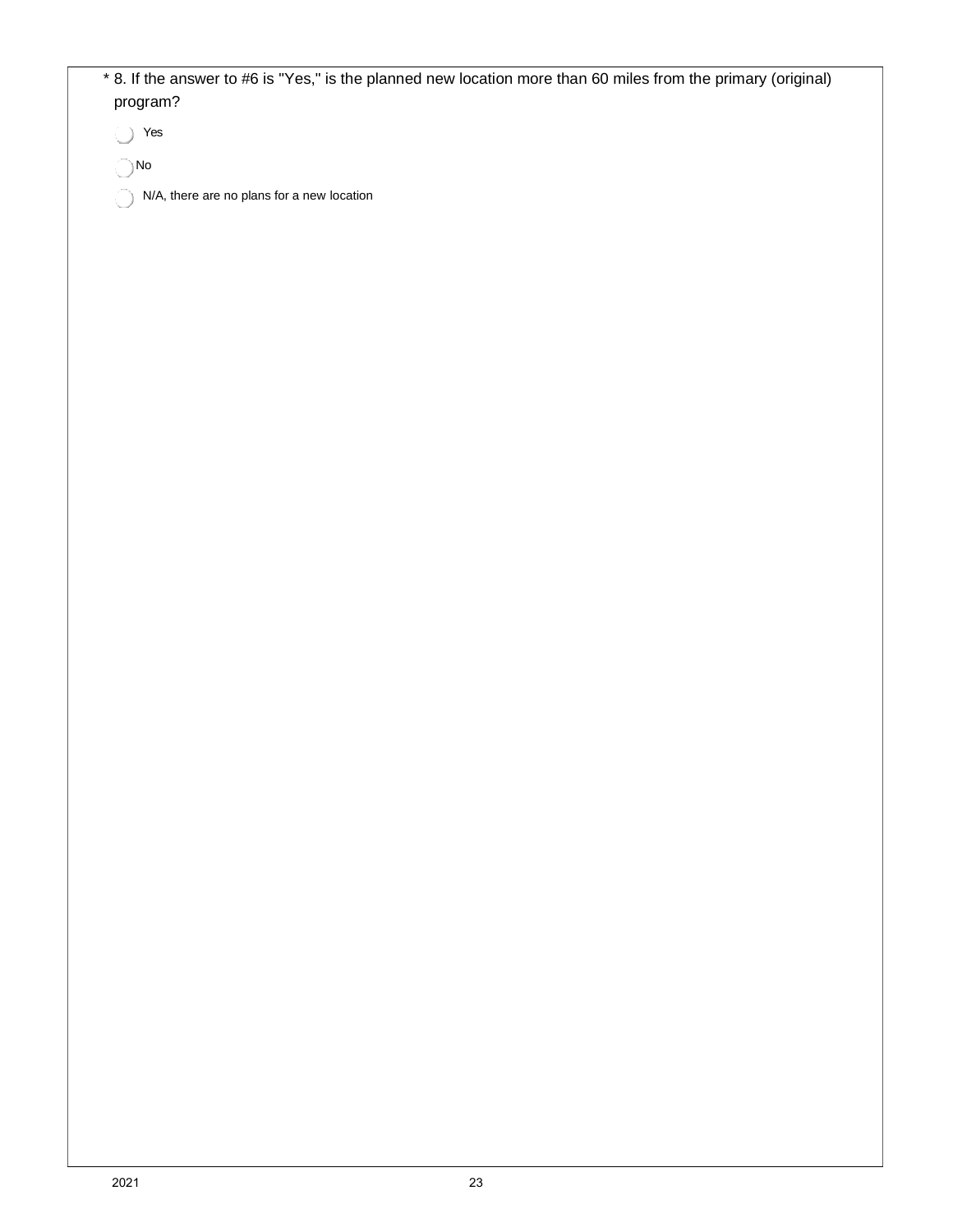| RN Education Program Annual Report 7/1/20-6/30/21 |  |  |  |
|---------------------------------------------------|--|--|--|
|                                                   |  |  |  |

#### SUPERVISON OF STUDENT IN CLINICAL SETTINGS

\* 1. What is the number and highest academic degrees held by the registered nurses in either the **faculty or teaching assistant** role, who are directly supervising the program's students during their clinical experiences?

(This is the registered nurse who is employed or contracted by the program, and who is immediately available to the student during clinical. Include "Faculty responsible for teaching the nursing course," ONLY if the faculty is also directly supervising the student in the clinical setting.)

| Doctorate (Nursing):      |  |
|---------------------------|--|
| Doctorate (Non-nursing):  |  |
| Masters (Nursing):        |  |
| Masters (Non-nursing):    |  |
| Baccalaureate in Nursing: |  |

\* 2. For each faculty or teaching assistant supervising students during clinical experience, what is the average number of students in each clinical group?

| Average number of |  |
|-------------------|--|
| students:         |  |

\* 3. Does the program use preceptors to supervise students during clinical experiences?

(Preceptors are registered nurses, employed or contracted by the clinical agency, and have demonstrated competence in the area of clinical practice in which the preceptor provides student supervision.)

Yes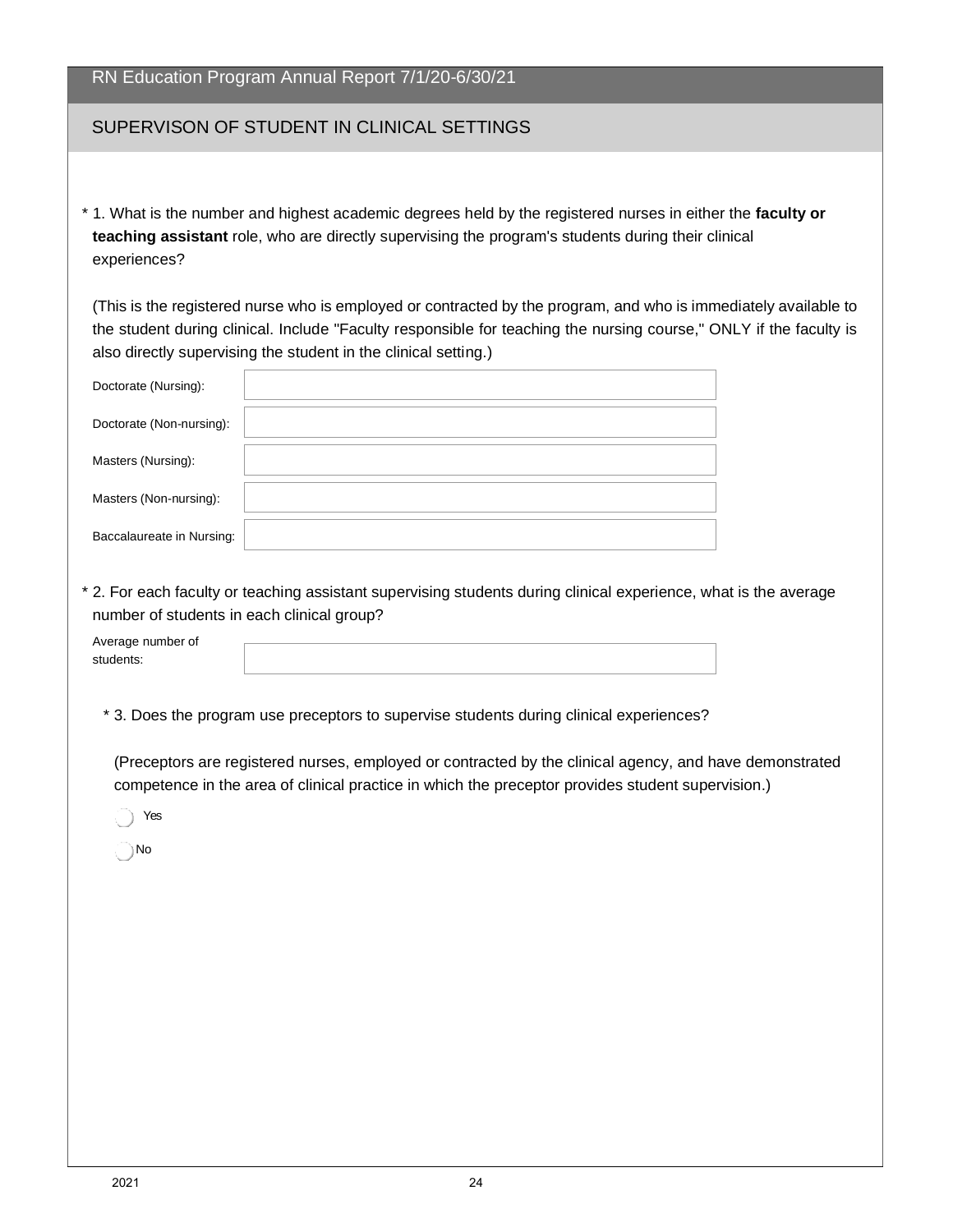| RN Education Program Annual Report 7/1/20-6/30/21                                                                                                                                                                                                                                                                                                                   |
|---------------------------------------------------------------------------------------------------------------------------------------------------------------------------------------------------------------------------------------------------------------------------------------------------------------------------------------------------------------------|
| FACULTY, TEACHING ASSISTANTS, and PRECEPTORS                                                                                                                                                                                                                                                                                                                        |
| * 1. As of the fall term census date within the reporting period, how many registered nurses who meet or exceed<br>the role qualifications for "Faculty teaching a nursing course" were employed or contracted by the program?<br>"Faculty" means a registered nurse who meets the requirements in 4723-5-10(A)(3), OAC and the definition in<br>4723-5-01(O), OAC. |
| * 2. Of the number of registered nurses serving in the role of faculty reported in #1 above, indicate the numbers<br>for the highest academic degrees held:                                                                                                                                                                                                         |
| PhD in Nursing:                                                                                                                                                                                                                                                                                                                                                     |
| Doctor of Nursing Practice:                                                                                                                                                                                                                                                                                                                                         |
| Non- nursing Doctorate:                                                                                                                                                                                                                                                                                                                                             |
| Master's (Nursing):                                                                                                                                                                                                                                                                                                                                                 |
| Master's (Non-nursing):                                                                                                                                                                                                                                                                                                                                             |
| Total (Must equal total in<br>question 1 above):                                                                                                                                                                                                                                                                                                                    |
| * 3. Of the number of faculty reported in #1 above, how many are:                                                                                                                                                                                                                                                                                                   |
| Male:                                                                                                                                                                                                                                                                                                                                                               |
| Female:                                                                                                                                                                                                                                                                                                                                                             |
| Data is missing:                                                                                                                                                                                                                                                                                                                                                    |
| Total (Must equal total in<br>question 1 above):                                                                                                                                                                                                                                                                                                                    |
|                                                                                                                                                                                                                                                                                                                                                                     |
|                                                                                                                                                                                                                                                                                                                                                                     |
|                                                                                                                                                                                                                                                                                                                                                                     |
|                                                                                                                                                                                                                                                                                                                                                                     |
|                                                                                                                                                                                                                                                                                                                                                                     |
|                                                                                                                                                                                                                                                                                                                                                                     |
|                                                                                                                                                                                                                                                                                                                                                                     |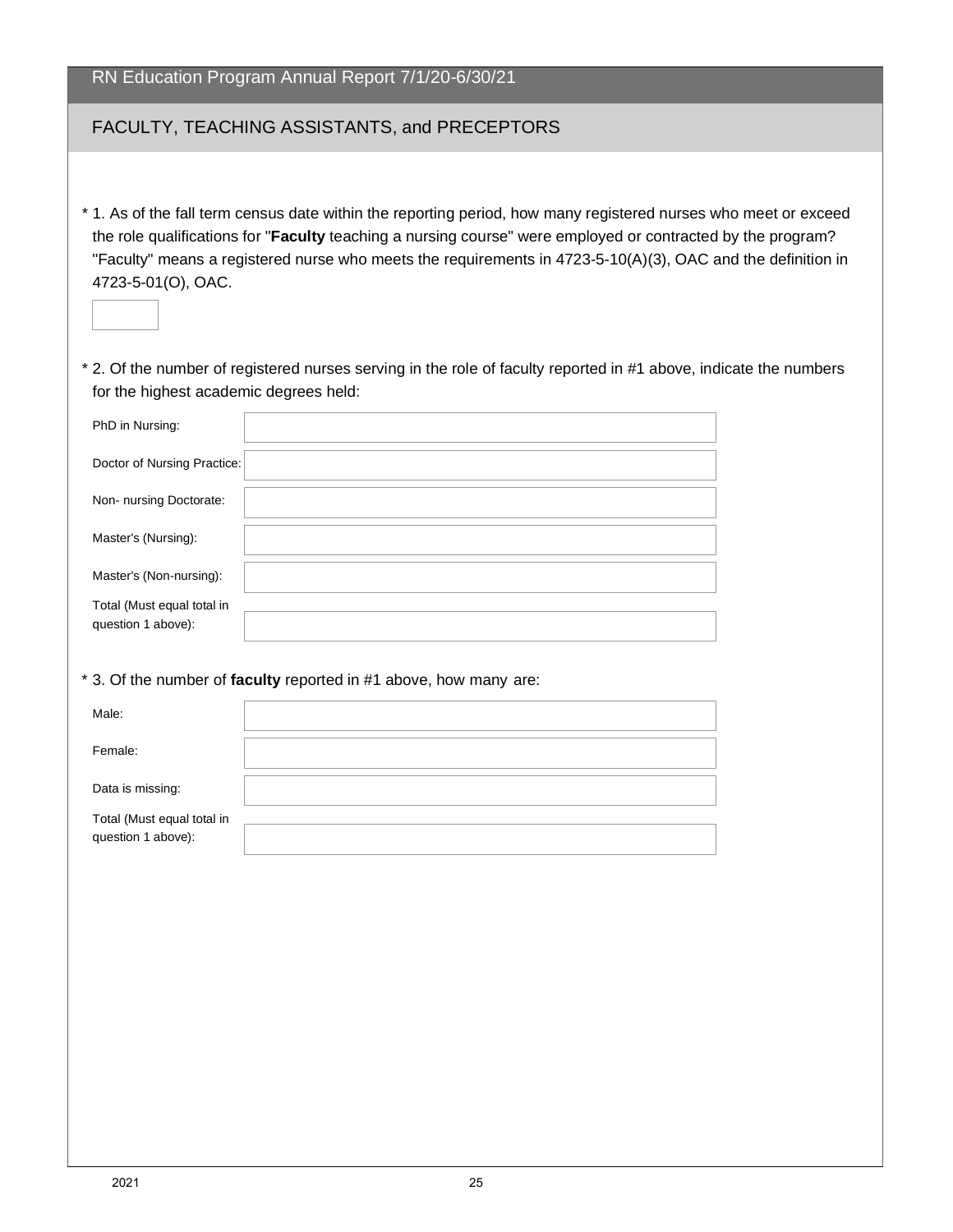|                                                    | * 4. Of the number of faculty identified in #1 above identify the numbers for each age range:              |  |
|----------------------------------------------------|------------------------------------------------------------------------------------------------------------|--|
| 30 and younger:                                    |                                                                                                            |  |
| 31 to 40:                                          |                                                                                                            |  |
| 41 to 50:                                          |                                                                                                            |  |
| 51 to 55                                           |                                                                                                            |  |
| 56 to 60:                                          |                                                                                                            |  |
| 61 to 70:                                          |                                                                                                            |  |
| 71 and older:                                      |                                                                                                            |  |
| Total (Must equal total in<br>question 1 above):   |                                                                                                            |  |
|                                                    | * 5. Of the number of faculty identified in #1 above, how many reported their ethnicity as:                |  |
| Hispanic or Latino:                                |                                                                                                            |  |
| Not Hispanic or Latino:                            |                                                                                                            |  |
| Ethnicity Unknown:                                 |                                                                                                            |  |
|                                                    |                                                                                                            |  |
| Total (Must equal total in                         |                                                                                                            |  |
| question 1 above):                                 |                                                                                                            |  |
|                                                    | * 6. Of the number of faculty in #5 above who identified their ethnicity as "Not Hispanic or Latino," what |  |
|                                                    | number of the faculty also reported identification with the following races:                               |  |
| American Indian or Alaska<br>Native:               |                                                                                                            |  |
| Asian:                                             |                                                                                                            |  |
| <b>Black or African American:</b>                  |                                                                                                            |  |
| Native Hawaiian or Other<br>Pacific Islander:      |                                                                                                            |  |
| White:                                             |                                                                                                            |  |
| Two or More Races:                                 |                                                                                                            |  |
| Race Unknown:                                      |                                                                                                            |  |
| Total (Must equal total in                         |                                                                                                            |  |
| question 5 above under<br>Not Hispanic or Latino): |                                                                                                            |  |
|                                                    |                                                                                                            |  |
|                                                    |                                                                                                            |  |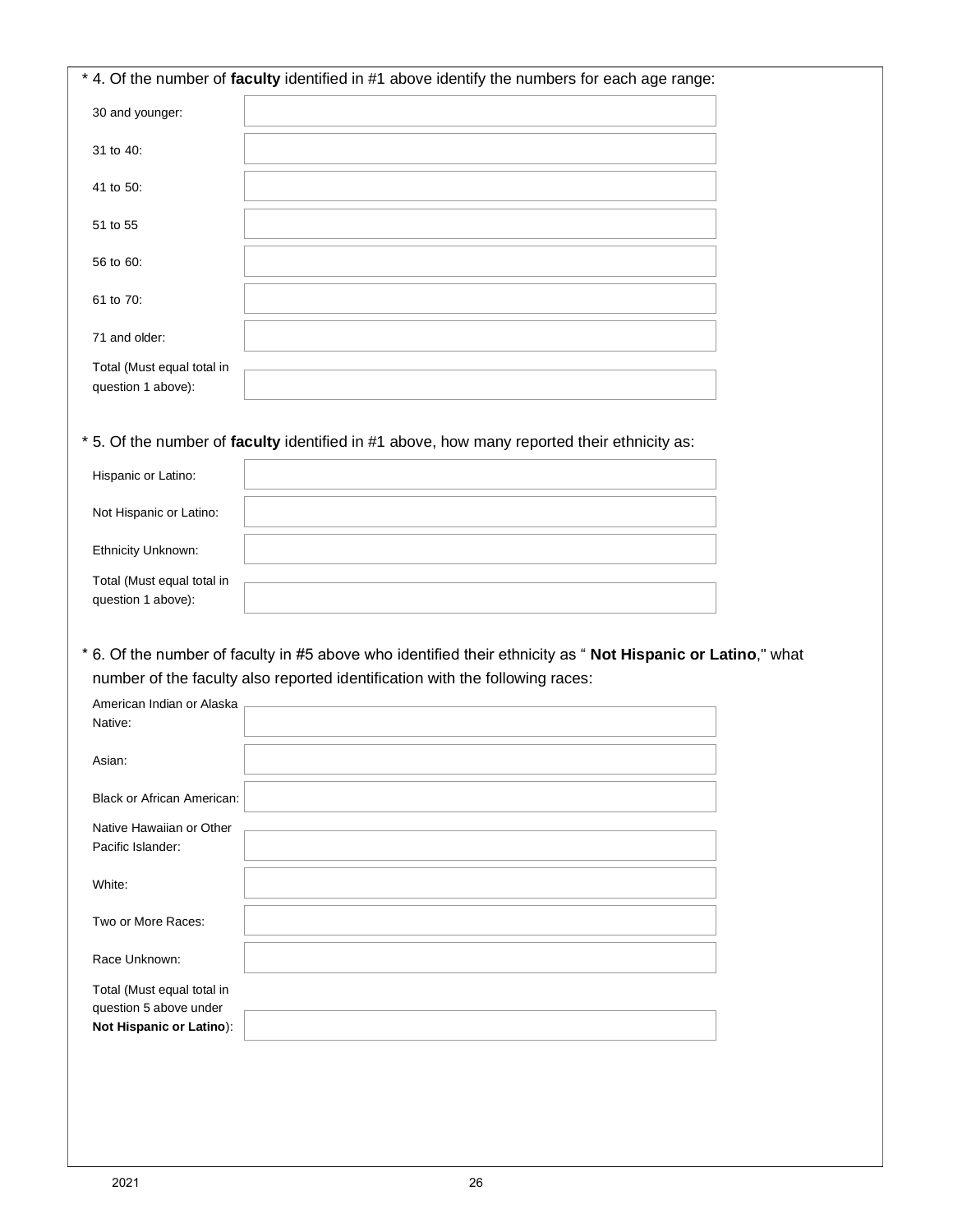| *7. Does the program use teaching assistants? "Teaching assistant" means a registered nurse who meets the<br>requirements in 4723-5-10(A)(4), OAC and the definition in 4723-5-01(NN), OAC.                                                            |
|--------------------------------------------------------------------------------------------------------------------------------------------------------------------------------------------------------------------------------------------------------|
| Yes                                                                                                                                                                                                                                                    |
| `) No                                                                                                                                                                                                                                                  |
| * 8. If you answered "Yes," to #7 above, as of the fall term census date within the reporting period, how many<br>registered nurses who meet or exceed the role qualifications for "teaching assistant" were employed or<br>contracted by the program? |
| * 9. Of the number of registered nurses serving in the role of teaching assistant as reported in #8 above,<br>indicate the number of the highest academic degrees held.                                                                                |
| PhD in Nursing:                                                                                                                                                                                                                                        |
| Doctor of Nursing Practice:                                                                                                                                                                                                                            |
| Non- nursing Doctorate:                                                                                                                                                                                                                                |
| Master's (Nursing):                                                                                                                                                                                                                                    |
| Master's (Non-nursing):                                                                                                                                                                                                                                |
| Baccalaureate in Nursing:                                                                                                                                                                                                                              |
| Total (Must equal total in<br>question 8 above):                                                                                                                                                                                                       |
| * 10. Of the number of teaching assistants reported in #8 above, how many are:                                                                                                                                                                         |
| Male:                                                                                                                                                                                                                                                  |
| Female:                                                                                                                                                                                                                                                |
| Data is missing:                                                                                                                                                                                                                                       |
| Total (Must equal total<br>listed in question 8 above):                                                                                                                                                                                                |
|                                                                                                                                                                                                                                                        |
|                                                                                                                                                                                                                                                        |
|                                                                                                                                                                                                                                                        |
|                                                                                                                                                                                                                                                        |
|                                                                                                                                                                                                                                                        |
|                                                                                                                                                                                                                                                        |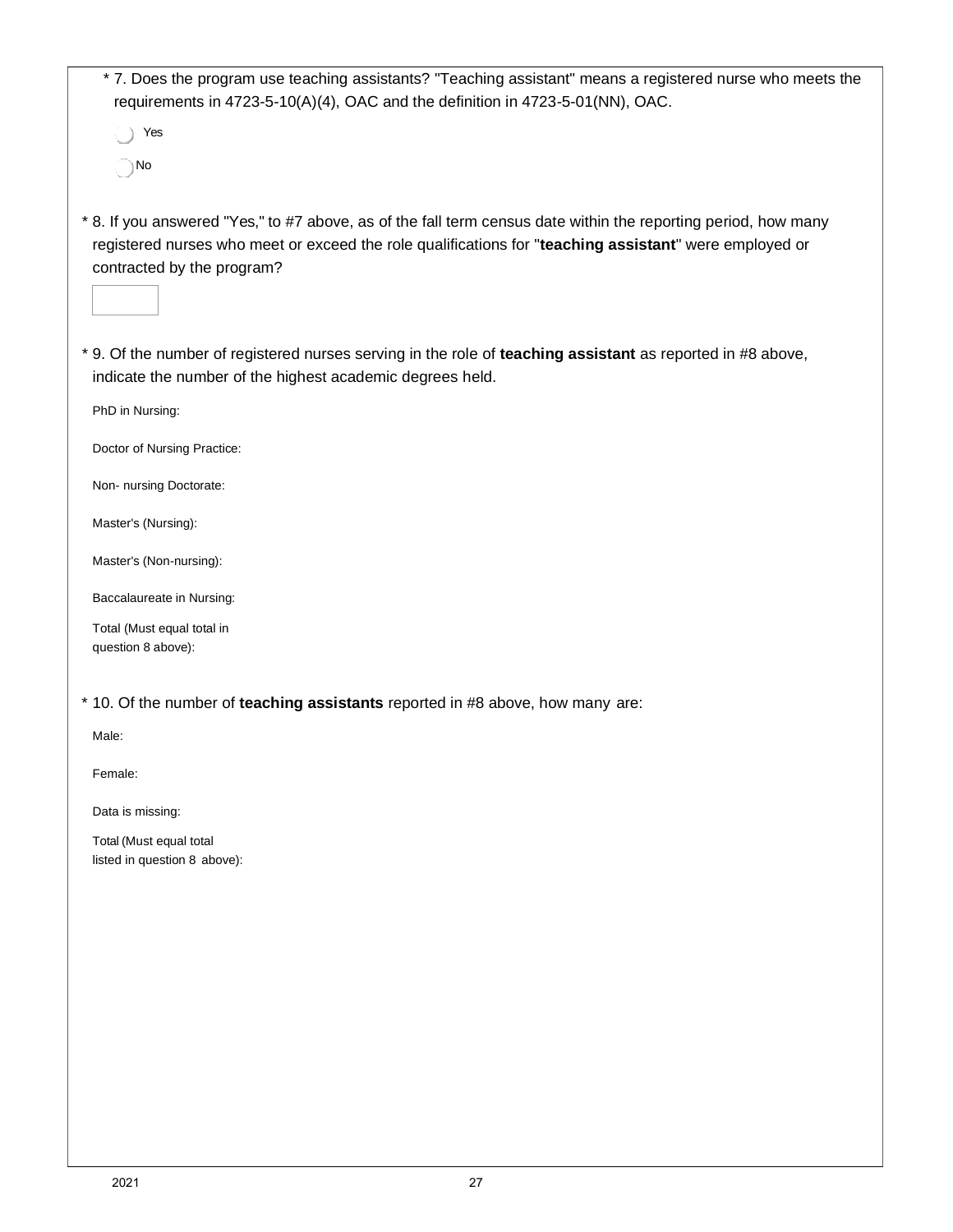\* 11. Of the number of **teaching assistants** identified in #8 above, identify the number for each age range: 30 and younger: 31 to 40: 41 to 50: 51 to 55 56 to 60: 61 to 70: 71 and older: Total (Must equal total listed in question 8 above): \* 12. Of the number of **teaching assistants** identified in #8 above, how many reported their ethnicity as: Hispanic or Latino: Not Hispanic or Latino: Ethnicity Unknown: Total (Must equal total listed in question 8 above): \* 13. Of the number of **teaching assistants** who identified their ethnicity as "**Not Hispanic or Latino**" in #12 above, what number of the **teaching assistants** also reported identification with the following races: American Indian or Alaska Native: Asian: Black or African American: Native Hawaiian or Other Pacific Islander: White: Two or More Races: Race Unknown: Total (Must equal total listed in question 12 above under **Not Hispanic or Latino**):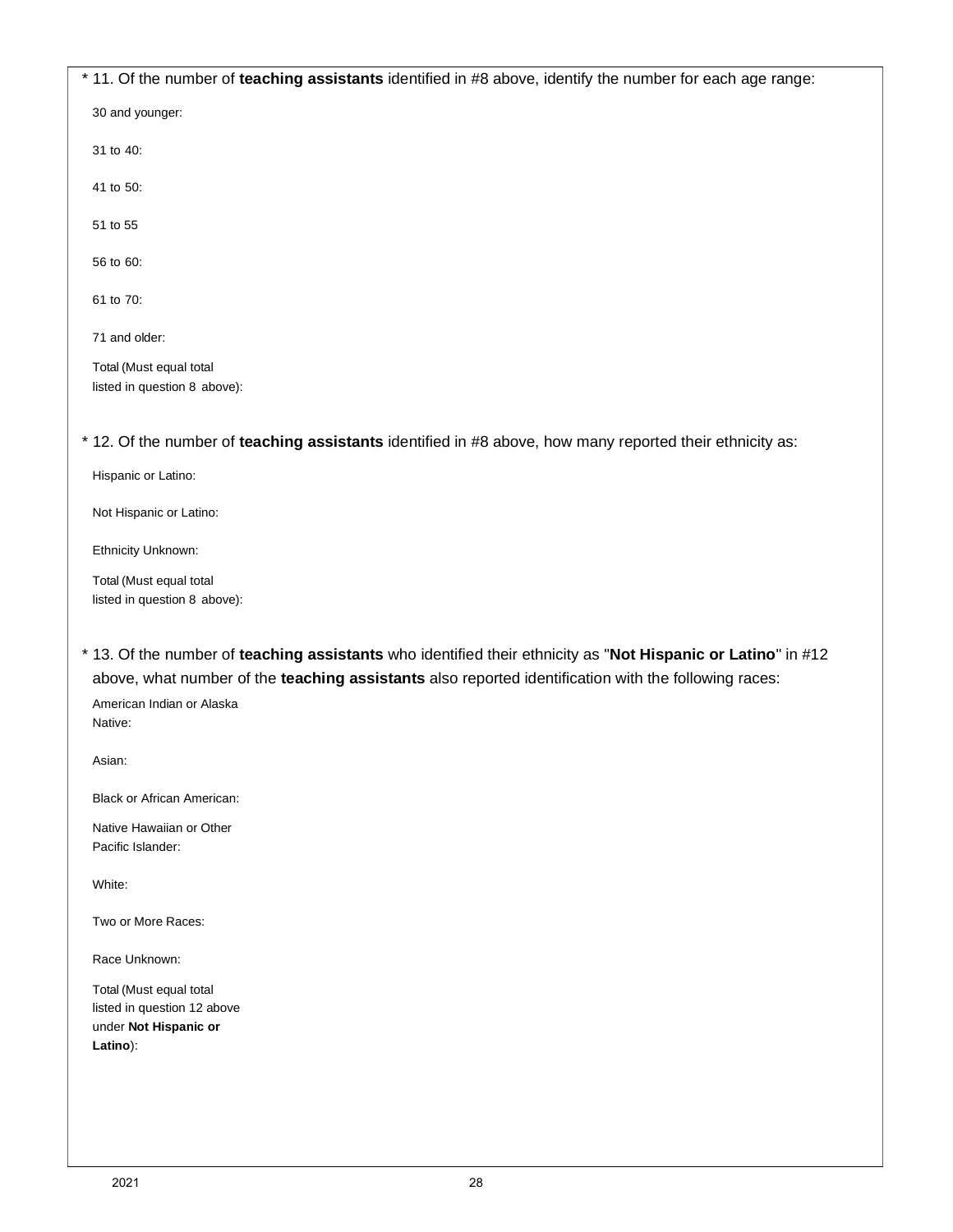| * 14. As of the fall term census date within the reporting period of July 1, 2020 to June 30, 2021, how many                                                                           |
|----------------------------------------------------------------------------------------------------------------------------------------------------------------------------------------|
| faculty teaching a nursing course positions were vacant and being actively recruited?                                                                                                  |
|                                                                                                                                                                                        |
|                                                                                                                                                                                        |
| * 15. How many faculty who were teaching nursing courses left the program during the period of July 1, 2020                                                                            |
| to June 30, 2021, to accept a position at another nursing education program in Ohio?                                                                                                   |
|                                                                                                                                                                                        |
|                                                                                                                                                                                        |
|                                                                                                                                                                                        |
| * 16. How many faculty who were teaching nursing courses left the program during the period of July 1, 2020                                                                            |
| to June 30, 2021to accept a position at another nursing education program outside of Ohio?                                                                                             |
|                                                                                                                                                                                        |
|                                                                                                                                                                                        |
| * 17. How many faculty who are teaching nursing courses do you anticipate leaving the program during the                                                                               |
| period of July 1, 2021 to June 30, 2022?                                                                                                                                               |
|                                                                                                                                                                                        |
|                                                                                                                                                                                        |
|                                                                                                                                                                                        |
| * 18. How many faculty who are teaching nursing courses do you anticipate will leave the program in the next                                                                           |
| five years?                                                                                                                                                                            |
|                                                                                                                                                                                        |
|                                                                                                                                                                                        |
| * 19. As of the fall term census date within the reporting period of July 1, 2020 to June 30, 2021, how many                                                                           |
| teaching assistant positions were vacant and being actively recruited?                                                                                                                 |
|                                                                                                                                                                                        |
|                                                                                                                                                                                        |
|                                                                                                                                                                                        |
| * 20. How many teaching assistants left the program during the reporting period of July 1, 2020 to June 30,<br>2021 to accept a position at another nursing education program in Ohio? |
|                                                                                                                                                                                        |
|                                                                                                                                                                                        |
|                                                                                                                                                                                        |
| * 21. How many teaching assistants left the program during the reporting period of July 1, 2020 to June 30,                                                                            |
| 2021 to accept a position at another nursing education program outside of Ohio?                                                                                                        |
|                                                                                                                                                                                        |
|                                                                                                                                                                                        |
| * 22. How many teaching assistants do you anticipate leaving the program during the period of July 1, 2021 to                                                                          |
| June 30, 2022?                                                                                                                                                                         |
|                                                                                                                                                                                        |
|                                                                                                                                                                                        |
|                                                                                                                                                                                        |
| * 23. How many teaching assistants do you anticipate leaving the program in the next five years?                                                                                       |
|                                                                                                                                                                                        |
|                                                                                                                                                                                        |
|                                                                                                                                                                                        |
|                                                                                                                                                                                        |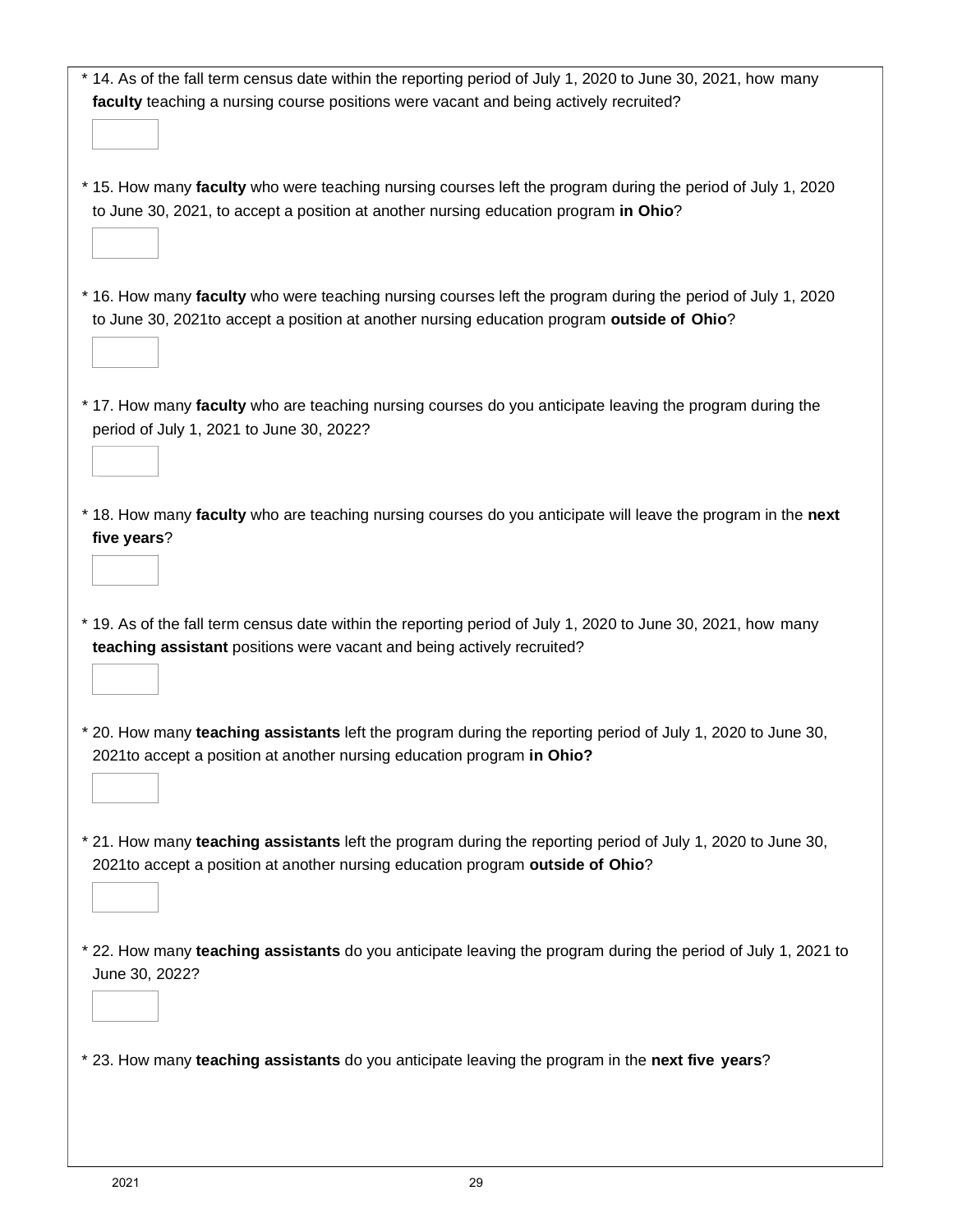\* 24. What is the total number of **faculty** and **teaching assistants** that left the program during the period of July 1, 2020 to June 30, 2021?

\* 25. Of the number of **faculty** and **teaching assistants**, identified in #24 above who left the program, how many left for the following reasons:

Compensation:

Personal/Family:

Retired:

Returned to Clinical Practice:

Workload:

N/A - No one left:

Left, but not due to any of the above reasons, or for unknown reasons:

- \* 26. Did the program have open positions for **faculty** and **teaching assistants** that went unfilled during the period of July 1, 2020 to June 30, 2021?
	- Yes

No

- \* 27. Was the inability to fill **faculty** positions due to a lack of "qualified" applicants for the positions?
	- Yes

No

N/A , there were no unfilled positions

If the answer was "No", list the reasons the qualified faculty declined the position.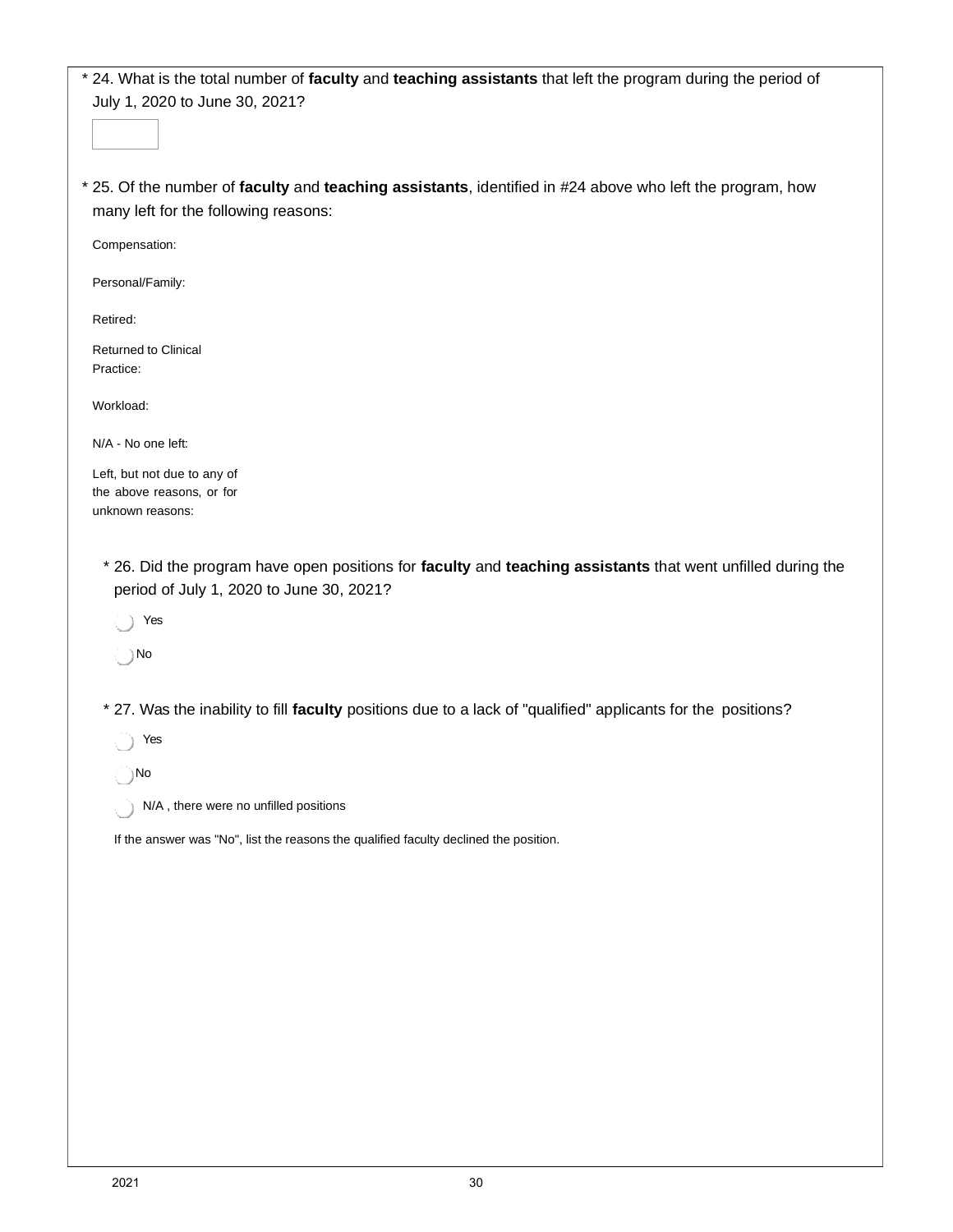|          | * 28. Was the inability to fill teaching assistant positions due to a lack of "qualified" applicants for the<br>positions?                    |
|----------|-----------------------------------------------------------------------------------------------------------------------------------------------|
|          | Yes                                                                                                                                           |
|          | ◯ No                                                                                                                                          |
|          | N/A, there were no unfilled positions                                                                                                         |
|          | If the answer was "No", list the reasons the qualified teaching assistants declined the position.                                             |
|          |                                                                                                                                               |
|          |                                                                                                                                               |
|          |                                                                                                                                               |
|          | * 29. Identify the number of current faculty who are enrolled and actively pursuing the following additional<br>academic degrees:             |
|          | Master of Science in                                                                                                                          |
| Nursing: |                                                                                                                                               |
|          | Non-nursing Master's:                                                                                                                         |
|          | Doctor of Nursing Practice:                                                                                                                   |
|          | PhD in Nursing:                                                                                                                               |
|          | Other Nursing Doctorate:                                                                                                                      |
|          | Non-nursing Doctorate:                                                                                                                        |
|          | * 30. Identify the number of current teaching assistants who are enrolled and actively pursuing the following<br>additional academic degrees: |
| Nursing: | Master of Science in                                                                                                                          |
|          | Non-nursing Master's:                                                                                                                         |
|          | Doctor of Nursing Practice:                                                                                                                   |
|          | PhD in Nursing:                                                                                                                               |
|          | Other Nursing Doctorate:                                                                                                                      |
|          | Non-nursing Doctorate:                                                                                                                        |
|          |                                                                                                                                               |
|          |                                                                                                                                               |
|          |                                                                                                                                               |
|          |                                                                                                                                               |
|          |                                                                                                                                               |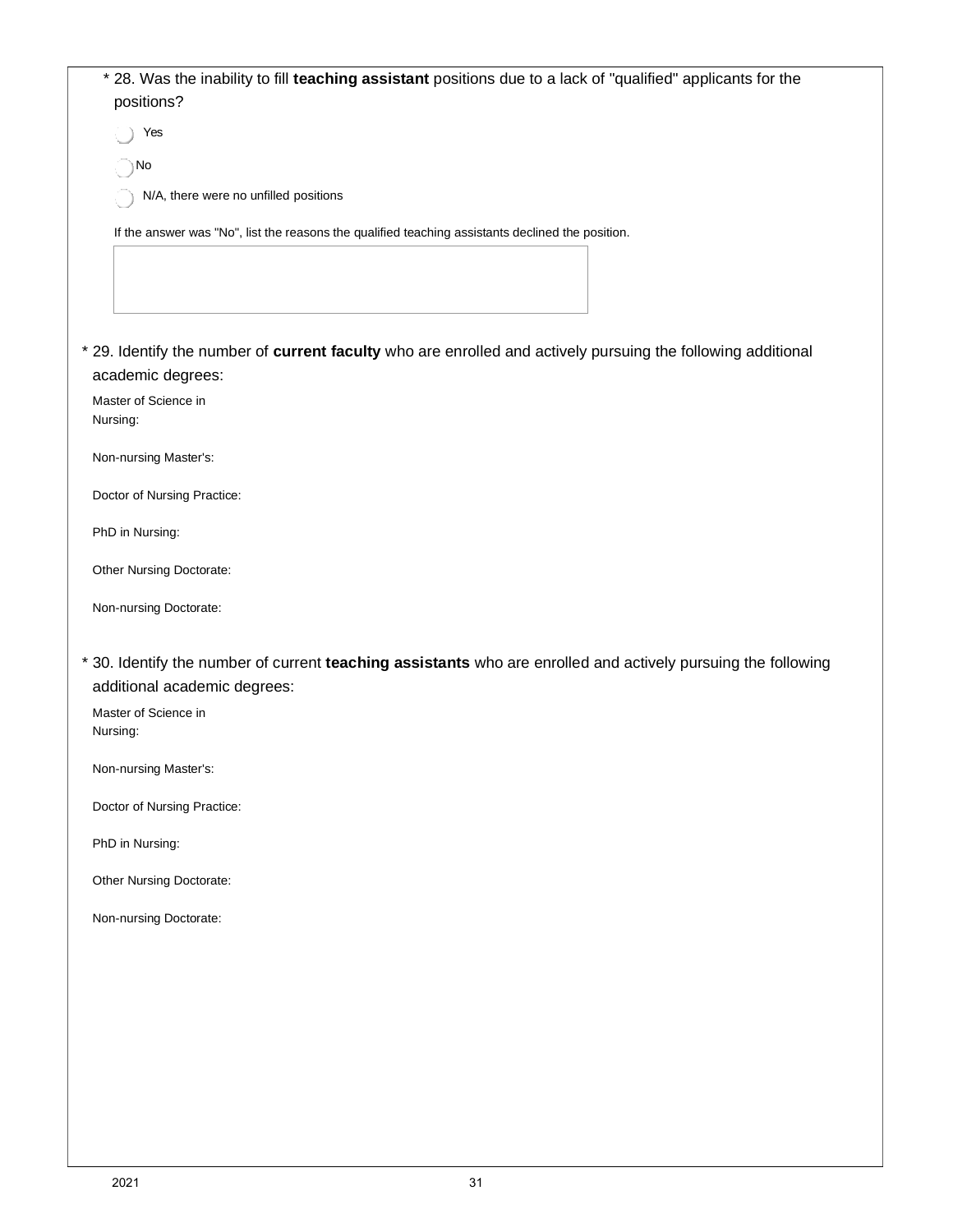| RN Education Program Annual Report 7/1/20-6/30/21                                                                      |                                                                                                                                                                                                               |
|------------------------------------------------------------------------------------------------------------------------|---------------------------------------------------------------------------------------------------------------------------------------------------------------------------------------------------------------|
| PROGRAM INFORMATION                                                                                                    |                                                                                                                                                                                                               |
| during the reporting period of July 1, 2020 to June 30, 2021?<br>Yes<br>(   ) No                                       | * 1. Did the program dismiss any student(s) due to the student's violation of the expected code of conduct                                                                                                    |
| dismissal.                                                                                                             | 2. If the answer to #1 above is "Yes," how many students were dismissed from the program?<br>* 3. If the answer to #1 above is "Yes," indicate the number for the types of conduct that were the basis of the |
| (If the answer to #1 was "No" enter "0"s and continue.)<br>Unauthorized substance use<br>(substance, drug or alcohol): |                                                                                                                                                                                                               |
| Unprofessional conduct:<br>Failure to attend:                                                                          |                                                                                                                                                                                                               |
| Criminal conduct:<br>Other:                                                                                            |                                                                                                                                                                                                               |
| 4. If "Other" in #3 above is a basis, identify the conduct:                                                            |                                                                                                                                                                                                               |
|                                                                                                                        | * 5. How many students were dismissed from the program for unsatisfactory academic performance?<br>* 6. How many students were dismissed from the program due to unsatisfactory clinical performance?         |
| Yes<br>No.                                                                                                             | * 7. Does the program require applicants to submit to a drug screen prior to admission?                                                                                                                       |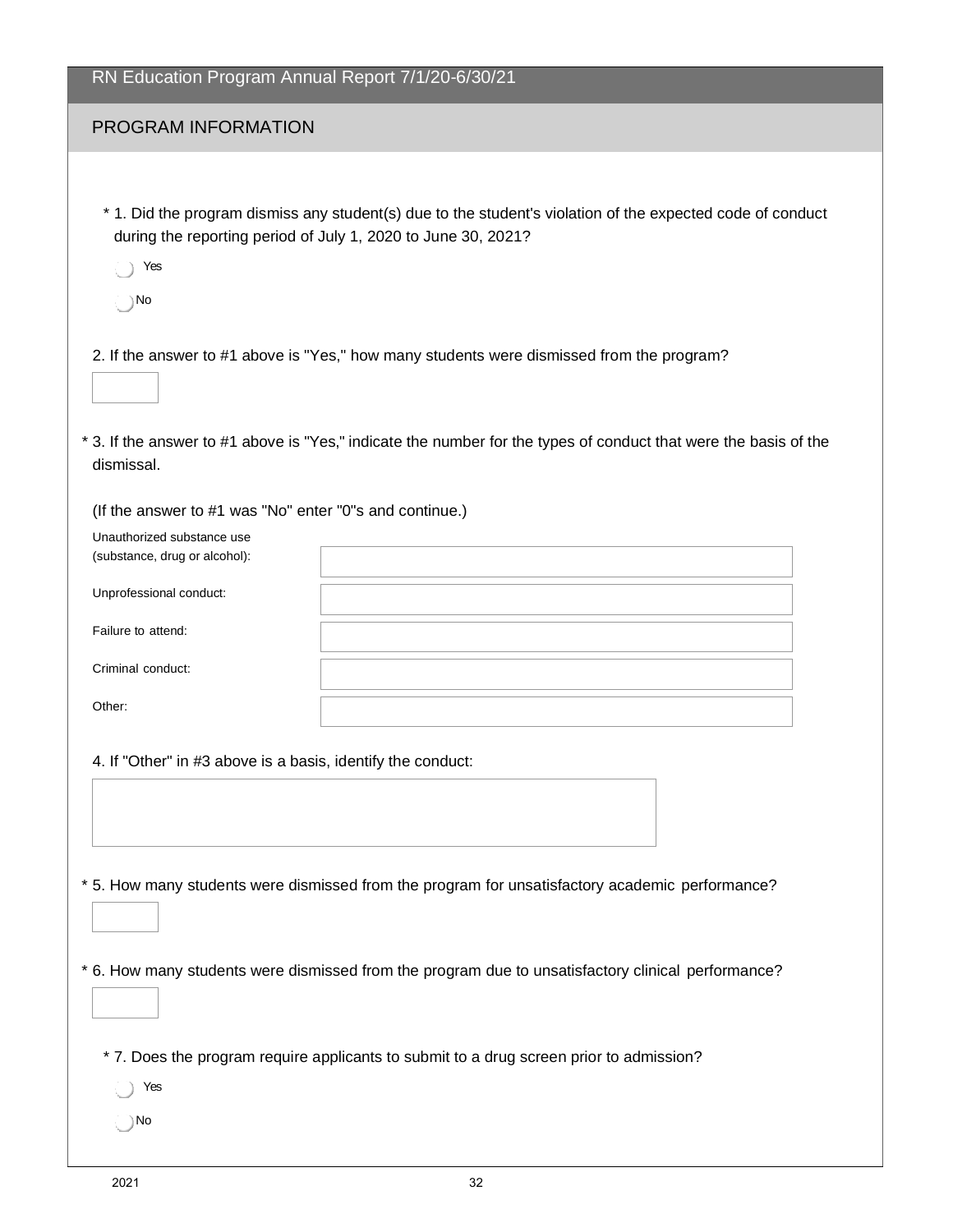| Yes<br>0      |                                                                                                         |  |  |
|---------------|---------------------------------------------------------------------------------------------------------|--|--|
| $\bigcirc$ No |                                                                                                         |  |  |
|               |                                                                                                         |  |  |
|               |                                                                                                         |  |  |
|               | * 9. How many students were dismissed from July 1, 2020 to June 30, 2021 due to a positive drug screen? |  |  |
|               |                                                                                                         |  |  |
|               |                                                                                                         |  |  |
|               |                                                                                                         |  |  |
|               |                                                                                                         |  |  |
|               |                                                                                                         |  |  |
|               |                                                                                                         |  |  |
|               |                                                                                                         |  |  |
|               |                                                                                                         |  |  |
|               |                                                                                                         |  |  |
|               |                                                                                                         |  |  |
|               |                                                                                                         |  |  |
|               |                                                                                                         |  |  |
|               |                                                                                                         |  |  |
|               |                                                                                                         |  |  |
|               |                                                                                                         |  |  |
|               |                                                                                                         |  |  |
|               |                                                                                                         |  |  |
|               |                                                                                                         |  |  |
|               |                                                                                                         |  |  |
|               |                                                                                                         |  |  |
|               |                                                                                                         |  |  |
|               |                                                                                                         |  |  |
|               |                                                                                                         |  |  |
|               |                                                                                                         |  |  |
|               |                                                                                                         |  |  |
|               |                                                                                                         |  |  |
|               |                                                                                                         |  |  |
|               |                                                                                                         |  |  |
|               |                                                                                                         |  |  |
|               |                                                                                                         |  |  |
|               |                                                                                                         |  |  |
|               |                                                                                                         |  |  |
|               |                                                                                                         |  |  |
|               |                                                                                                         |  |  |
|               |                                                                                                         |  |  |
|               |                                                                                                         |  |  |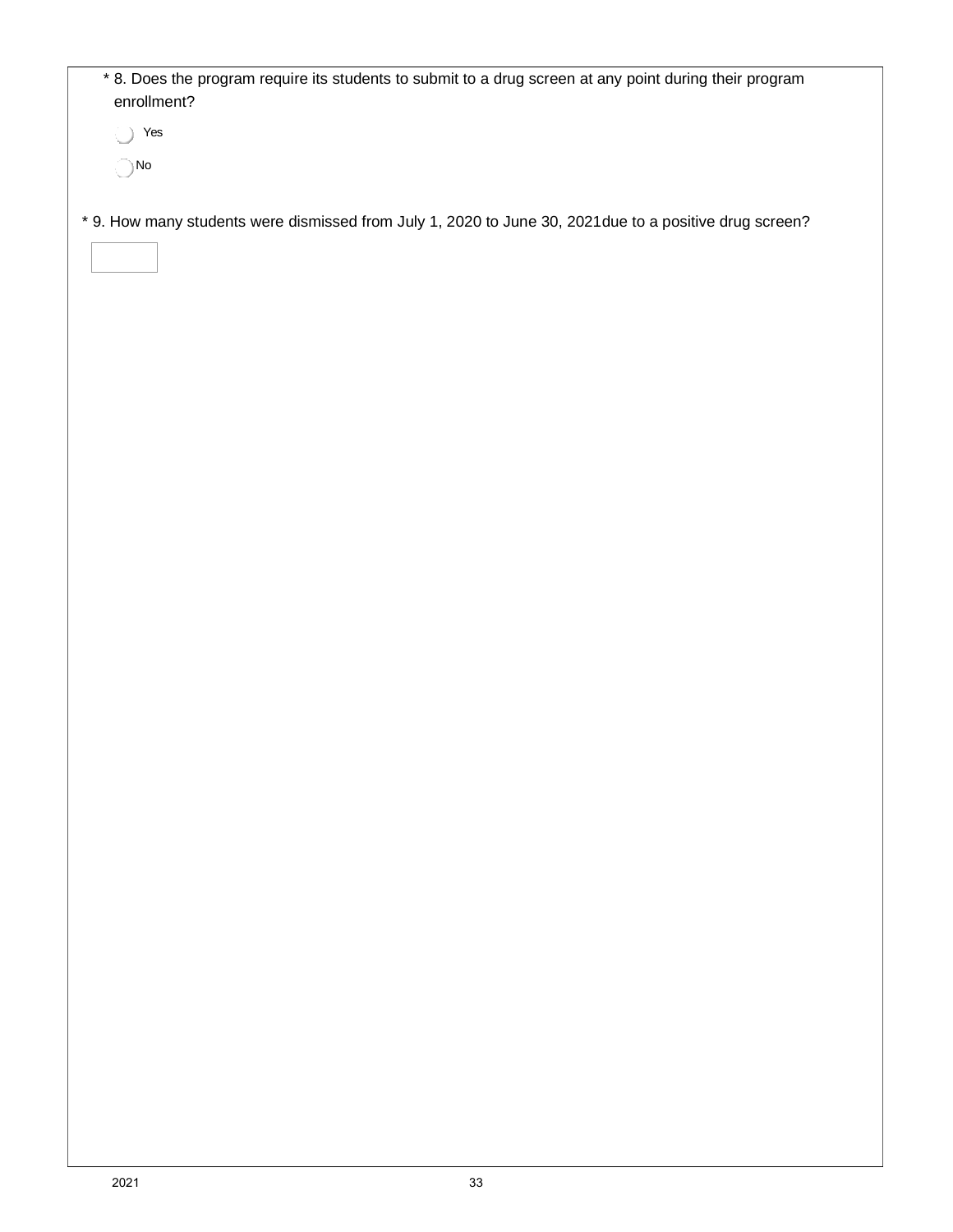#### NCLEX Predictor Examination Follow-up Question

\* 1. Does the program use an NCLEX predictor examination at anytime in the program?

Yes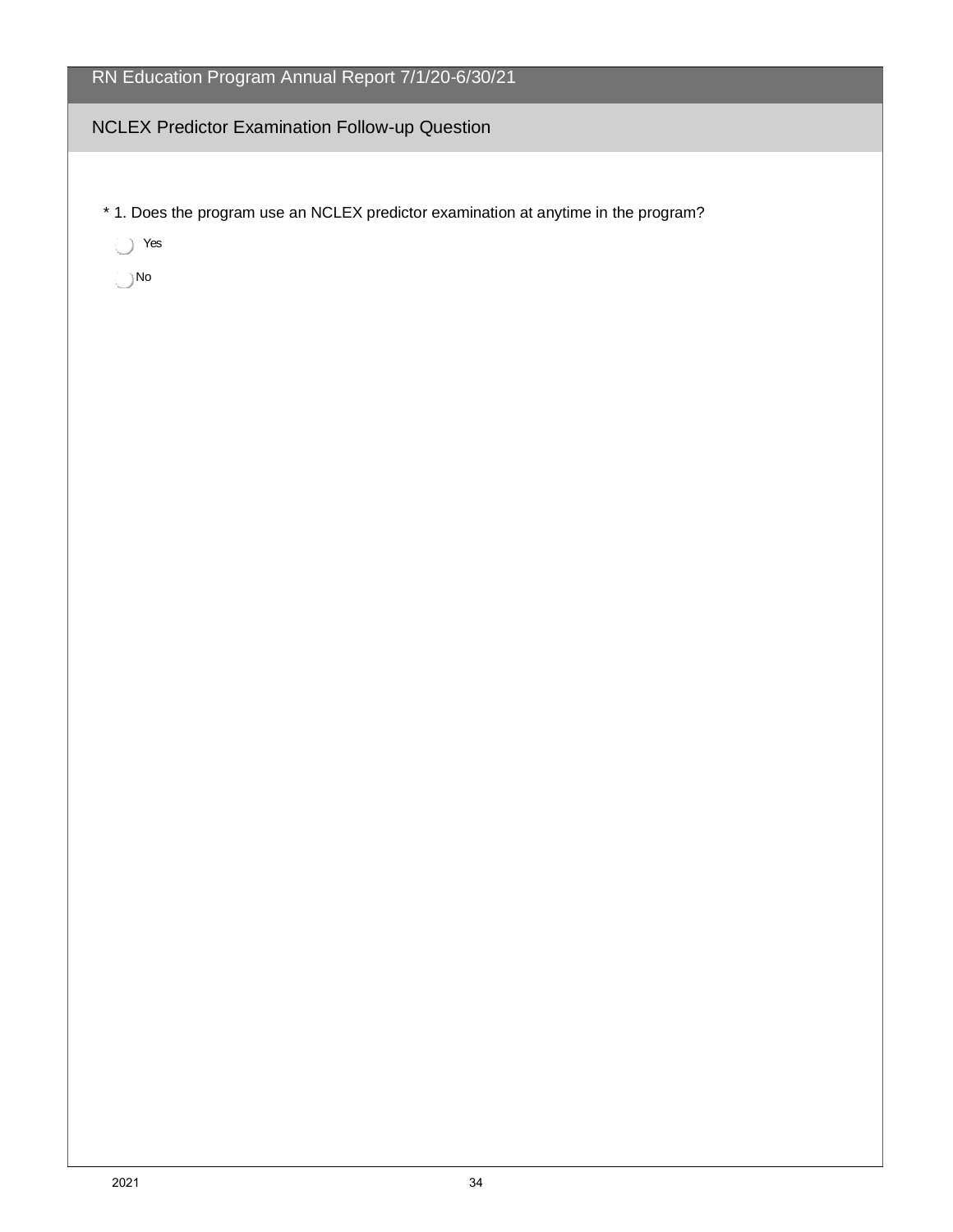| RN Education Program Annual Report 7/1/20-6/30/21                                                                                                                                                                                                                                                                                                                                                                                                                                                                                                                                                                                                                                                                                                                                                                                                                                                                                                                     |
|-----------------------------------------------------------------------------------------------------------------------------------------------------------------------------------------------------------------------------------------------------------------------------------------------------------------------------------------------------------------------------------------------------------------------------------------------------------------------------------------------------------------------------------------------------------------------------------------------------------------------------------------------------------------------------------------------------------------------------------------------------------------------------------------------------------------------------------------------------------------------------------------------------------------------------------------------------------------------|
| <b>NCLEX Predictor Examination Follow Up</b>                                                                                                                                                                                                                                                                                                                                                                                                                                                                                                                                                                                                                                                                                                                                                                                                                                                                                                                          |
| Complete the following questions.                                                                                                                                                                                                                                                                                                                                                                                                                                                                                                                                                                                                                                                                                                                                                                                                                                                                                                                                     |
| * 1. Does the program use an NCLEX predictor examination near the final phases of the program?                                                                                                                                                                                                                                                                                                                                                                                                                                                                                                                                                                                                                                                                                                                                                                                                                                                                        |
| Yes                                                                                                                                                                                                                                                                                                                                                                                                                                                                                                                                                                                                                                                                                                                                                                                                                                                                                                                                                                   |
| ∴ }No                                                                                                                                                                                                                                                                                                                                                                                                                                                                                                                                                                                                                                                                                                                                                                                                                                                                                                                                                                 |
| * 2. What NCLEX predictor exam product is used?                                                                                                                                                                                                                                                                                                                                                                                                                                                                                                                                                                                                                                                                                                                                                                                                                                                                                                                       |
| <b>HESI</b>                                                                                                                                                                                                                                                                                                                                                                                                                                                                                                                                                                                                                                                                                                                                                                                                                                                                                                                                                           |
| ATI                                                                                                                                                                                                                                                                                                                                                                                                                                                                                                                                                                                                                                                                                                                                                                                                                                                                                                                                                                   |
| Other                                                                                                                                                                                                                                                                                                                                                                                                                                                                                                                                                                                                                                                                                                                                                                                                                                                                                                                                                                 |
| If "Other" (please provide name of exam).                                                                                                                                                                                                                                                                                                                                                                                                                                                                                                                                                                                                                                                                                                                                                                                                                                                                                                                             |
| * 3. Select all that apply to the program's use of the NCLEX predictor Exam:<br>The examination is utilized within the last or capstone-type course and contributes to the course grade.<br>The examination is utilized within the capstone-type course, but the student must pass the exam to pass the capstone-type course,<br>or course in which the exam in utilized.<br>The exam is independent of any course and its passage is required for successful program completion regardless of the student's<br>prior academic progress or clinical performance.<br>The examination is used to assess and provide feedback to students' strengths and weaknesses, but it does not impact the<br>student's grade and successful program completion.<br>The examination is used to evaluate the program and has no impact on students' grades or completion.<br>None of the above<br>If "None of the above" was selected, explain the program's use of the examination. |
| * 4. How many students were not determined to have successfully completed the program during July 1, 2020<br>to June 30, 2021, due to their failure of the predictor examination, and therefore were not issued a Completion<br>Letter for the Board of Nursing?                                                                                                                                                                                                                                                                                                                                                                                                                                                                                                                                                                                                                                                                                                      |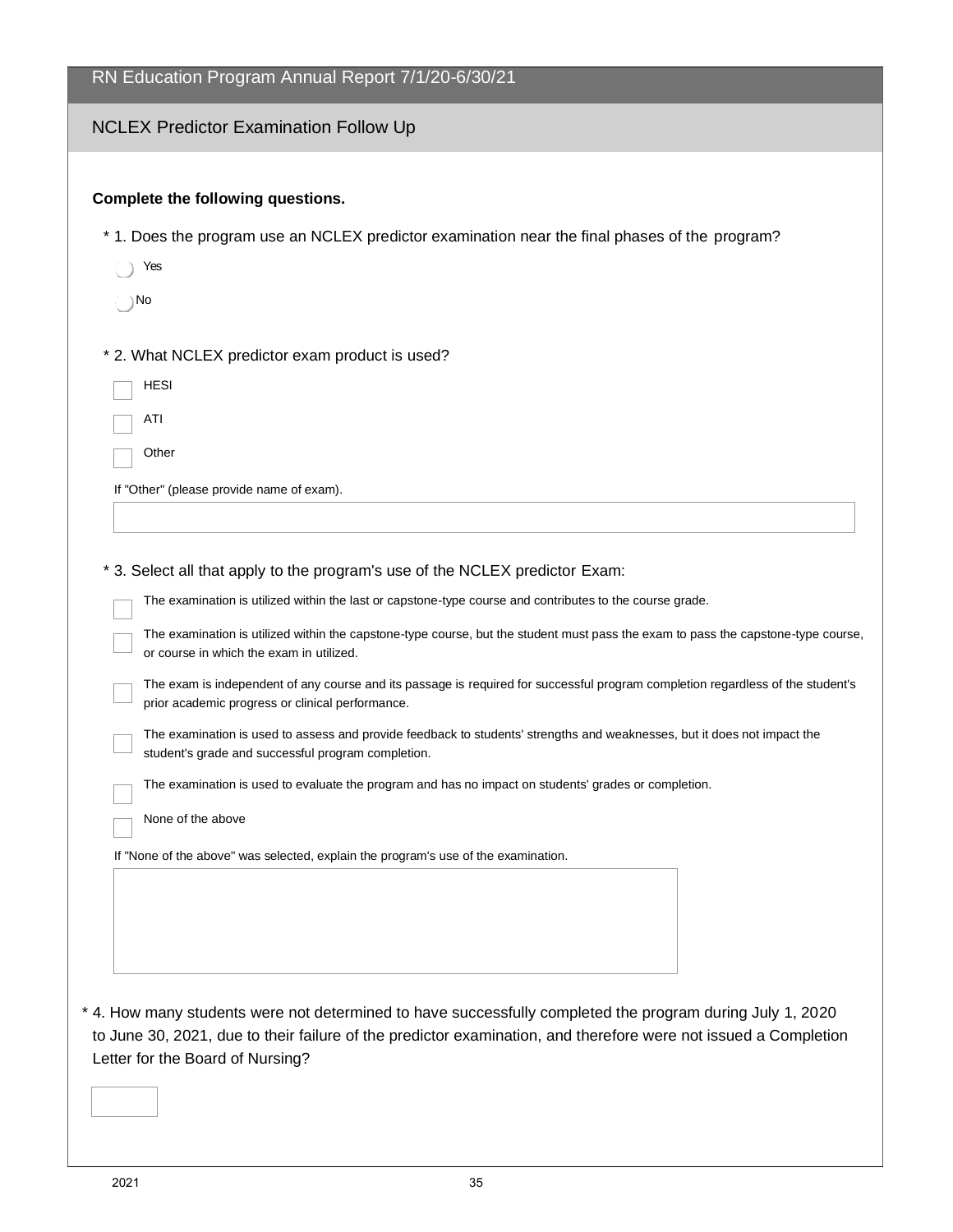\* 5. If your answer to #4 above was "0," was it because you do not use the examination as a factor to determine students' successful completion?

Yes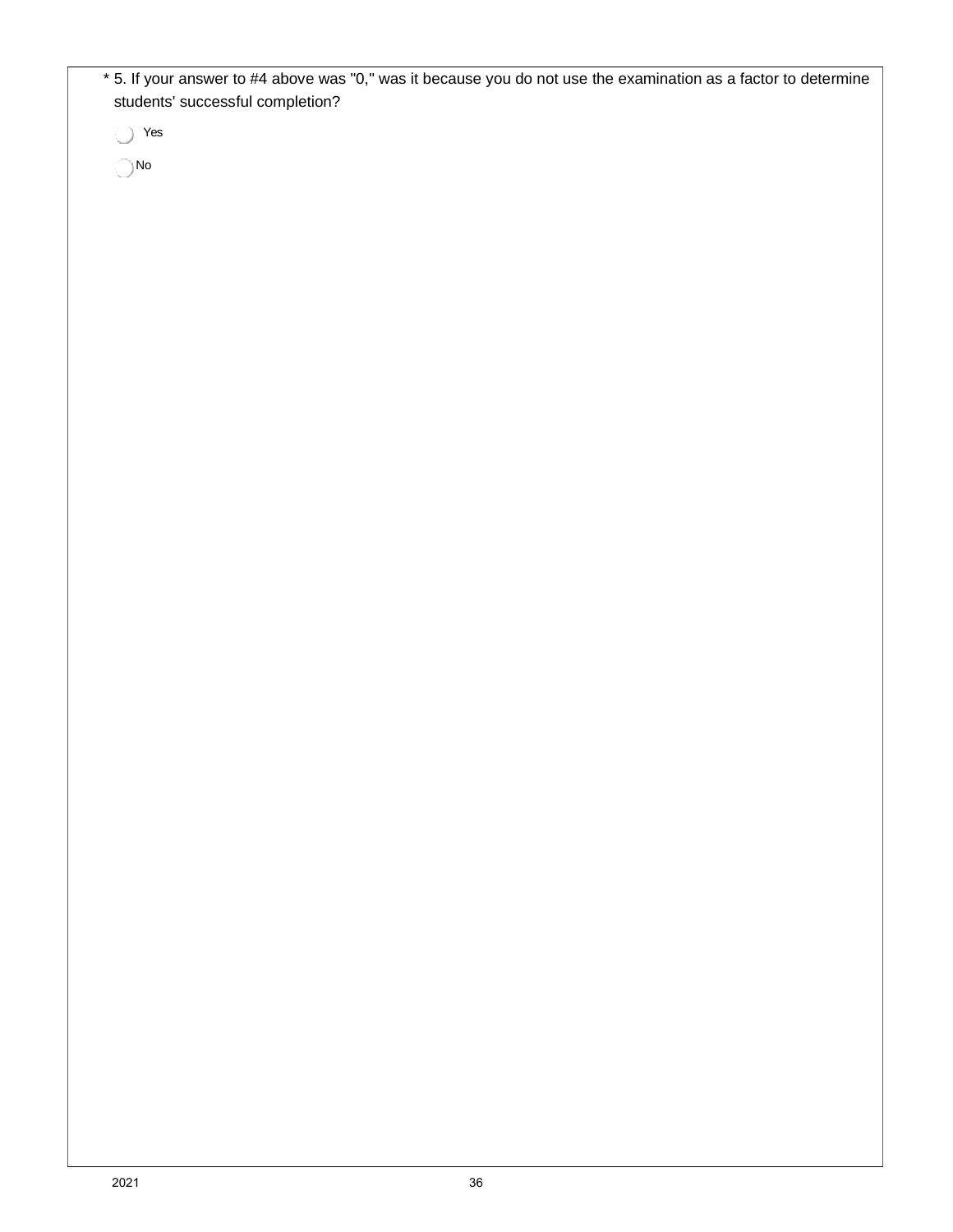#### **CURRICULUM**

\* 1. Does the program curriculum conclude with a capstone or practicum course in which the related clinical experience is supervised by a preceptor for purposes of transitioning the student into practice?

Yes

No

2. If the answer to #1 above is "Yes," please indicate the number of **planned** clock hours allotted to the course's clinical experience.

- \* 3. What is the program's total number of **planned** clock hours for laboratory experience? (Use only whole numbers)
- \* 4. What is the program's total number of clock hours for theory? (Use only whole numbers)
- \* 5. What is the program's total number of **planned** clock hours for clinical experience, in which a student delivers supervised nursing care to an individual or group of individuals?
	- \* 6. Did your program move laboratory and clinical hours within a course during the reporting period?
		- Yes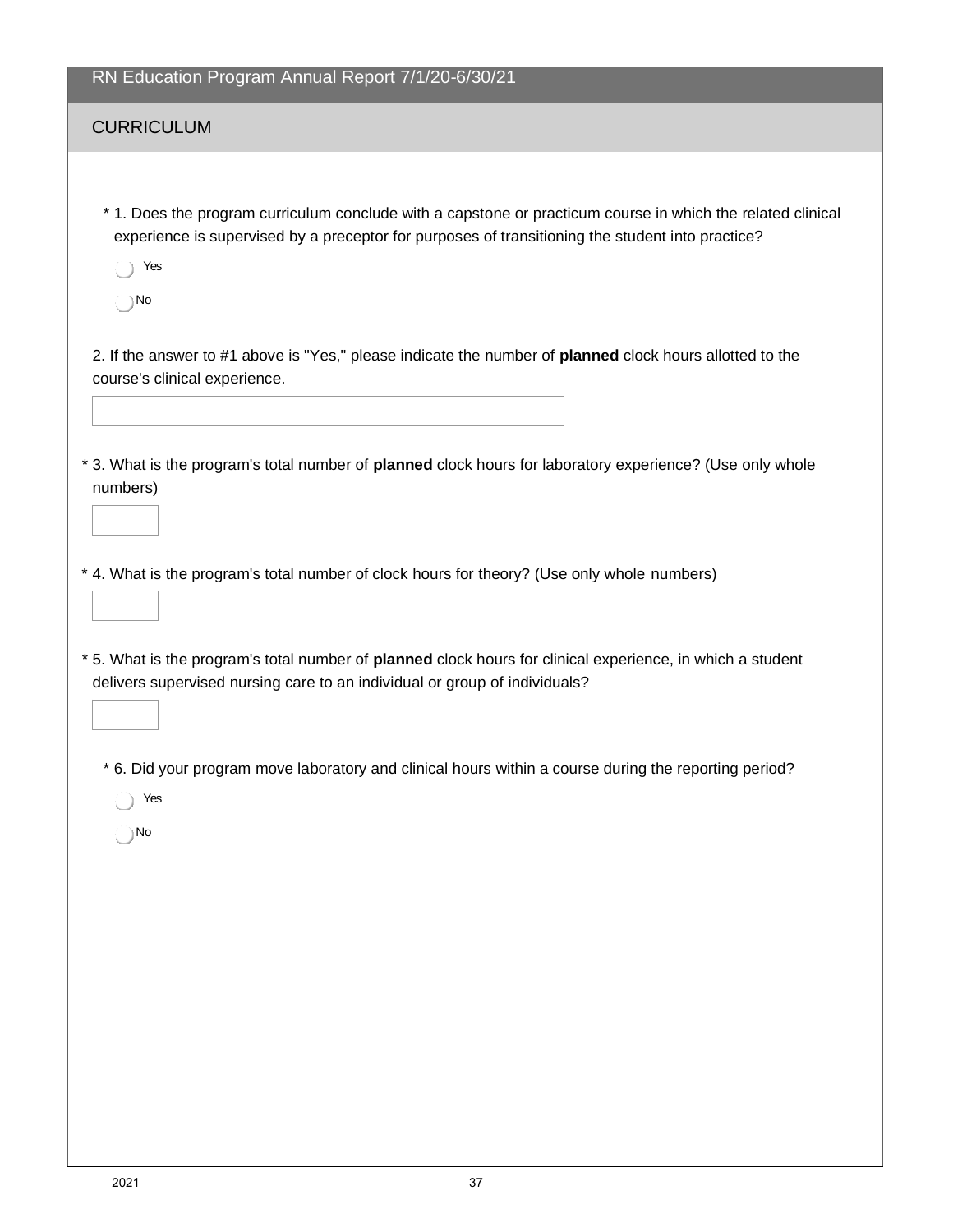|                                               | * 7. Identify the number of types of clinical agencies used by the program from July 1, 2020 to June 30, |
|-----------------------------------------------|----------------------------------------------------------------------------------------------------------|
|                                               | 2021(all that apply, use only whole numbers).                                                            |
|                                               |                                                                                                          |
| Acute Care:                                   |                                                                                                          |
| Long Term Care:                               |                                                                                                          |
| Rehabilitation:                               |                                                                                                          |
| Physician Office:                             |                                                                                                          |
| Public/Private School:                        |                                                                                                          |
| Community Health Clinic:                      |                                                                                                          |
| Home Care Agency:                             |                                                                                                          |
| DD Facility:                                  |                                                                                                          |
| Urgent Care Center:                           |                                                                                                          |
| Public Health/Health<br>Department:           |                                                                                                          |
| Hospice Program:                              |                                                                                                          |
| Ambulatory Surgery<br>Center:                 |                                                                                                          |
| Mental Health/Psychiatric<br>Facility/Clinic: |                                                                                                          |
| Other (please specify):                       |                                                                                                          |

**Obstetrics and Pediatrics** within the program curriculum.

| Obstetrics |  |
|------------|--|
| Pediatrics |  |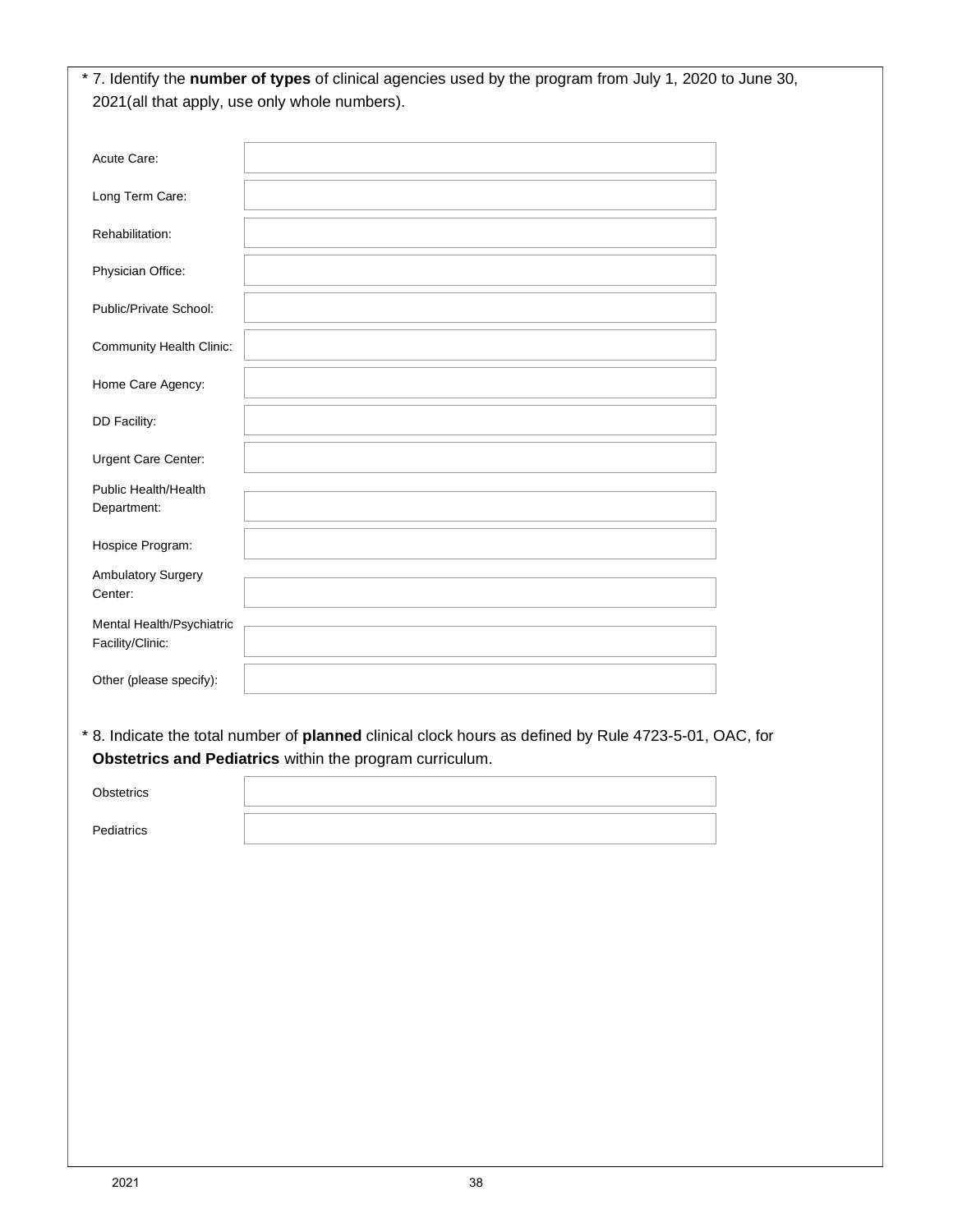| <b>Pediatrics Clinical</b> |
|----------------------------|
|                            |
|                            |
|                            |
|                            |
|                            |
|                            |
|                            |
|                            |
|                            |
|                            |
|                            |
|                            |
|                            |
|                            |
|                            |
|                            |
|                            |
|                            |

\* 10. Does the curriculum include "inter-professional education experiences?" (For example, education or experiences designed for health professionals to deliver patient-centered care as members of a interdisciplinary team.

Yes  $\bigcirc$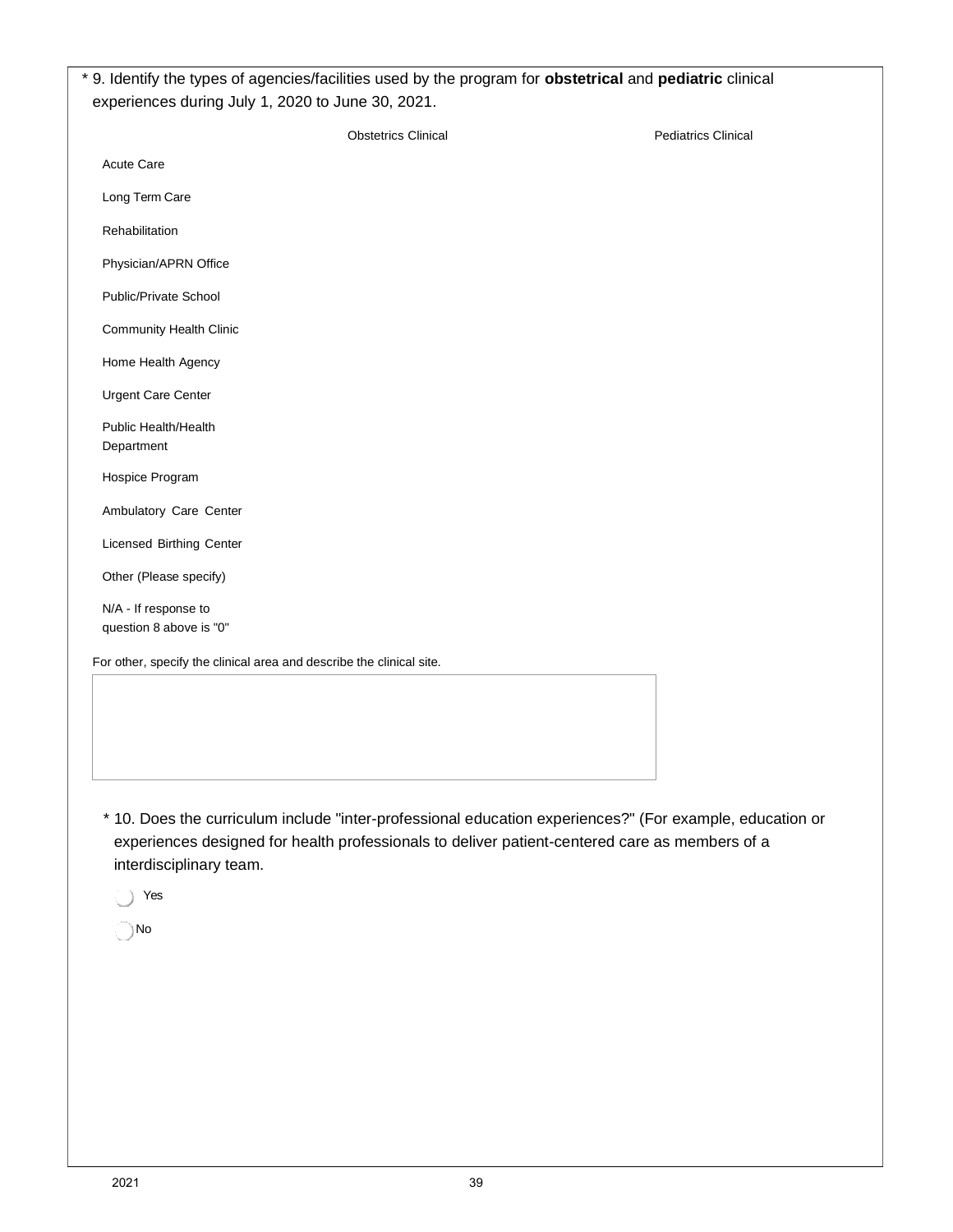#### CURRICULUM PLAN

**Please submit your curriculum plan as a PDF document via email to [education@nursing.ohio.gov.](mailto:education@nursing.ohio.gov) Please submit the course hours data chart form required by Rule 4723-5-19(F)OAC to [education@nursing.ohio.gov.](mailto:education@nursing.ohio.gov)**

**(See templates provided in emailed instructions.)**

\* 1. Describe any curriculum changes that have occurred during this reporting period that are NOT a result of a change in the program's philosophy, conceptual framework or organizing theme, i.e., moving courses from one level to another, changing course hours, adding or deleting a course, or adding or deleting a nursing elective course.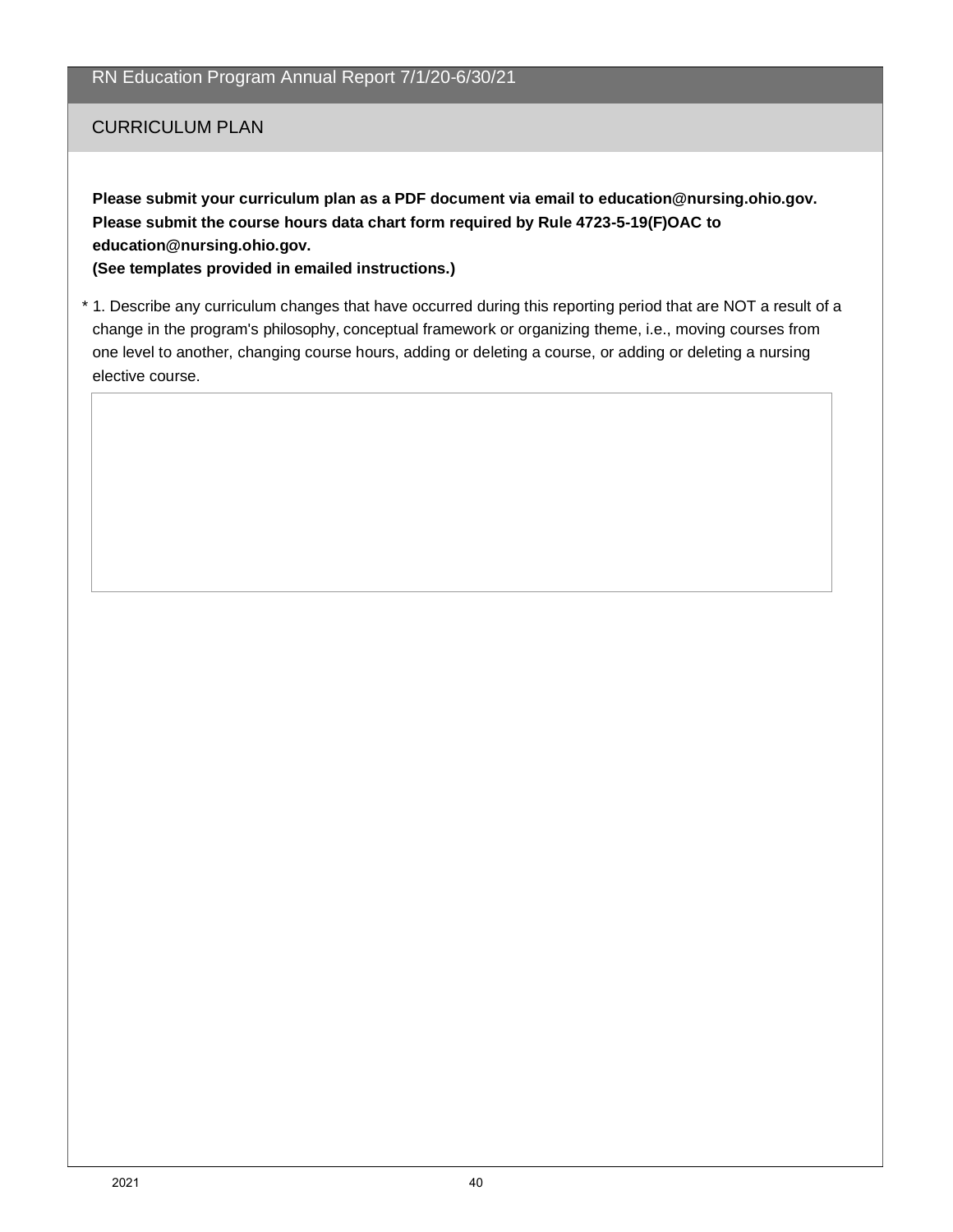|                                     | RN Education Program Annual Report 7/1/20-6/30/21                                                                                                                                                                                                                                                                                                                                                                                                                                                                                                                                                                                                                                                                |
|-------------------------------------|------------------------------------------------------------------------------------------------------------------------------------------------------------------------------------------------------------------------------------------------------------------------------------------------------------------------------------------------------------------------------------------------------------------------------------------------------------------------------------------------------------------------------------------------------------------------------------------------------------------------------------------------------------------------------------------------------------------|
| Use of Simulation in the Curriculum |                                                                                                                                                                                                                                                                                                                                                                                                                                                                                                                                                                                                                                                                                                                  |
| for the learner.<br>and/or pulses   | Please consider these definitions in responding to the questions.<br>"High fidelity" means experiences using full scale computerized patient simulators, virtual reality or<br>standardized patients that are extremely realistic and provide a high level of interactivity and realism<br>"Mid or moderate fidelity" means experiences that are more technologically sophisticated, such as<br>computer-based self-directed learning systems simulations in which the participant relies on a two-<br>dimensional focused experience to problem solve, perform a skill, and make decision, or which use<br>mannequins that are more realistic than state low-fidelity ones and have breath sounds, heart sounds |
|                                     | * 1. Indicate the total number of planned laboratory clock hours in which high fidelity simulation or mid or<br>moderate fidelity simulation is utilized, for Obstetrics and Pediatrics.                                                                                                                                                                                                                                                                                                                                                                                                                                                                                                                         |
| <b>Obstetrics</b>                   |                                                                                                                                                                                                                                                                                                                                                                                                                                                                                                                                                                                                                                                                                                                  |
| Pediatrics                          |                                                                                                                                                                                                                                                                                                                                                                                                                                                                                                                                                                                                                                                                                                                  |
|                                     | * 2. Indicate the percentage of planned OB clinical experience hours that were replaced with high or moderate<br>fidelity OB simulation during the reporting period:                                                                                                                                                                                                                                                                                                                                                                                                                                                                                                                                             |
| 100%                                |                                                                                                                                                                                                                                                                                                                                                                                                                                                                                                                                                                                                                                                                                                                  |
| 76-99%<br>51-75%                    |                                                                                                                                                                                                                                                                                                                                                                                                                                                                                                                                                                                                                                                                                                                  |
| 26-50%                              |                                                                                                                                                                                                                                                                                                                                                                                                                                                                                                                                                                                                                                                                                                                  |
| 1-25%                               |                                                                                                                                                                                                                                                                                                                                                                                                                                                                                                                                                                                                                                                                                                                  |
| 0% or N/A (Not applicable)          |                                                                                                                                                                                                                                                                                                                                                                                                                                                                                                                                                                                                                                                                                                                  |
|                                     | * 3. Indicate the percentage of planned pediatric clinical experience hours that were replaced with high or<br>moderate fidelity pediatric simulation during the reporting period.                                                                                                                                                                                                                                                                                                                                                                                                                                                                                                                               |
| 100%                                |                                                                                                                                                                                                                                                                                                                                                                                                                                                                                                                                                                                                                                                                                                                  |
| 76-99%                              |                                                                                                                                                                                                                                                                                                                                                                                                                                                                                                                                                                                                                                                                                                                  |
| 51-75%                              |                                                                                                                                                                                                                                                                                                                                                                                                                                                                                                                                                                                                                                                                                                                  |
| 26-50%                              |                                                                                                                                                                                                                                                                                                                                                                                                                                                                                                                                                                                                                                                                                                                  |
| 1-25%                               |                                                                                                                                                                                                                                                                                                                                                                                                                                                                                                                                                                                                                                                                                                                  |

0% or N/A (NotApplicable)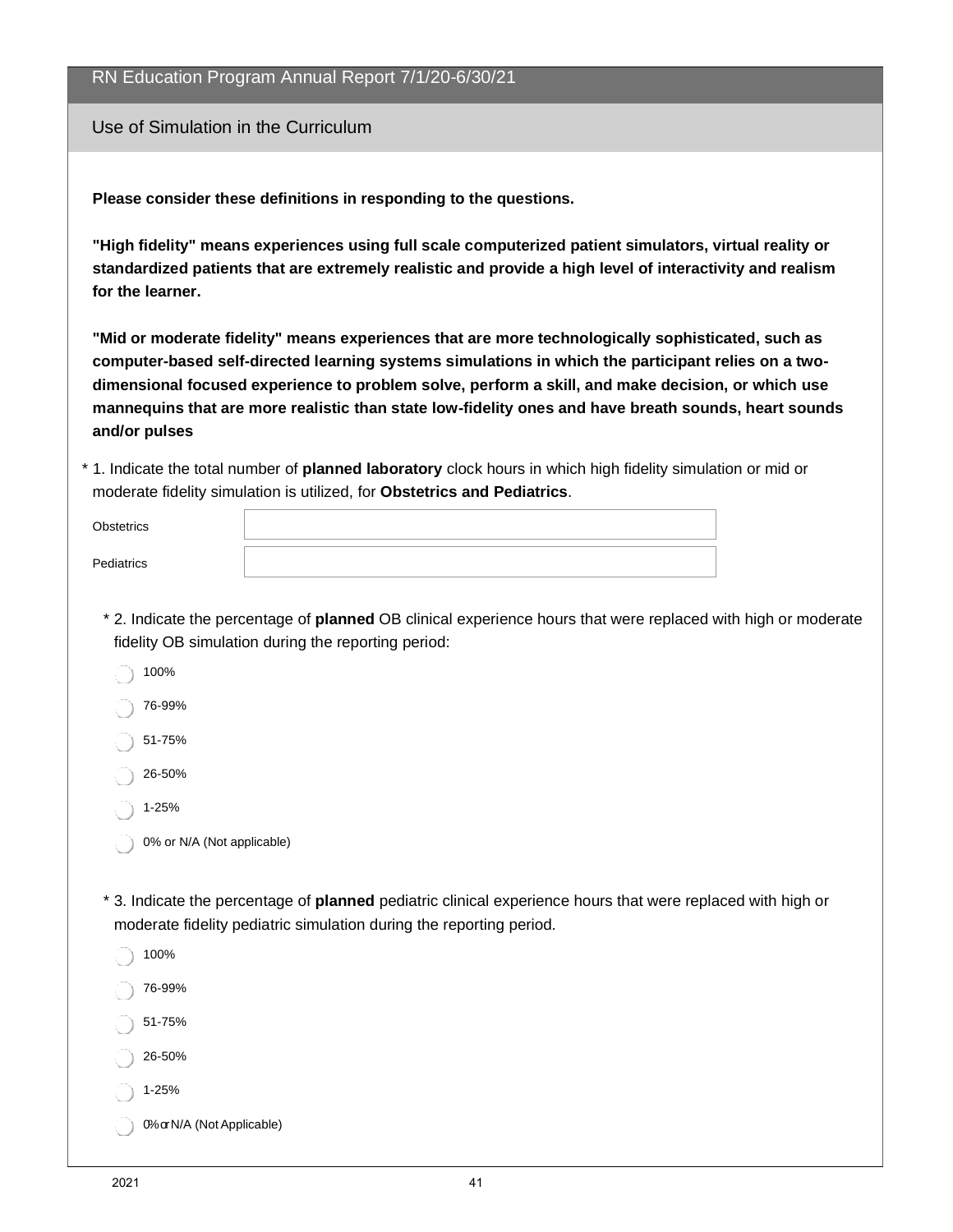| * 4. Does the program utilize high or moderate fidelity human patient simulations within your skills laboratory for<br>any nursing course?                              |
|-------------------------------------------------------------------------------------------------------------------------------------------------------------------------|
| Yes<br>$\left( \ \right)$                                                                                                                                               |
| $\bigcirc$ No                                                                                                                                                           |
|                                                                                                                                                                         |
| * 5. For all applicable nursing courses, how many planned laboratory hours were devoted to skills practice<br>using high or moderate fidelity human patient simulators? |
|                                                                                                                                                                         |
|                                                                                                                                                                         |
|                                                                                                                                                                         |
|                                                                                                                                                                         |
|                                                                                                                                                                         |
|                                                                                                                                                                         |
|                                                                                                                                                                         |
|                                                                                                                                                                         |
|                                                                                                                                                                         |
|                                                                                                                                                                         |
|                                                                                                                                                                         |
|                                                                                                                                                                         |
|                                                                                                                                                                         |
|                                                                                                                                                                         |
|                                                                                                                                                                         |
|                                                                                                                                                                         |
|                                                                                                                                                                         |
|                                                                                                                                                                         |
|                                                                                                                                                                         |
|                                                                                                                                                                         |
|                                                                                                                                                                         |
|                                                                                                                                                                         |
|                                                                                                                                                                         |
|                                                                                                                                                                         |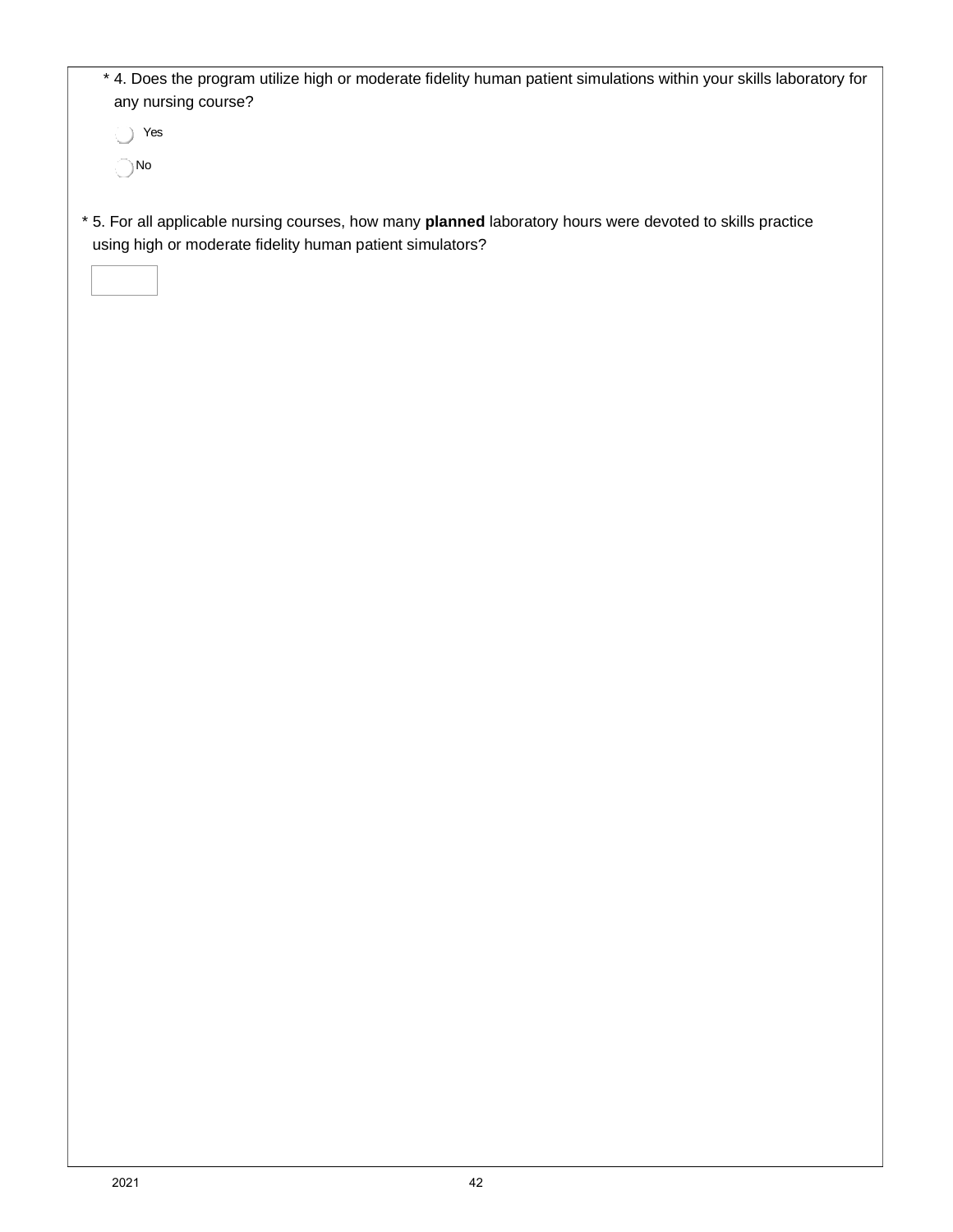# CLINICAL EXPERIENCE IN ANOTHER STATE-TERRITORY-COUNTRY

\* 1. Did the program utilize any clinical settings outside of the state of Ohio in which students provided supervised nursing care to individuals or groups of individuals during July 1, 2020 to June 30, 2021?

Yes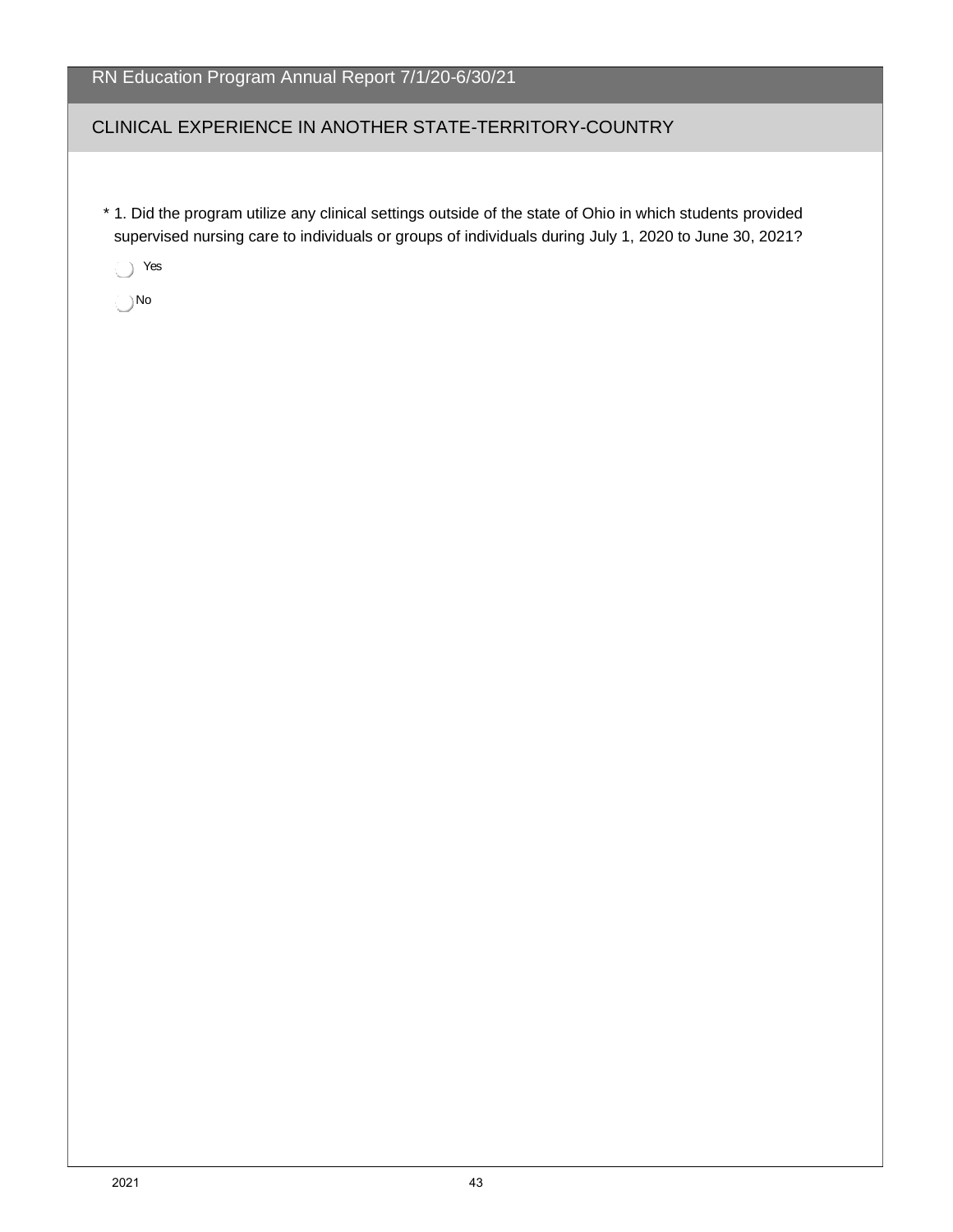|  |  | RN Education Program Annual Report 7/1/20-6/30/21 |
|--|--|---------------------------------------------------|
|  |  |                                                   |

#### CLINICAL EXPERIENCE IN ANOTHER STATE/TERRITORY/COUNTRY

1. List all states, territories, countries, or other jurisdictions in which the clinical setting was located.

\* 2. Did the program contact the Board of Nursing, or other entity regulating nursing in that jurisdiction or foreign country and document compliance with any and all requirements of that Board or entity? 4723-5-17(C), OAC.

◯ Yes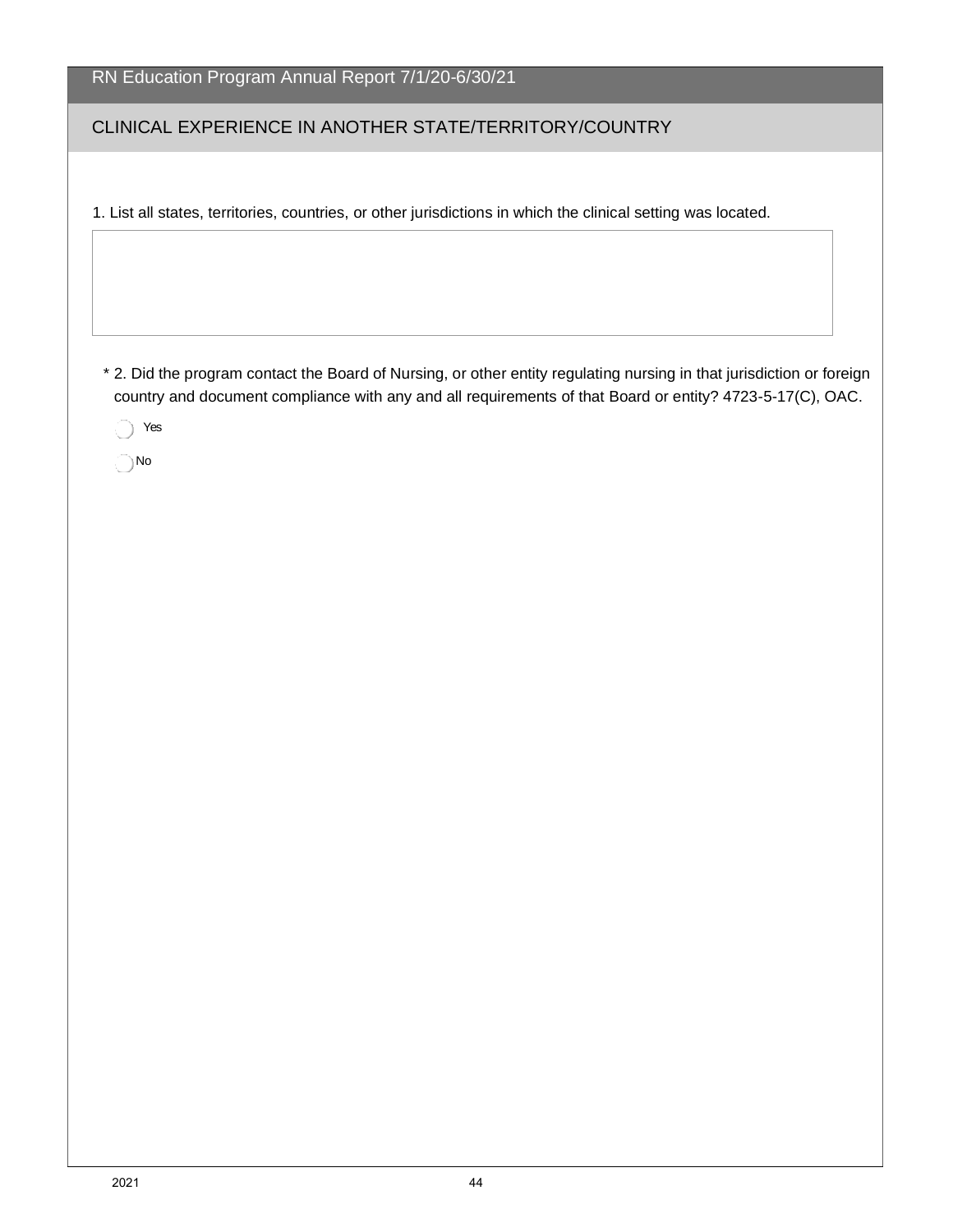#### VERIFICATION OF RULE COMPLIANCE

**Is the program meeting and maintaining the requirements of Chapter 4723-5 of the Ohio Administrative Code (OAC)? "No" response(s) in this section will require an explanation(s) in the spaces provided below.**

- \* 1. Organization and administration of the program (Rule 4723-5-09, OAC)
	- Yes

No

If "No" explain

- \* 2. Qualifications of administrators, faculty, teaching assistants and preceptors for a registered nursing education program (Rule 4723-5-10, OAC)
	- ◯ Yes

No

If "No" explain

- \* 3. Program policies (Rule 4723-5-12, OAC)
	- Yes
	- No
- If "No" explain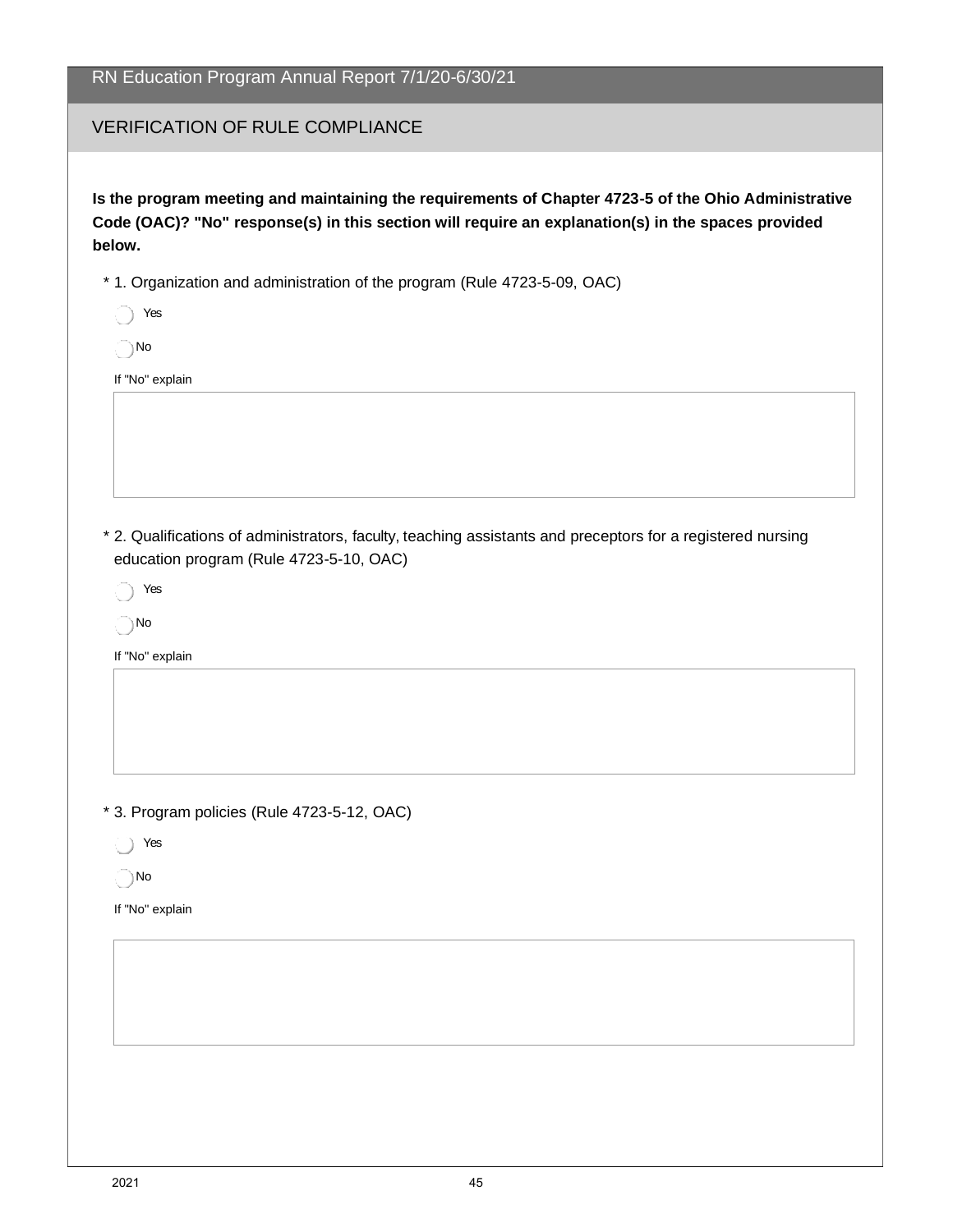| Yes<br>$\bigcirc$                                                     |                                                                  |  |  |
|-----------------------------------------------------------------------|------------------------------------------------------------------|--|--|
| $\bigcirc$ No                                                         |                                                                  |  |  |
| If "No" explain                                                       |                                                                  |  |  |
|                                                                       |                                                                  |  |  |
|                                                                       |                                                                  |  |  |
|                                                                       |                                                                  |  |  |
|                                                                       |                                                                  |  |  |
|                                                                       | * 5. Evaluation plan for the program (Rule 4723-5-15, OAC)       |  |  |
| $\bigcirc$ Yes                                                        |                                                                  |  |  |
| $\bigcirc$ No                                                         |                                                                  |  |  |
| If "No" explain                                                       |                                                                  |  |  |
|                                                                       |                                                                  |  |  |
|                                                                       |                                                                  |  |  |
|                                                                       |                                                                  |  |  |
|                                                                       |                                                                  |  |  |
|                                                                       |                                                                  |  |  |
|                                                                       |                                                                  |  |  |
|                                                                       | * 6. Board approval of curriculum revision (Rule 4723-5-16, OAC) |  |  |
|                                                                       |                                                                  |  |  |
| $\bigcap$ No                                                          |                                                                  |  |  |
| Not Applicable                                                        |                                                                  |  |  |
|                                                                       |                                                                  |  |  |
|                                                                       |                                                                  |  |  |
|                                                                       |                                                                  |  |  |
|                                                                       |                                                                  |  |  |
|                                                                       |                                                                  |  |  |
|                                                                       |                                                                  |  |  |
|                                                                       | * 7. Program contractual relationships (Rule 4723-5-17, OAC)     |  |  |
|                                                                       |                                                                  |  |  |
| ◯ Yes                                                                 |                                                                  |  |  |
|                                                                       |                                                                  |  |  |
|                                                                       |                                                                  |  |  |
|                                                                       |                                                                  |  |  |
| $\bigcirc$ Yes<br>If "No" explain<br>$\bigcirc$ No<br>If "No" explain |                                                                  |  |  |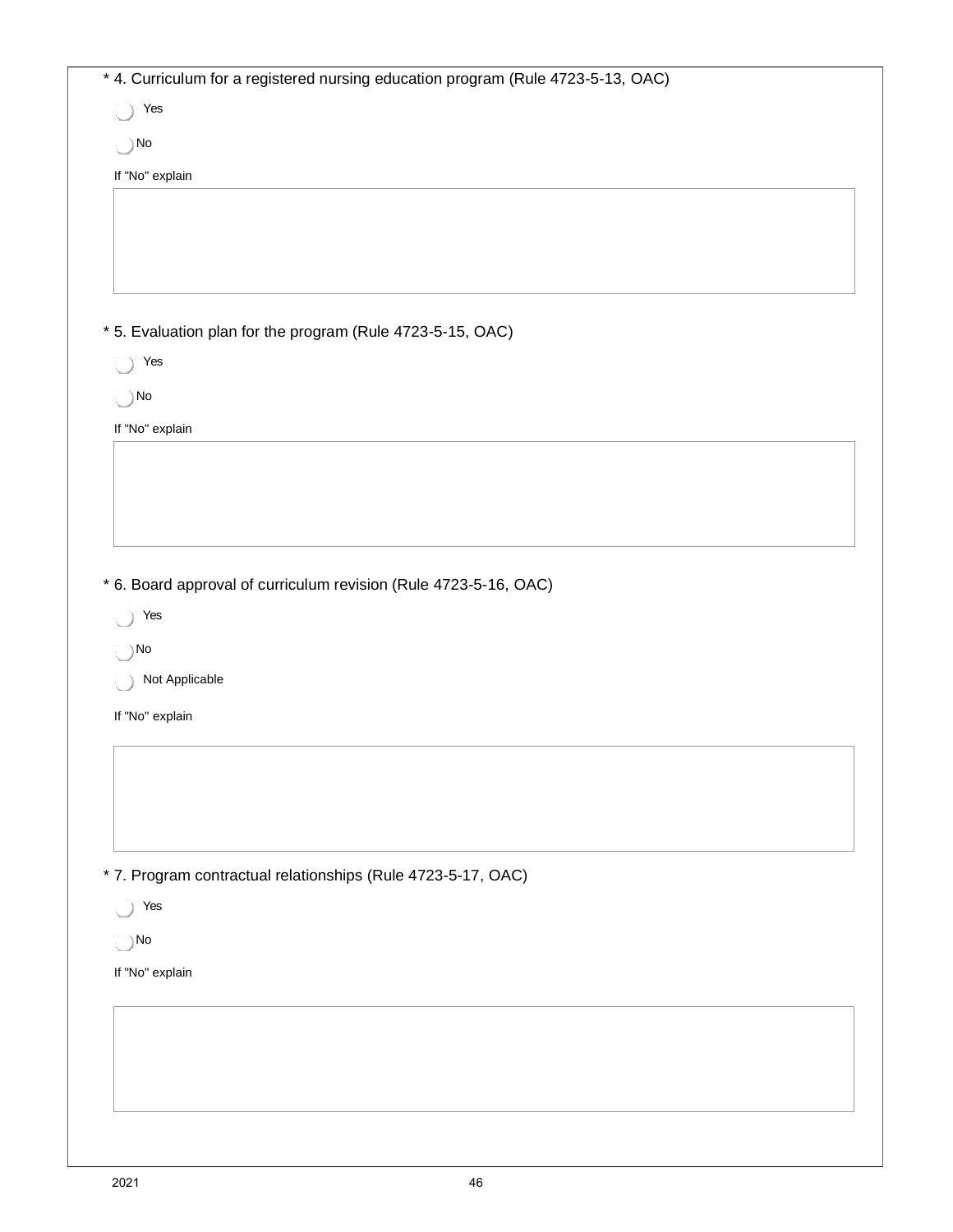| * 8. Responsibilities of faculty teaching a nursing course (Rule 4723-5-19, OAC)<br>$\bigcirc$ Yes |                                                                                                                  |  |  |  |
|----------------------------------------------------------------------------------------------------|------------------------------------------------------------------------------------------------------------------|--|--|--|
| $\bigcirc$ No                                                                                      |                                                                                                                  |  |  |  |
|                                                                                                    |                                                                                                                  |  |  |  |
| If "No" explain                                                                                    |                                                                                                                  |  |  |  |
|                                                                                                    |                                                                                                                  |  |  |  |
|                                                                                                    |                                                                                                                  |  |  |  |
|                                                                                                    |                                                                                                                  |  |  |  |
|                                                                                                    |                                                                                                                  |  |  |  |
|                                                                                                    | * 9. Responsibilities of faculty, teaching assistants and preceptors in a clinical setting (Rule 4723-5-20, OAC) |  |  |  |
| $\bigcirc$<br>Yes                                                                                  |                                                                                                                  |  |  |  |
| $\bigcirc$ No                                                                                      |                                                                                                                  |  |  |  |
|                                                                                                    |                                                                                                                  |  |  |  |
| If "No" explain                                                                                    |                                                                                                                  |  |  |  |
|                                                                                                    |                                                                                                                  |  |  |  |
|                                                                                                    |                                                                                                                  |  |  |  |
|                                                                                                    |                                                                                                                  |  |  |  |
|                                                                                                    |                                                                                                                  |  |  |  |
|                                                                                                    | * 10. Program records (Rule 4723-5-21, OAC)                                                                      |  |  |  |
| res<br>$\bigcirc$ No                                                                               |                                                                                                                  |  |  |  |
| If "No" explain                                                                                    |                                                                                                                  |  |  |  |
|                                                                                                    |                                                                                                                  |  |  |  |
|                                                                                                    |                                                                                                                  |  |  |  |
|                                                                                                    |                                                                                                                  |  |  |  |
|                                                                                                    |                                                                                                                  |  |  |  |
|                                                                                                    |                                                                                                                  |  |  |  |
|                                                                                                    |                                                                                                                  |  |  |  |
|                                                                                                    |                                                                                                                  |  |  |  |
|                                                                                                    |                                                                                                                  |  |  |  |
|                                                                                                    |                                                                                                                  |  |  |  |
|                                                                                                    |                                                                                                                  |  |  |  |
|                                                                                                    |                                                                                                                  |  |  |  |
|                                                                                                    |                                                                                                                  |  |  |  |
|                                                                                                    |                                                                                                                  |  |  |  |
|                                                                                                    |                                                                                                                  |  |  |  |
|                                                                                                    |                                                                                                                  |  |  |  |
|                                                                                                    |                                                                                                                  |  |  |  |